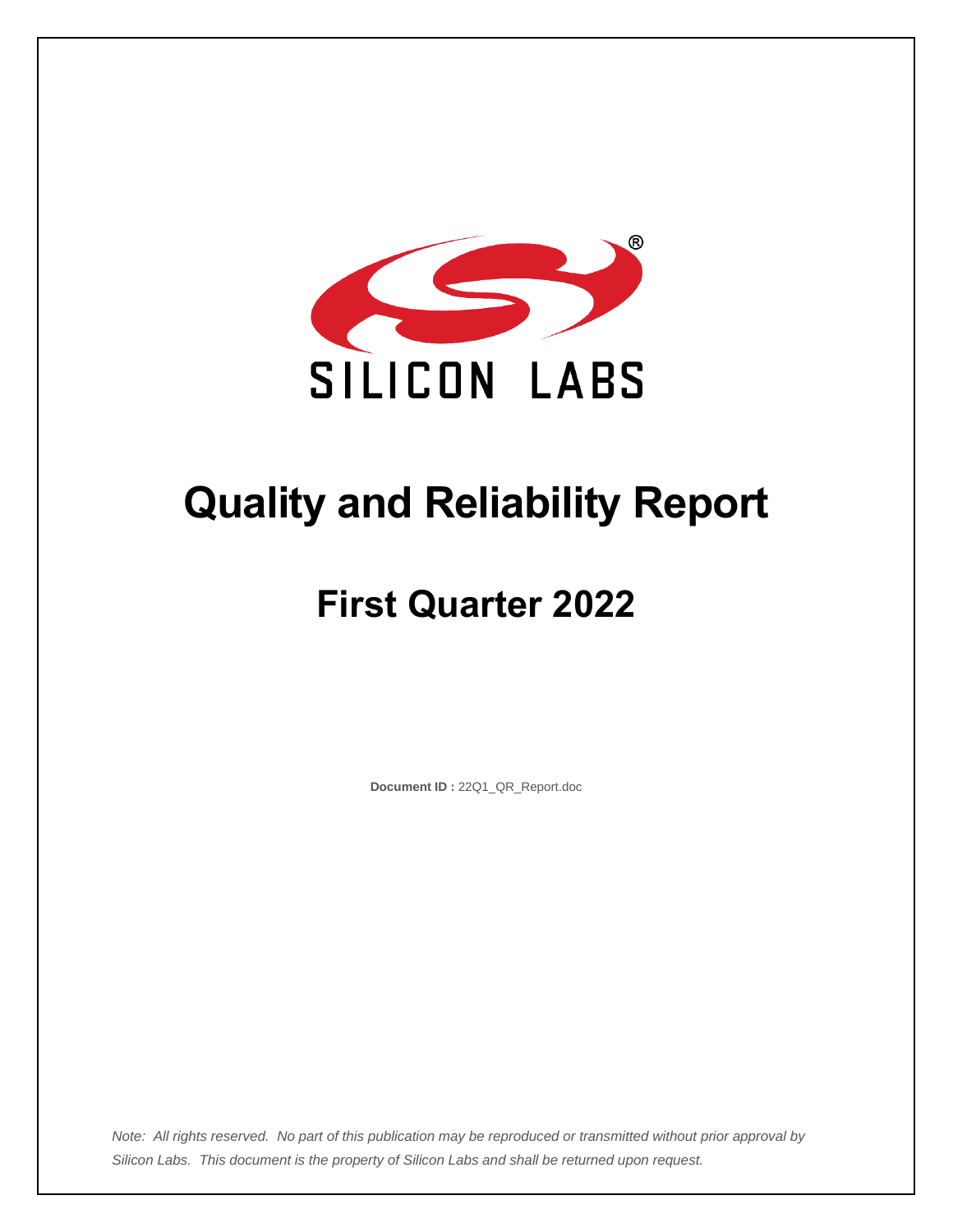

# **Table of Contents**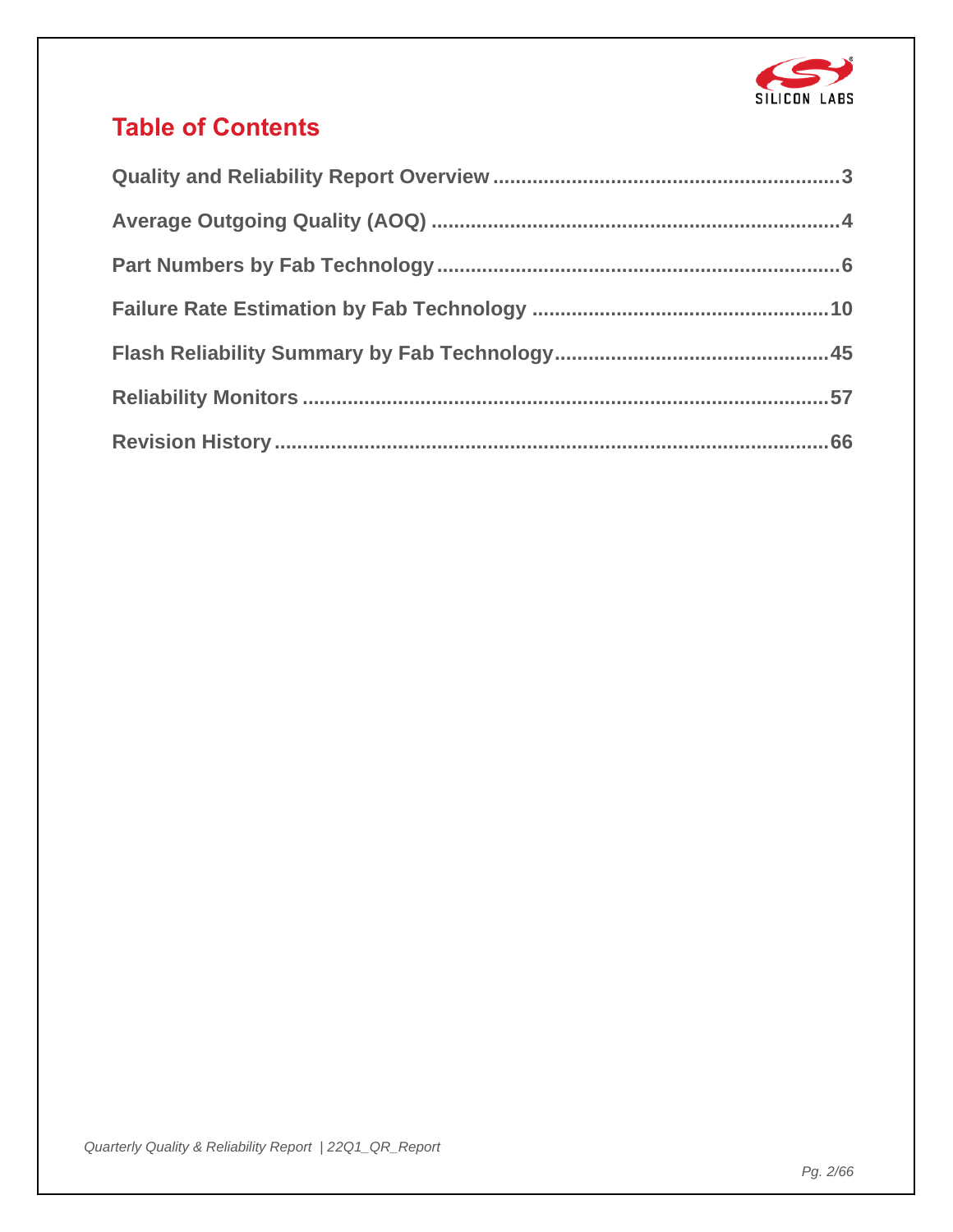

# <span id="page-2-0"></span>**Quality and Reliability Report Overview**

Silicon Labs is pleased to share this Quality and Reliability Report with our customers. It provides the latest quality performance data along with failure rate estimates and reliability monitor data. Module data has been added starting 2022. These data are collected on a continual basis as qualification, production and reliability monitors are completed. The report is published and updated quarterly to provide customers visibility to the most recent information. The Quality Trend charts on page 5 are shown on a rolling five-year basis. All other reports include data from the previous four quarters on a rolling, one-year basis.

The report provides data covering:

- Estimates of shipped product quality
- Long-term operating life estimates
- Mean time to failure estimates
- Data retention life estimates
- **■** Reliability monitor results

Silicon Labs is registered to ISO 9001:2015, ISO 14001:2015 and maintained certification to ISO/TS 16949:2009 from January 2008 to October 2014. Due to a change in the ISO/TS 16949 certification eligibility requirements in 2013, fabless semiconductor companies are no longer eligible for certification. Silicon Labs now conforms to IATF 16949 and continues to internally audit to IATF 16949 as well as being audited externally with IATF 16949 certified auditors. Silicon Labs uses IATF 16949 certified suppliers for automotive products.

Silicon Labs is committed to quality excellence. That commitment is demonstrated by extensive product and process qualification. Each product undergoes extensive qualification testing prior to production release. Silicon Labs qualifies integrated circuit products using JEDEC JESD47, *Stress-Test-Driven Qualification of Integrated Circuits* or AEC-Q100, *Stress Test Qualification for Integrated Circuits*, as appropriate.

Once a product is qualified, on-going product quality and reliability is verified through monitoring programs. Monitors are scheduled to periodically sample wafer fab technologies and package technologies. The results are published in this report. Any failures are used to drive corrective action and process and product improvement. We hope you find this report useful. Please let us know if you have any specific questions or suggestions.

All rights reserved. No part of this publication may be reproduced without prior approval by Silicon Labs. Reliability qualification reports are available o[n www.silabs.com.](https://www.silabs.com/)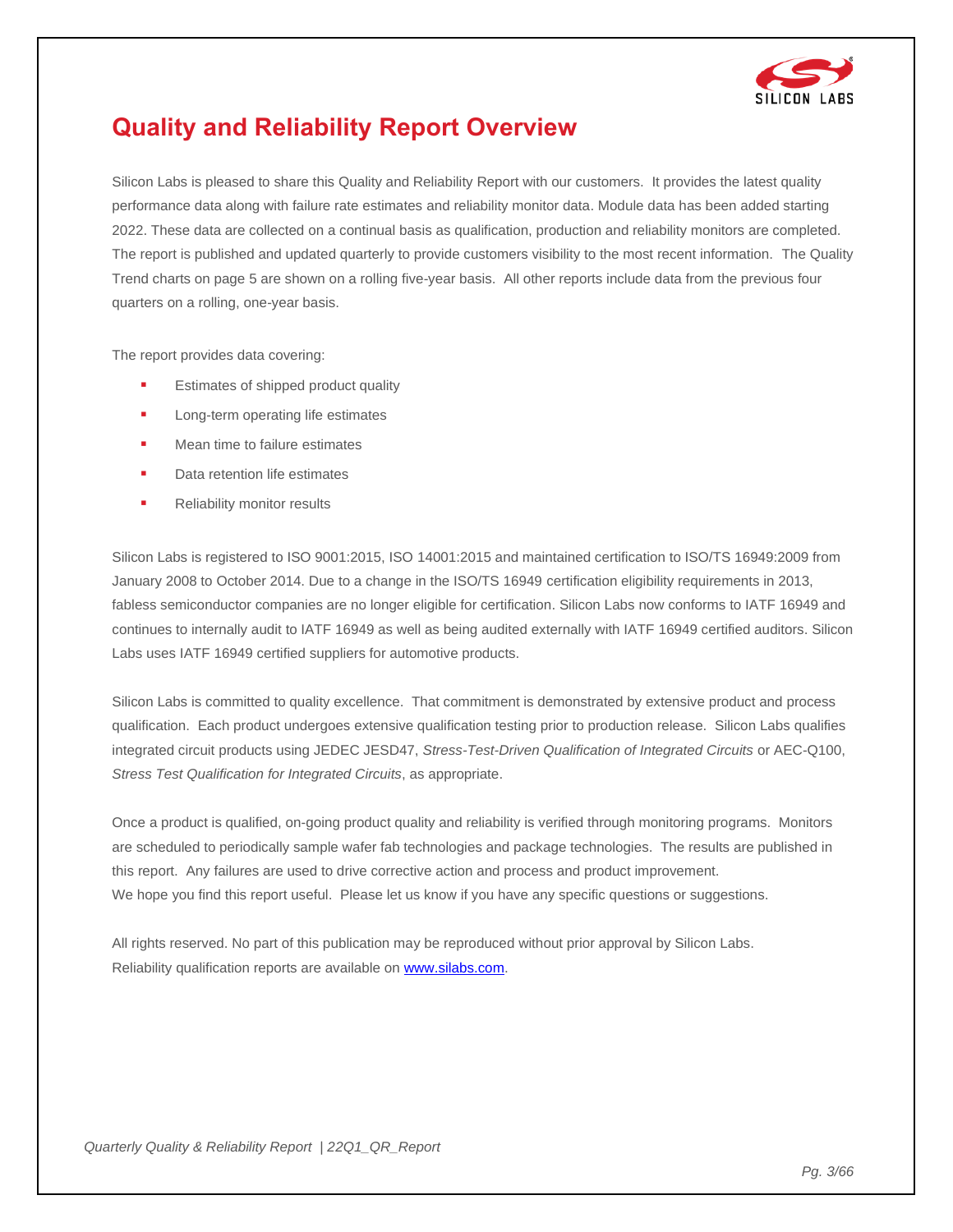

# <span id="page-3-0"></span>**Average Outgoing Quality (AOQ)**

#### **Overview**

Two elements of product quality are reported – electrical quality and mechanical/visual quality. We measure electrical quality by taking a sample (monitor) of production parts and retesting the sample to the datasheet limits (see Figure 1). The sample electrical test may be performed at an alternate test temperature to verify part performance across the datasheet temperature range. This sample method identifies defects introduced at the test process step or that have escaped the test process. Any failures drive corrective actions and product/process improvements.

Visual/Mechanical quality is estimated by sample inspection of the completed product prior to final pack. Inspection items cover a broad range of characteristics and include mark, count, label, cover tape workmanship, moisture barrier bag integrity, lead location, part placement, and many other general workmanship items required for customer satisfaction and product protection during shipment. Any failures drive corrective actions and process improvements.



#### Figure 1 – Quality Monitor Flow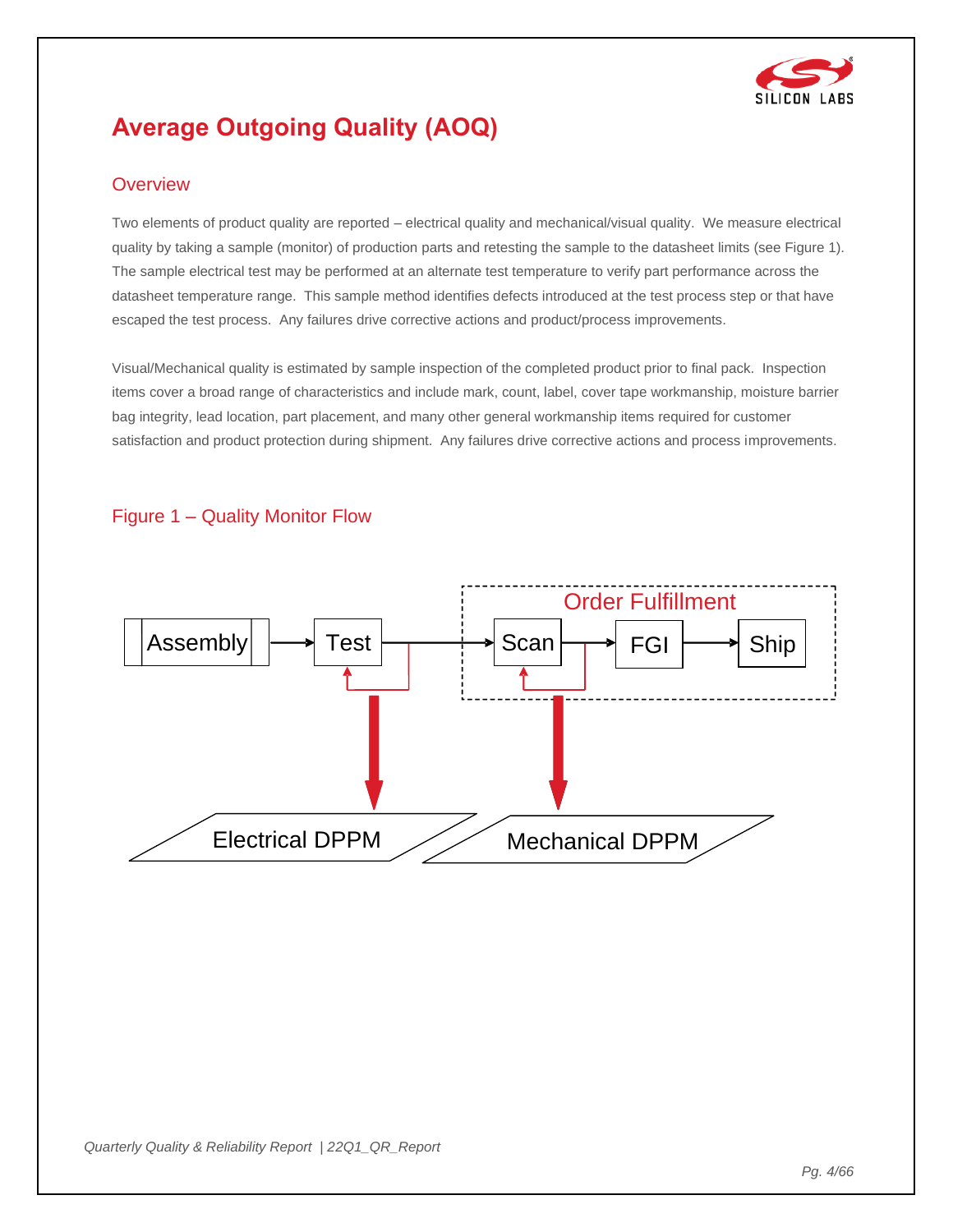

## Electrical and Visual / Mechanical Outgoing Quality Graphs



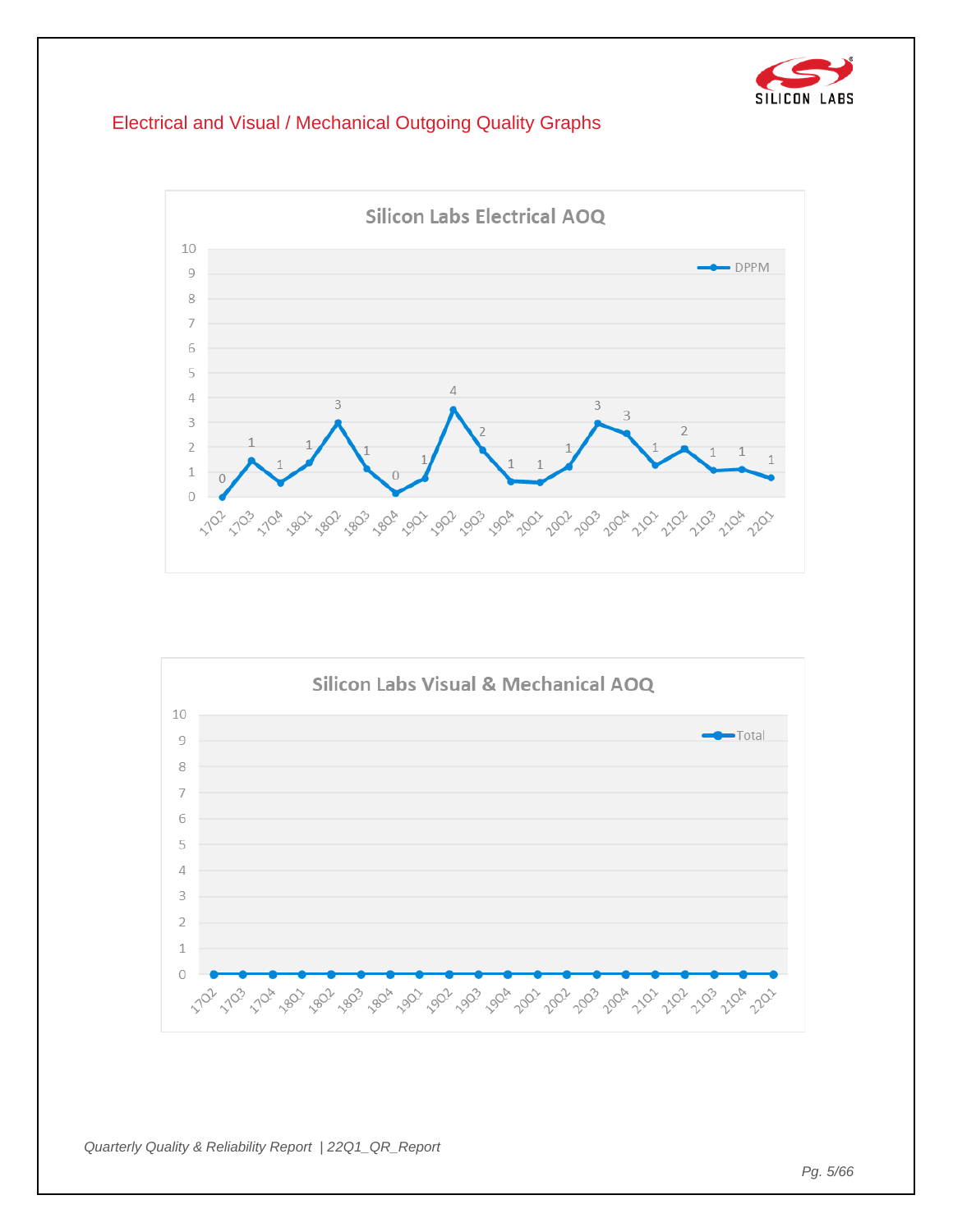

# <span id="page-5-0"></span>**Part Numbers by Fab Technology**

| <b>Part Number</b> | <b>Technology</b>              | <b>Part Number</b> | <b>Technology</b>       |
|--------------------|--------------------------------|--------------------|-------------------------|
| BGM11SX            | 90 nm, embedded flash          | CF34X              | 0.35 um, embedded flash |
| <b>BGM12X</b>      | 90 nm, embedded flash<br>CF35X |                    | 0.35 um, embedded flash |
| <b>BGM13S22FX</b>  | 90 nm, embedded flash          | CF36X              | 0.35 um, embedded flash |
| <b>BGM13S3X</b>    | 90 nm, embedded flash          | CF37X              | 0.35 um, embedded flash |
| <b>BGM220SX</b>    | 40 nm, embedded flash          | <b>CF38X</b>       | 0.18 um, embedded flash |
| <b>BGX13S22GX</b>  | 90 nm, embedded flash          | CF39X              | 0.18 um, embedded flash |
| <b>BGX220S2</b>    | 40 nm, embedded flash          | CF4XX              | 0.25 um, embedded flash |
| <b>BM11X</b>       | 90 nm, embedded flash          | CF5XX              | 0.25 um, embedded flash |
| <b>BM22S</b>       | 40 nm, embedded flash          | <b>CF7XX</b>       | 0.18 um, embedded flash |
| <b>C8051F0XX</b>   | 0.35 um, embedded flash        | CF8XX              | 0.18 um, embedded flash |
| C8051F1XX          | 0.35 um, embedded flash        | CF9XX              | 0.18 um, embedded flash |
| C8051F2XX          | 0.35 um, embedded flash        | CP2101             | 0.35 um, embedded flash |
| C8051F30X          | 0.35 um, embedded flash        | CP2102             | 0.35 um, embedded flash |
| C8051F31X          | 0.35 um, embedded flash        | <b>CP2102N</b>     | 0.18 um, embedded flash |
| C8051F32X          | 0.35 um. embedded flash        | CP2103             | 0.35 um, embedded flash |
| C8051F33X          | 0.35 um, embedded flash        | CP2104             | 0.18 um, OTP            |
| C8051F34X          | 0.35 um, embedded flash        | CP2105             | 0.18 um, OTP            |
| C8051F35X          | 0.35 um, embedded flash        | CP2107             | 0.18 um, OTP            |
| C8051F36X          | 0.35 um, embedded flash        | CP2108             | 0.18 um, embedded flash |
| C8051F37X          | 0.18 um, embedded flash        | CP2109             | 0.18 um, OTP            |
| C8051F37X          | 0.35 um, EEPROM                | <b>CP211X</b>      | 0.18 um, OTP            |
| C8051F38X          | 0.18 um, embedded flash        | CP2120             | 0.35 um, embedded flash |
| C8051F39X          | 0.18 um, embedded flash        | <b>CP213X</b>      | 0.18 um, OTP            |
| C8051F4XX          | 0.25 um, embedded flash        | CP22XX             | 0.35 um, embedded flash |
| C8051F5XX          | 0.25 um, embedded flash        | <b>CP240X</b>      | $0.18$ um               |
| <b>C8051F7XX</b>   | 0.18 um, embedded flash        | <b>CP250X</b>      | 0.35 um, embedded flash |
| <b>C8051F8XX</b>   | 0.18 um, embedded flash        | <b>CP254X</b>      | 0.18 um, OTP            |
| C8051F9XX          | 0.18 um, embedded flash        | CP26XX             | 0.18 um, embedded flash |
| <b>C8051TXXX</b>   | 0.18 um, OTP                   | <b>CP4000</b>      | $0.13$ um               |
| <b>CF0XX</b>       | 0.35 um, embedded flash        | <b>CPTXXXX</b>     | 0.18 um, embedded flash |
| CF1XX              | 0.35 um, embedded flash        | CT3XX              | 0.18 um, OTP            |
| CF2XX              | 0.35 um, embedded flash        | CT6XX              | 0.18 um, OTP            |
| <b>CF30X</b>       | 0.35 um, embedded flash        | EFM32G2X           | 0.18 um, embedded flash |
| <b>CF31X</b>       | 0.35 um, embedded flash        | EFM32G3X           | 0.18 um, embedded flash |
| CF32X              | 0.35 um, embedded flash        | EFM32G8X           | 0.18 um, embedded flash |
| CF33X              | 0.35 um, embedded flash        | EFM32GG1X          | 90 nm, embedded flash   |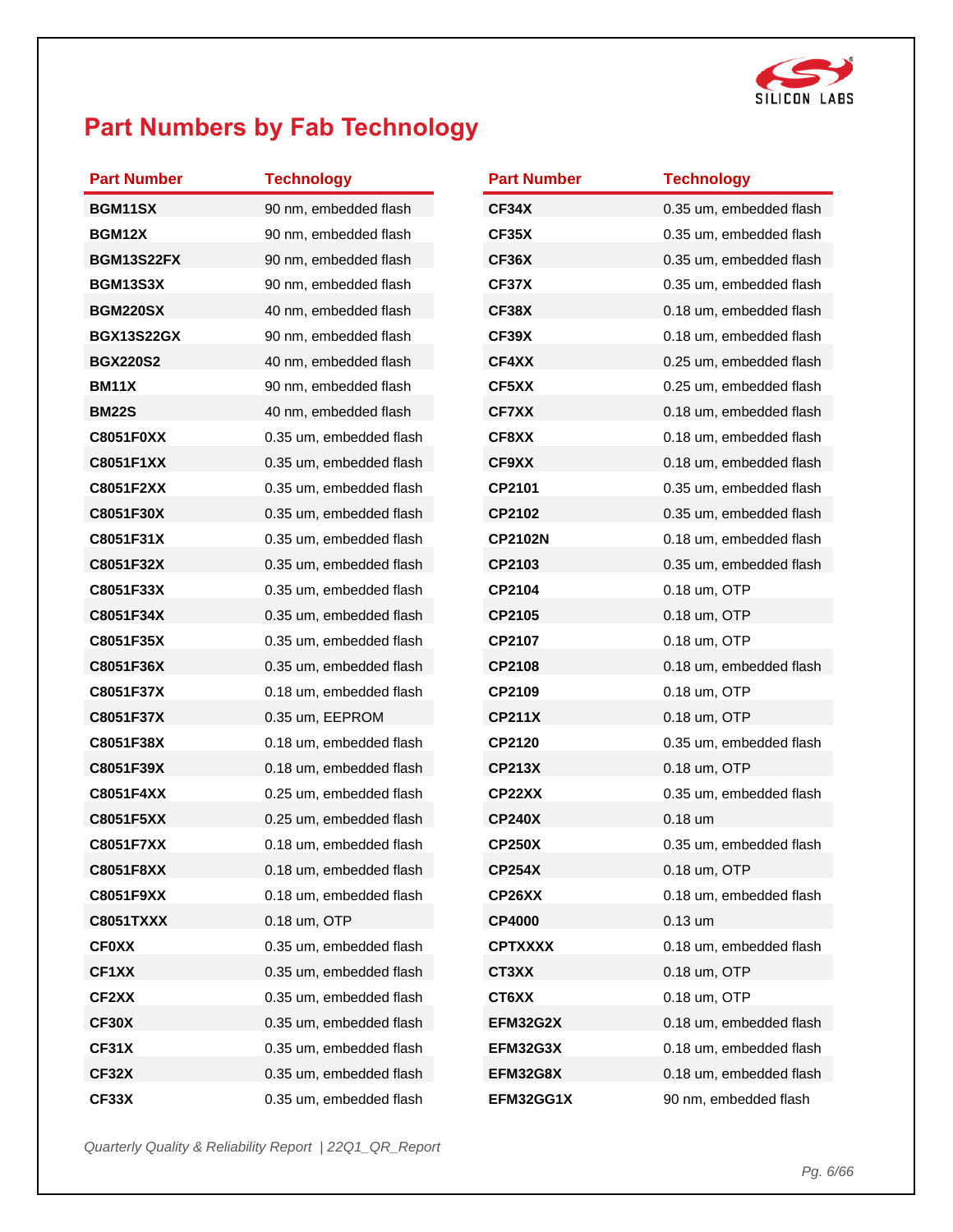

| <b>Part Number</b> | <b>Technology</b>       |
|--------------------|-------------------------|
| EFM32GG2X          | 0.18 um, embedded flash |
| EFM32GG3X          | 0.18 um, embedded flash |
| EFM32GG8X          | 0.18 um, embedded flash |
| EFM32GG9X          | 0.18 um, embedded flash |
| <b>EFM32HG</b>     | 0.18 um, embedded flash |
| <b>EFM32JG</b>     | 90 nm, embedded flash   |
| EFM32LG            | 0.18 um, embedded flash |
| EFM32PG1           | 90 nm, embedded flash   |
| EFM32PG2           | 40 nm, embedded flash   |
| <b>EFM32TG108X</b> | 0.18 um, embedded flash |
| <b>EFM32TG110X</b> | 0.18 um, embedded flash |
| EFM32TG11BX        | 90 nm, embedded flash   |
| EFM32TG2X          | 0.18 um, embedded flash |
| EFM32TG8X          | 0.18 um, embedded flash |
| EFM32WG            | 0.18 um, embedded flash |
| EFM32ZG            | 0.18 um, embedded flash |
| EFM8BB1X           | 0.18 um, embedded flash |
| EFM8BB2X           | 0.18 um, embedded flash |
| EFM8BB3X           | 0.18 um, embedded flash |
| EFM8BB5X           | 90 nm, embedded flash   |
| EFM8LX             | 0.18 um, embedded flash |
| <b>EFM8SX</b>      | 0.18 um, embedded flash |
| EFM8UX             | 0.18 um, embedded flash |
| <b>EFPX</b>        | $0.18$ um               |
| EFR32BG1X          | 90 nm, embedded flash   |
| <b>EFR32BG2X</b>   | 40 nm, embedded flash   |
| <b>EFR32FG1X</b>   | 90 nm, embedded flash   |
| <b>EFR32FG2X</b>   | 40 nm, embedded flash   |
| <b>EFR32MG12PX</b> | 90 nm, embedded flash   |
| EFR32MG13P6X       | 90 nm, embedded flash   |
| EFR32MG13P7X       | 90 nm. embedded flash   |
| EFR32MG13P8X       | 90 nm, embedded flash   |
| EFR32MG13P8X       | 90 nm, flash            |
| EFR32MG14PX        | 90 nm, embedded flash   |
| EFR32MG1B1X        | 90 nm, embedded flash   |
| EFR32MG1B2X        | 90 nm, embedded flash   |
| EFR32MG1B6X        | 90 nm, embedded flash   |
| EFR32MG1B6X        | 90 nm, flash            |

| <b>Part Number</b> | <b>Technology</b>       |
|--------------------|-------------------------|
| EFR32MG1B7X        | 90 nm, embedded flash   |
| EFR32MG1B7X        | 90 nm, flash            |
| EFR32MG1P1X        | 90 nm, embedded flash   |
| EFR32MG1P2X        | 90 nm, embedded flash   |
| EFR32MG1P6X        | 90 nm, embedded flash   |
| EFR32MG1P6X        | 90 nm, flash            |
| EFR32MG1P7X        | 90 nm, embedded flash   |
| EFR32MG1P7X        | 90 nm, flash            |
| EFR32MG1V1X        | 90 nm, embedded flash   |
| <b>EFR32MG2X</b>   | 40 nm, embedded flash   |
| EFR32R             | 90 nm, embedded flash   |
| EFR32ZG1X          | 90 nm, embedded flash   |
| EFR32ZG23X         | 40 nm, embedded flash   |
| <b>EM25X</b>       | 0.18 um, embedded flash |
| EM26X              | 0.18 um, embedded flash |
| <b>EM31X</b>       | 0.11 um                 |
| <b>EM31X</b>       | 0.18 um, embedded flash |
| EM34X              | 0.18 um, embedded flash |
| <b>EM35X</b>       | 0.18 um, embedded flash |
| EZR32X             | 0.11 um                 |
| EZR32X             | 0.18 um, embedded flash |
| IA10XX             | Diode                   |
| <b>IA12XX</b>      | 0.6 um - 0.8 um BiCMOS  |
| <b>IA14XX</b>      | 0.6 um - 0.8 um BiCMOS  |
| <b>MGM13SX</b>     | 90 nm, embedded flash   |
| S3CX               | 0.18 um, embedded flash |
| S3UX               | 0.18 um, embedded flash |
| SD35X              | 0.13 um, embedded flash |
| <b>Si100X</b>      | 0.18 um, embedded flash |
| <b>Si100X</b>      | 0.18 um, RF             |
| <b>Si101X</b>      | 0.18 um, embedded flash |
| <b>Si101X</b>      | 0.18 um, RF             |
| <b>Si102X</b>      | 0.18 um, embedded flash |
| <b>Si102X</b>      | 0.18 um, RF             |
| <b>Si103X</b>      | 0.18 um, embedded flash |
| <b>Si103X</b>      | 0.18 um, RF             |
| <b>Si106X</b>      | $0.11$ um               |
| <b>Si106X</b>      | 0.18 um, embedded flash |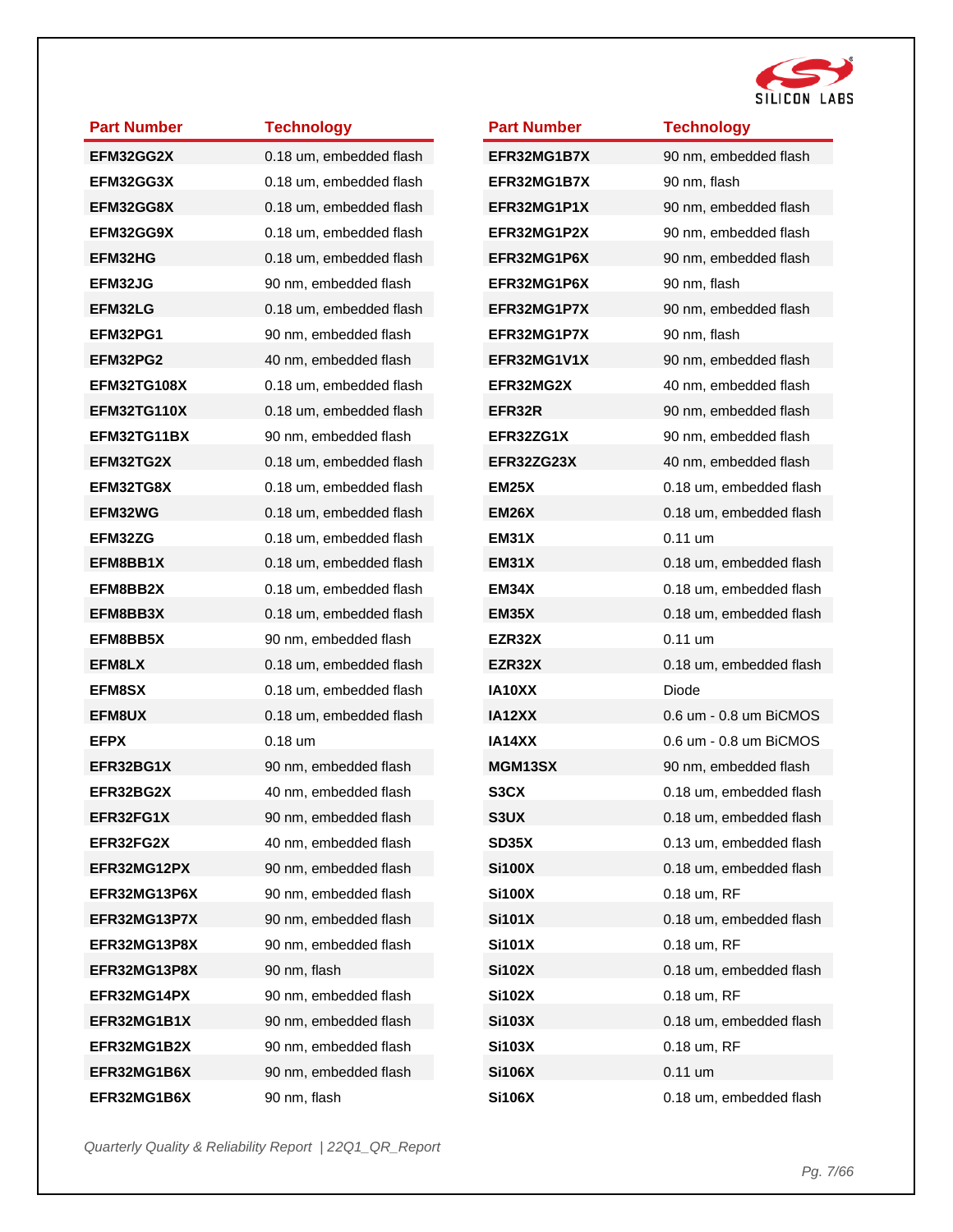

| <b>Part Number</b> | <b>Technology</b>       |
|--------------------|-------------------------|
| <b>Si108X</b>      | $0.11$ um               |
| <b>Si108X</b>      | 0.18 um, embedded flash |
| <b>Si1102</b>      | 0.6 um - 0.8 um BiCMOS  |
| <b>Si1102</b>      | Diode                   |
| <b>Si1120</b>      | 0.6 um - 0.8 um BiCMOS  |
| <b>Si1120</b>      | Diode                   |
| <b>Si1132</b>      | 0.18 um, OTP            |
| <b>Si1133</b>      | $0.18$ um               |
| <b>Si114X</b>      | 0.18 um, OTP            |
| <b>Si115X</b>      | $0.18$ um               |
| <b>Si117X</b>      | $0.18$ um               |
| <b>Si118X</b>      | $0.18$ um               |
| <b>Si210X</b>      | $0.13 \text{ um}$       |
| <b>Si2111</b>      | $0.11$ um               |
| Si2113             | $0.11$ um               |
| <b>Si2115</b>      | $0.11 \text{ um}$       |
| <b>Si220X</b>      | 0.315 um - 0.35 um      |
| <b>Si221X</b>      | $0.25 \text{ um}$       |
| <b>Si401X</b>      | $0.13$ um               |
| <b>Si402X</b>      | 0.6 um - 0.8 um BiCMOS  |
| <b>Si403X</b>      | 0.18 um, RF             |
| <b>Si405X</b>      | $0.11$ um               |
| <b>Si406X</b>      | $0.11$ um               |
| <b>Si41XX</b>      | 0.315 um - 0.35 um      |
| Si4310             | $0.13$ um               |
| Si4311             | $0.13$ um               |
| Si4312             | $0.13$ um               |
| Si4313             | 0.18 um, RF             |
| <b>Si432X</b>      | 0.6 um - 0.8 um BiCMOS  |
| <b>Si433X</b>      | 0.18 um, RF             |
| <b>Si435X</b>      | $0.11$ um               |
| <b>Si436X</b>      | $0.11$ um               |
| <b>Si442X</b>      | 0.6 um - 0.8 um BiCMOS  |
| Si4430             | 0.18 um, RF             |
| Si4431             | 0.18 um, RF             |
| Si4432             | 0.18 um, RF             |
| Si4438             | $0.11$ um               |
| <b>Si445X</b>      | $0.11$ um               |

| <b>Part Number</b> | <b>Technology</b>       |
|--------------------|-------------------------|
| <b>Si446X</b>      | $0.11$ um               |
| Si46XX             | 55 nm                   |
| Si47XX-B1X         | $0.13 \text{ um}$       |
| Si47XX-B2X         | 0.13 um                 |
| Si47XX-B3X         | 0.13 um                 |
| Si47XX-C3X         | $0.13 \text{ um}$       |
| Si47XX-C4X         | 0.13 um                 |
| Si47XX-D           | 0.11 um                 |
| Si49XX             | 0.6 um - 0.8 um BiCMOS  |
| Si50122            | $0.13 \text{ um}$       |
| Si50122            | $0.18$ um               |
| Si7005             | 0.18 um, RF             |
| Si7006             | 0.18 um, embedded flash |
| <b>Si7007</b>      | 0.18 um, embedded flash |
| <b>Si7008</b>      | 0.18 um, embedded flash |
| <b>Si701X</b>      | 0.18 um, embedded flash |
| <b>Si702X</b>      | 0.18 um, embedded flash |
| <b>Si703X</b>      | 0.18 um, OTP            |
| Si7055-A21         | 0.18 um, embedded flash |
| Si705X-A10         | 0.18 um, OTP            |
| Si705X-A20         | 0.18 um, embedded flash |
| <b>SI7060X</b>     | 0.18 um                 |
| Si72X              | 0.18 um                 |
| SiM3XXXX           | 0.18 um, embedded flash |
| <b>TS1001</b>      | High Voltage            |
| <b>TS1002</b>      | High Voltage            |
| <b>TS1003</b>      | $0.18$ um               |
| <b>TS1004</b>      | <b>High Voltage</b>     |
| <b>TS1005</b>      | $0.18$ um               |
| <b>TS11XX</b>      | 0.6 um - 1.0 um         |
| <b>TS12XX</b>      | <b>High Voltage</b>     |
| <b>TS3001</b>      | $0.18$ um               |
| <b>TS3002</b>      | $0.18$ um               |
| <b>TS3003</b>      | <b>High Voltage</b>     |
| <b>TS3004</b>      | <b>High Voltage</b>     |
| <b>TS3005</b>      | <b>High Voltage</b>     |
| <b>TS3006</b>      | <b>High Voltage</b>     |
| <b>TS3300</b>      | High Voltage            |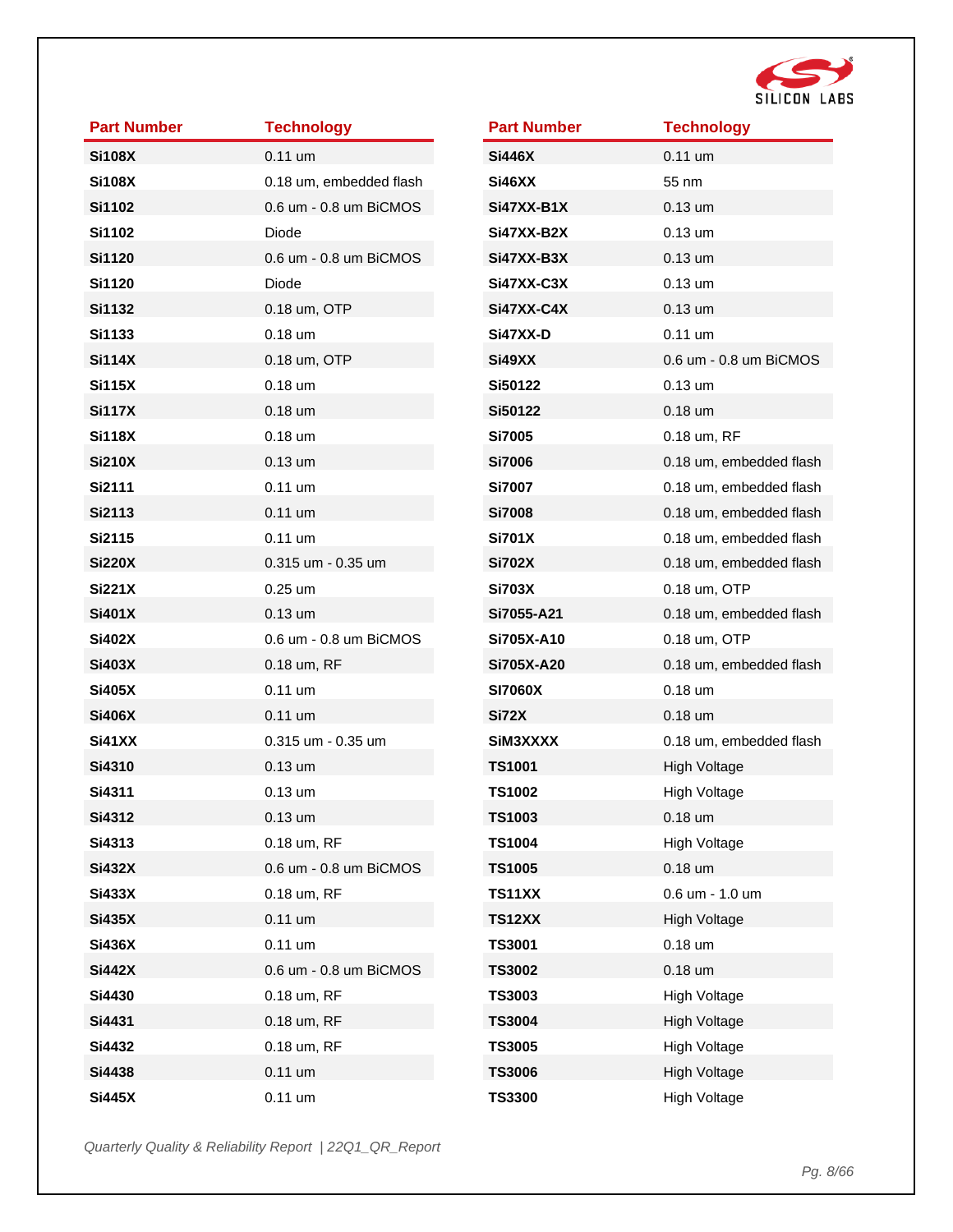

| <b>Part Number</b> | <b>Technology</b>                 |
|--------------------|-----------------------------------|
| <b>TS331X</b>      | $0.18$ um                         |
| <b>TS4XXX</b>      | High Voltage                      |
| <b>TS6XXX</b>      | $0.6 \text{ um} - 1.0 \text{ um}$ |
| <b>TS7XXX</b>      | $0.18$ um                         |
| <b>TS9XXX</b>      | $0.18$ um                         |
| <b>TSAXXXX</b>     | $0.18 \text{ um}$                 |
| TSM12XX            | $0.18 \text{ um}$                 |
| <b>TSM60XX</b>     | 0.6 um - 1.0 um                   |
| TSM91XX            | $0.18 \text{ um}$                 |
| TSM92XX            | $0.18$ um                         |
| TSM93XX            | $0.18 \text{ um}$                 |

| <b>Part Number</b> | <b>Technology</b>                  |
|--------------------|------------------------------------|
| TSM96XX            | $0.6 \, \text{um}$ - 1.0 $\rm{um}$ |
| <b>TSM97XX</b>     | $0.18 \text{ um}$                  |
| <b>TSM98XX</b>     | $0.18$ um                          |
| <b>TSM99XX</b>     | $0.6 \text{ um} - 1.0 \text{ um}$  |
| <b>WF200</b>       | 40 nm                              |
| <b>WFM200</b>      | 40 nm                              |
| ZGM1               | 90 nm, embedded flash              |
| ZGM <sub>2</sub>   | 40 nm, embedded flash              |
| <b>ZM51X</b>       | 0.13 um, embedded flash            |
| <b>ZW0X</b>        | 0.18 um, embedded flash            |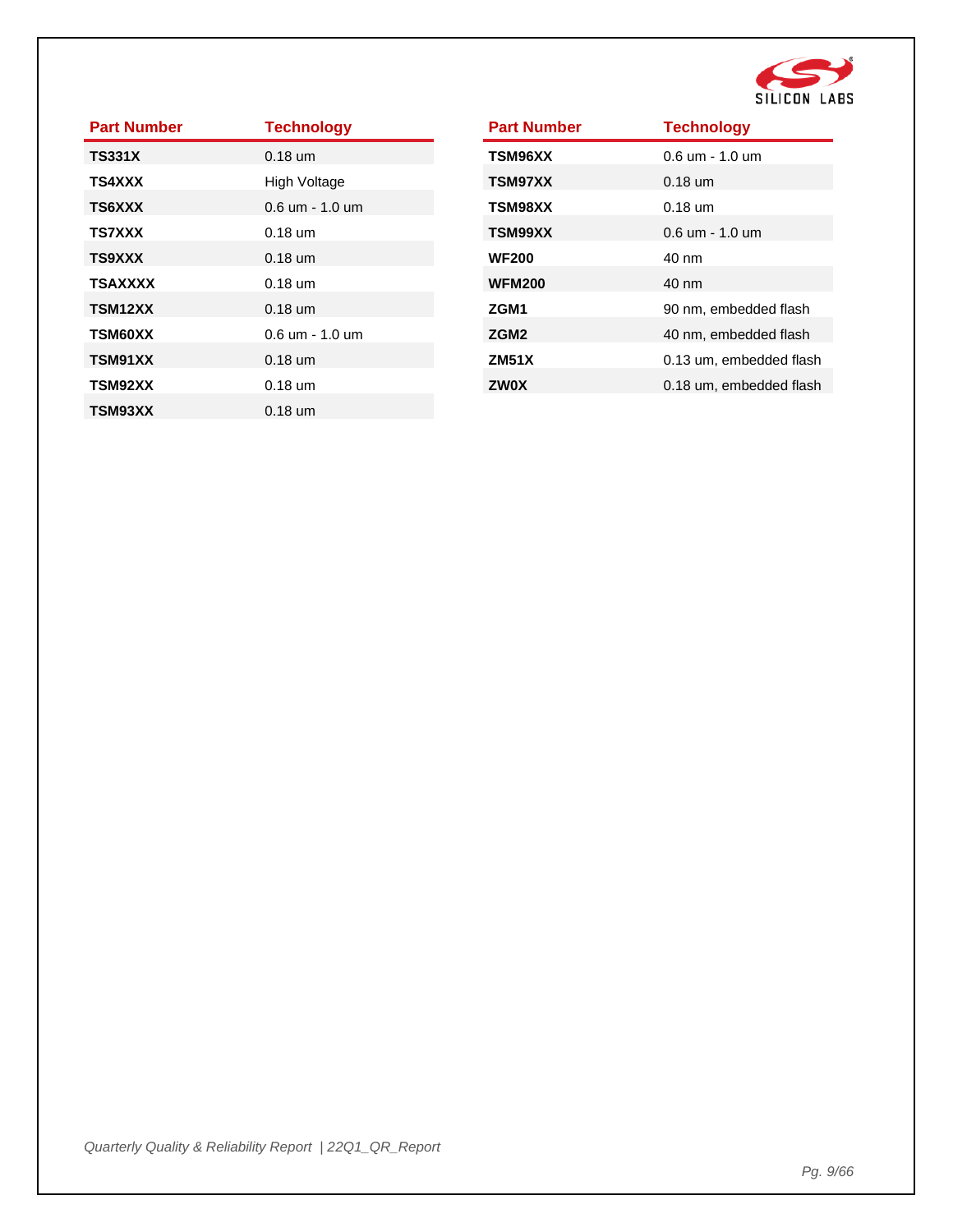

# <span id="page-9-0"></span>**Failure Rate Estimation by Fab Technology**

#### **Failure in Time (FIT)**

A long-term, steady-state failure rate is often required by circuit and system engineers for allocations of the failure rates at the component level during system design. FIT, which stands for failure-in-time, is a widely-used term to describe failure rates of electronic components, and as used here, represents the number of failures in a billion hours of operation. FIT rates are reported in the following section as curves and in tables for specific temperatures and assumptions.

#### **Mean Time to Failure (MTTF)**

Another way to express failure rates is by mean time to failure (MTTF). MTTF is the inverse of the FIT rate and is useful for repair and maintenance planning. This relationship can be seen by examining the units of each measure: MTTF is given in time/failure; FIT is given in failure/time. MTTF is reported in the tables following the FIT rate curves for each specific fab technology.

#### Failure Rate Calculation Method

Long-term failure rates are estimated by applying the Arrhenius equation to data collected from long term operating life tests. A confidence factor is applied based upon the sample size and number of failures to estimate the maximum failure rate at a specific confidence level. The calculation details are provided in the table below each of the following FIT rate curves.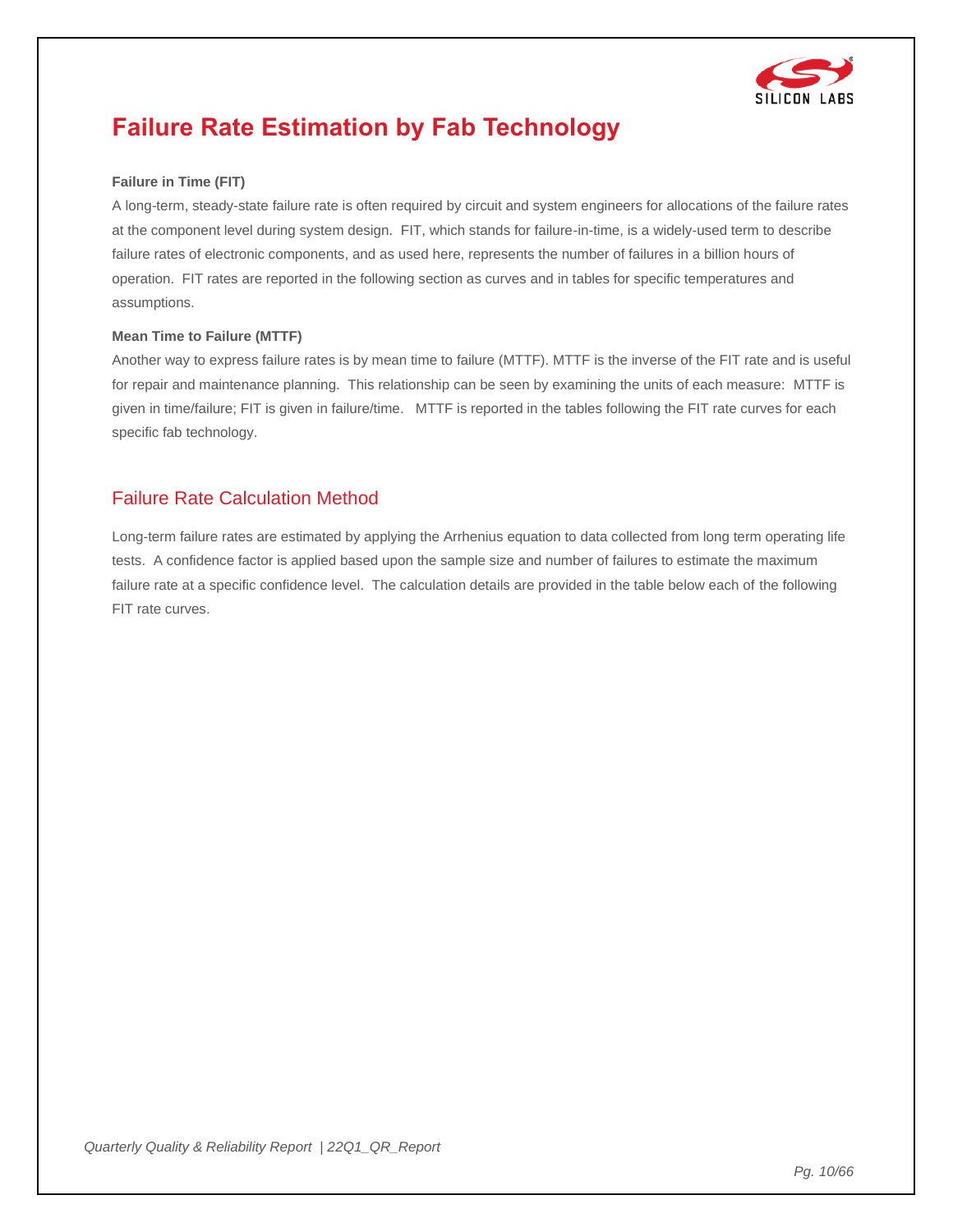

### FIT Rate Curves and Data

Process – 40 nm

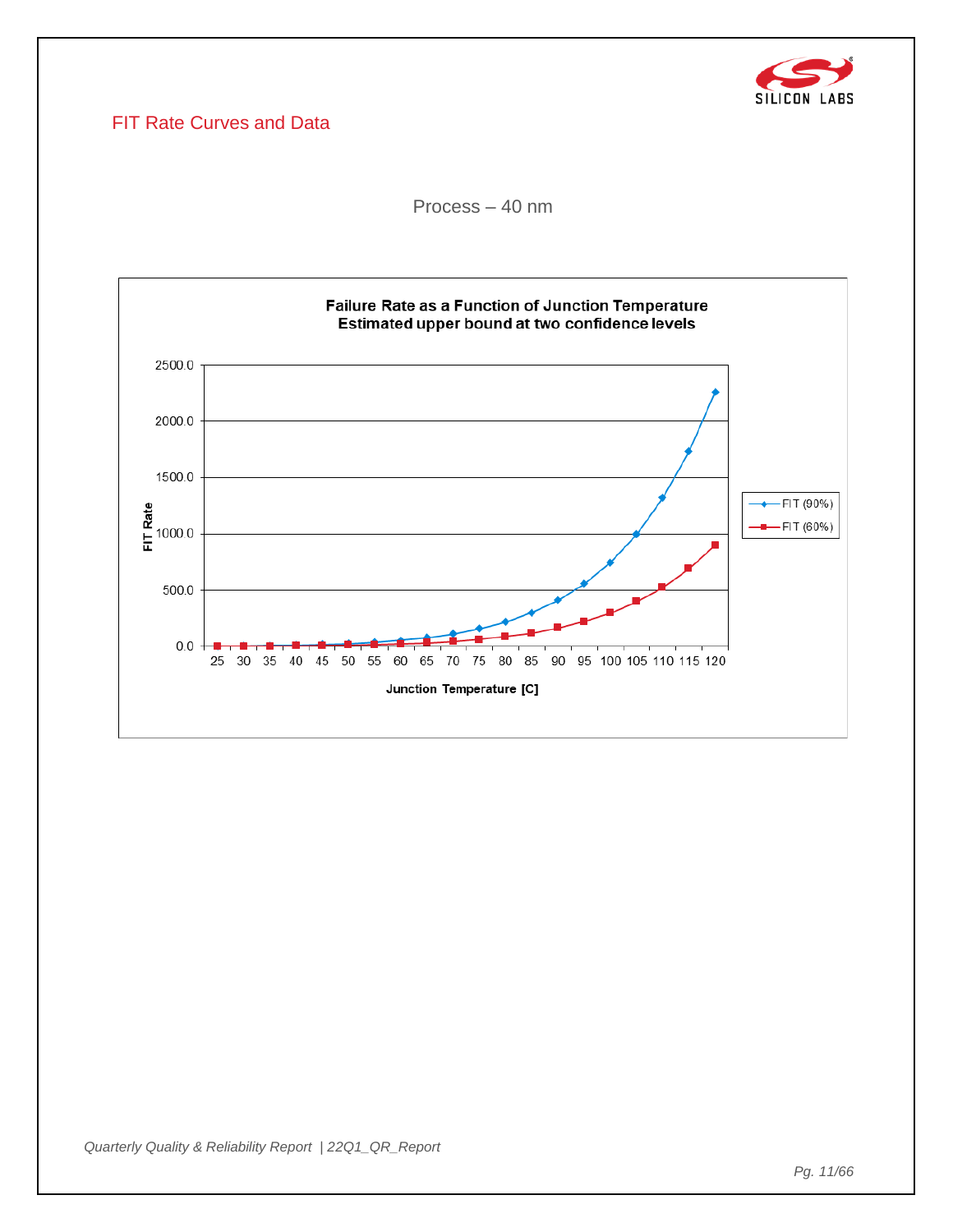![](_page_11_Picture_0.jpeg)

| <b>Single Point Calculation for 40 nm</b>           |             |                   |                                                                           |
|-----------------------------------------------------|-------------|-------------------|---------------------------------------------------------------------------|
| Variables:                                          | <u>90%</u>  | 60%               | Confidence Level                                                          |
| Tja [C]                                             | 50          | 50                | Junction Temperature at operating condition                               |
| Tsa [C]                                             | 125         | 125               | Ambient Temperature at stress                                             |
| Tjs [C]                                             | 140         | 140               | Junction Temperature at stress (assume 15C rise)                          |
| Ea                                                  | 0.7         | 0.7               | <b>Energy Activation</b>                                                  |
| $\mathsf D$                                         | 374         | 374               | Equivalent Devices stressed (Assuming 1000hrs per device)                 |
| H                                                   | 1000        | 1000              | Number of hours on stress                                                 |
| F                                                   | 0           | $\Omega$          | Number of failures                                                        |
| P                                                   | 0.1         | 0.4               | Confidence Level $[.1 = 90\%; .4 = 60\%]$                                 |
| <b>Constants:</b><br>k<br><b>Calculated Values:</b> | 8.61E-05    |                   | 8.61E-05 Boltzman's constant [eV/K]                                       |
| Af                                                  | 239.4       | 239.4             | Acceleration Factor: $[exp(Ea/k*(1/(Tja + 273.15) - (1/(Tjs + 273.15)))]$ |
| V                                                   | 2.0         | 2.0               | degrees of freedom $[2(F+1)]$                                             |
| <b>DH</b>                                           | 373884      | 373884            | Total device hours D*H                                                    |
| X2                                                  | 4.6         | 1.8               | Chi-Square Distribution Value                                             |
| <b>FIT</b>                                          | 25.7        | 10.2 <sub>2</sub> | Failures in time [failures / 1xE9 hours]                                  |
|                                                     |             |                   | $=[X2/(2*AF*D*H)*1E9]$                                                    |
| <b>MTTF</b>                                         | $3.9E + 07$ | $9.8E + 07$       | Mean Time To Failure [hours] (Note: MTTF is 1/FIT)                        |
| <b>MTTF</b>                                         | 4437.0      | 11150.0           | Mean Time To Failure [years] (Note: MTTF is 1/FIT)                        |

|                                 |                |           | 10 Tallard Lybard Tribeto: 111 Th |             |              |
|---------------------------------|----------------|-----------|-----------------------------------|-------------|--------------|
|                                 |                |           |                                   |             |              |
| FIT Estimation Curves for 40 nm |                |           |                                   |             |              |
|                                 |                |           |                                   | <u>MTTF</u> | <u>MTTF</u>  |
| <u>Tja</u>                      | A <sup>f</sup> | FIT (90%) | FIT (60%)                         | 90% (yrs)   | $60\%$ (yrs) |
| 25                              | 1971.6         | 3.1       | 1.2                               | 36546       | 91839        |
| 30                              | 1257.7         | 4.9       | 1.9                               | 23314       | 58586        |
| 35                              | 814.1          | 7.6       | 3.0                               | 15091       | 37922        |
| 40                              | 534.4          | 11.5      | 4.6                               | 9905        | 24890        |
| 45                              | 355.4          | 17.3      | 6.9                               | 6588        | 16554        |
| 50                              | 239.4          | 25.7      | 10.2                              | 4437        | 11150        |
| 55                              | 163.2          | 37.7      | 15.0                              | 3025        | 7601         |
| 60                              | 112.5          | 54.7      | 21.8                              | 2086        | 5241         |
| 65                              | 78.5           | 78.5      | 31.2                              | 1454        | 3654         |
| 70                              | 55.3           | 111.4     | 44.3                              | 1025        | 2575         |
| 75                              | 39.3           | 156.5     | 62.3                              | 729         | 1832         |
| 80                              | 28.3           | 217.9     | 86.7                              | 524         | 1317         |
| 85                              | 20.5           | 300.4     | 119.5                             | 380         | 955          |
| 90                              | 15.0           | 410.5     | 163.4                             | 278         | 699          |
| 95                              | 11.1           | 556.3     | 221.4                             | 205         | 516          |
| 100                             | 8.2            | 747.8     | 297.6                             | 153         | 384          |
| 105                             | 6.2            | 997.4     | 396.9                             | 114         | 288          |
| 110                             | 4.7            | 1320.2    | 525.4                             | 86          | 217          |
| 115                             | 3.5            | 1735.0    | 690.4                             | 66          | 165          |
| 120                             | 2.7            | 2264.3    | 901.0                             | 50          | 127          |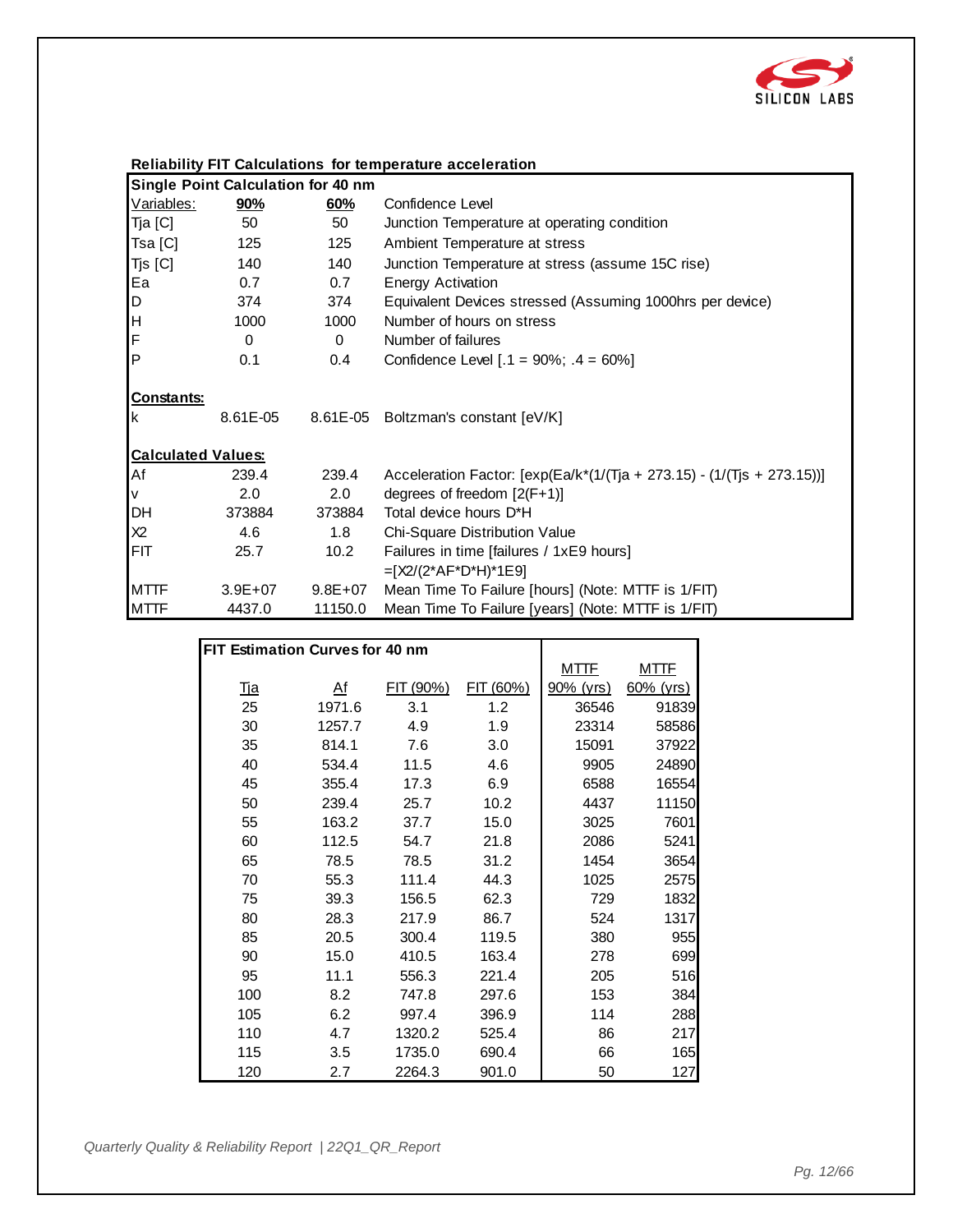![](_page_12_Picture_0.jpeg)

Process – 40 nm w/ embedded flash

![](_page_12_Figure_2.jpeg)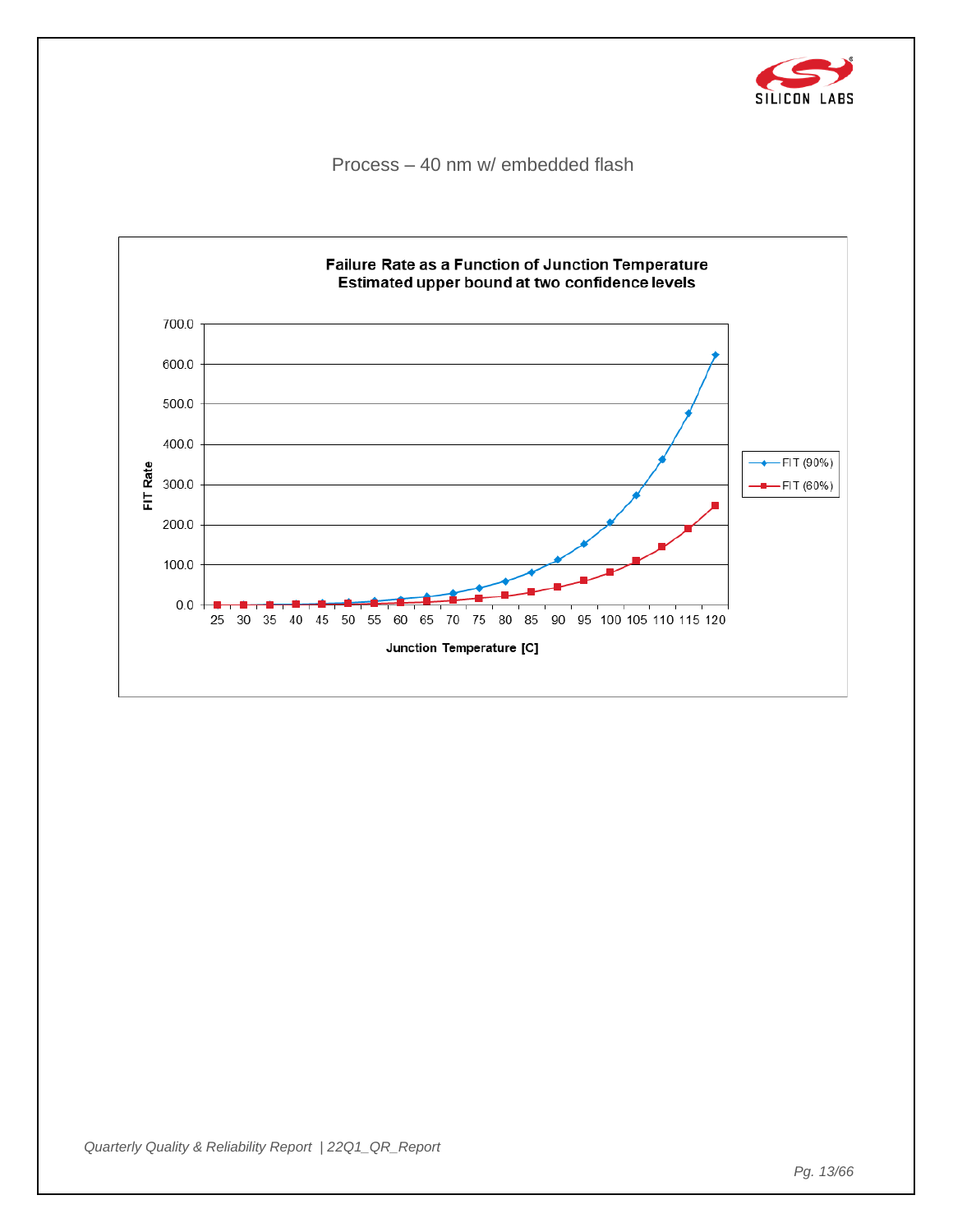![](_page_13_Picture_0.jpeg)

#### **Reliability FIT Calculations for temperature acceleration**

|                           |             |             | Single Point Calculation for 40 nm w/ embedded flash                      |
|---------------------------|-------------|-------------|---------------------------------------------------------------------------|
| Variables:                | <u>90%</u>  | 60%         | Confidence Level                                                          |
| Tja [C]                   | 50          | 50          | Junction Temperature at operating condition                               |
| Tsa [C]                   | 125         | 125         | Ambient Temperature at stress                                             |
| Tjs [C]                   | 140         | 140         | Junction Temperature at stress (assume 15C rise)                          |
| Ea                        | 0.7         | 0.7         | <b>Energy Activation</b>                                                  |
| D                         | 1358        | 1358        | Equivalent Devices stressed (Assuming 1000hrs per device)                 |
| H                         | 1000        | 1000        | Number of hours on stress                                                 |
| F                         | 0           | $\Omega$    | Number of failures                                                        |
| lP.                       | 0.1         | 0.4         | Confidence Level $[.1 = 90\%; .4 = 60\%]$                                 |
| <b>Constants:</b><br>Ιk   | 8.61E-05    | 8.61E-05    | Boltzman's constant [eV/K]                                                |
| <b>Calculated Values:</b> |             |             |                                                                           |
| Af                        | 239.4       | 239.4       | Acceleration Factor: $[exp(Ea/k*(1/(Tja + 273.15) - (1/(Tjs + 273.15)))]$ |
| V                         | 2.0         | 2.0         | degrees of freedom $[2(F+1)]$                                             |
| DH                        | 1358042     | 1358042     | Total device hours D*H                                                    |
| X <sub>2</sub>            | 4.6         | 1.8         | Chi-Square Distribution Value                                             |
| <b>IFIT</b>               | 7.1         | 2.8         | Failures in time [failures / 1xE9 hours]                                  |
|                           |             |             | $=[X2/(2*AF*D*H)*1E9]$                                                    |
| <b>MTTF</b>               | $1.4E + 08$ | $3.5E + 08$ | Mean Time To Failure [hours] (Note: MTTF is 1/FIT)                        |
| <b>MTTF</b>               | 16116.4     | 40499.6     | Mean Time To Failure [years] (Note: MTTF is 1/FIT)                        |

|            |                                                   |           | modif inno To Failuro [youro] (Hoto: MTTH |           |              |  |  |
|------------|---------------------------------------------------|-----------|-------------------------------------------|-----------|--------------|--|--|
|            |                                                   |           |                                           |           |              |  |  |
|            | FIT Estimation Curves for 40 nm w/ embedded flash |           |                                           |           |              |  |  |
|            |                                                   |           |                                           | MTTF      | MTTF         |  |  |
| <u>Tja</u> | A <sup>f</sup>                                    | FIT (90%) | FIT (60%)                                 | 90% (yrs) | $60\%$ (yrs) |  |  |
| 25         | 1971.6                                            | 0.9       | 0.3                                       | 132746    | 333583       |  |  |
| 30         | 1257.7                                            | 1.3       | 0.5                                       | 84681     | 212799       |  |  |
| 35         | 814.1                                             | 2.1       | 0.8                                       | 54814     | 137744       |  |  |
| 40         | 534.4                                             | 3.2       | 1.3                                       | 35977     | 90408        |  |  |
| 45         | 355.4                                             | 4.8       | 1.9                                       | 23928     | 60129        |  |  |
| 50         | 239.4                                             | 7.1       | 2.8                                       | 16116     | 40500        |  |  |
| 55         | 163.2                                             | 10.4      | 4.1                                       | 10987     | 27609        |  |  |
| 60         | 112.5                                             | 15.1      | 6.0                                       | 7576      | 19038        |  |  |
| 65         | 78.5                                              | 21.6      | 8.6                                       | 5282      | 13274        |  |  |
| 70         | 55.3                                              | 30.7      | 12.2                                      | 3722      | 9352         |  |  |
| 75         | 39.3                                              | 43.1      | 17.2                                      | 2649      | 6656         |  |  |
| 80         | 28.3                                              | 60.0      | 23.9                                      | 1903      | 4783         |  |  |
| 85         | 20.5                                              | 82.7      | 32.9                                      | 1380      | 3469         |  |  |
| 90         | 15.0                                              | 113.0     | 45.0                                      | 1010      | 2538         |  |  |
| 95         | 11.1                                              | 153.2     | 61.0                                      | 745       | 1873         |  |  |
| 100        | 8.2                                               | 205.9     | 81.9                                      | 554       | 1393         |  |  |
| 105        | 6.2                                               | 274.6     | 109.3                                     | 416       | 1045         |  |  |
| 110        | 4.7                                               | 363.5     | 144.6                                     | 314       | 789          |  |  |
| 115        | 3.5                                               | 477.7     | 190.1                                     | 239       | 601          |  |  |
| 120        | 2.7                                               | 623.4     | 248.1                                     | 183       | 460          |  |  |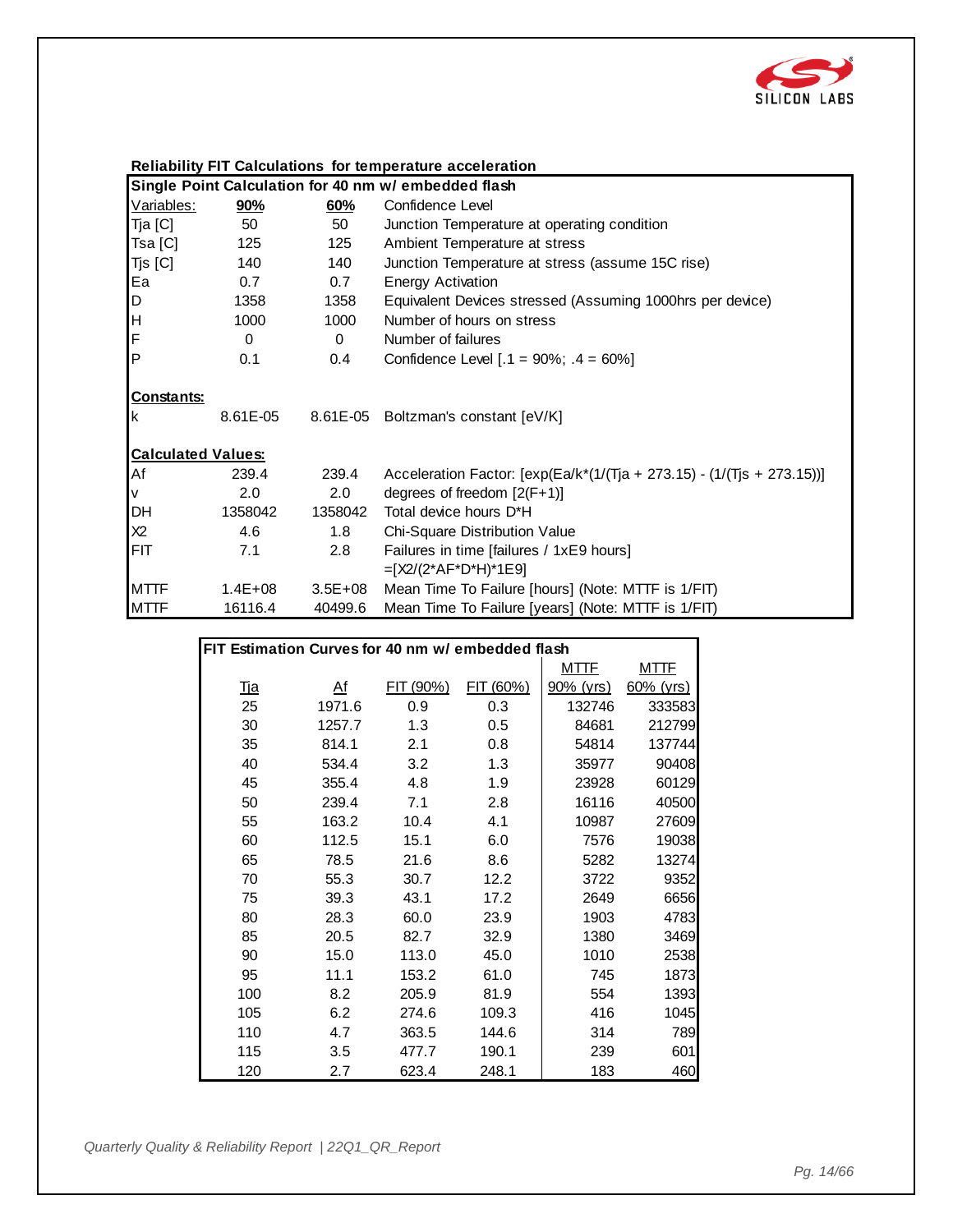![](_page_14_Picture_0.jpeg)

Process – 90 nm w/ embedded flash

![](_page_14_Figure_2.jpeg)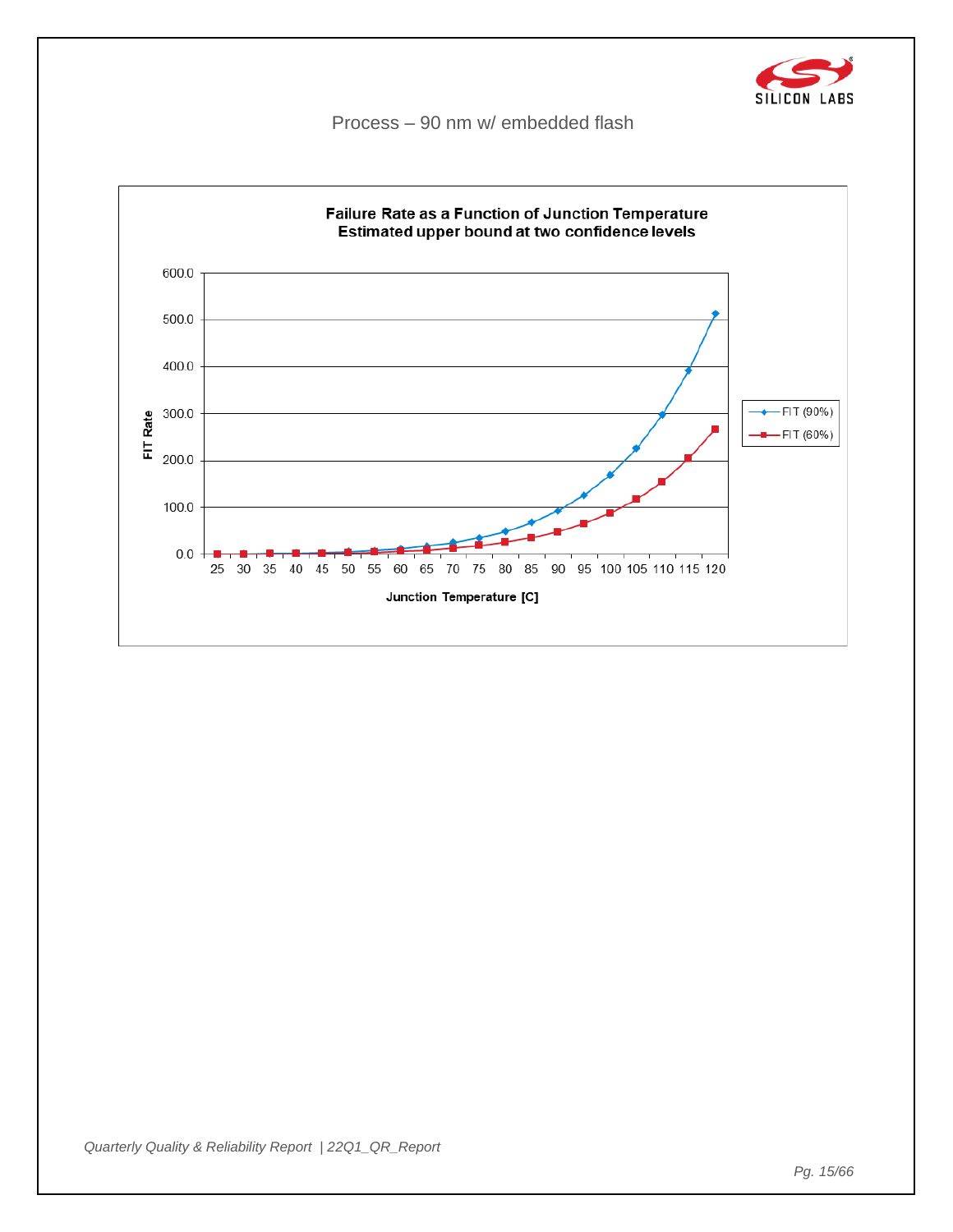![](_page_15_Picture_0.jpeg)

#### **Reliability FIT Calculations for temperature acceleration**

| Single Point Calculation for 90 nm w/ embedded flash |             |             |                                                                              |  |  |
|------------------------------------------------------|-------------|-------------|------------------------------------------------------------------------------|--|--|
| Variables:                                           | 90%         | 60%         | Confidence Level                                                             |  |  |
| Tja [C]                                              | 50          | 50          | Junction Temperature at operating condition                                  |  |  |
| Tsa [C]                                              | 125         | 125         | Ambient Temperature at stress                                                |  |  |
| Tjs [C]                                              | 140         | 140         | Junction Temperature at stress (assume 15C rise)                             |  |  |
| Ea                                                   | 0.7         | 0.7         | <b>Energy Activation</b>                                                     |  |  |
| D                                                    | 2787        | 2787        | Equivalent Devices stressed (Assuming 1000hrs per device)                    |  |  |
| H.                                                   | 1000        | 1000        | Number of hours on stress                                                    |  |  |
| F                                                    | 1           | 1           | Number of failures                                                           |  |  |
| lP.                                                  | 0.1         | 0.4         | Confidence Level $[.1 = 90\%; .4 = 60\%]$                                    |  |  |
| <b>Constants:</b><br>Ιk                              | 8.61E-05    |             | 8.61E-05 Boltzman's constant [eV/K]                                          |  |  |
| <b>Calculated Values:</b>                            |             |             |                                                                              |  |  |
| Af                                                   | 239.4       | 239.4       | Acceleration Factor: $[\exp(Ea/k^{*}(1/(T)a + 273.15) - (1/(T)s + 273.15))]$ |  |  |
| V                                                    | 4.0         | 4.0         | degrees of freedom $[2(F+1)]$                                                |  |  |
| DH                                                   | 2786632     | 2786632     | Total device hours D*H                                                       |  |  |
| X <sub>2</sub>                                       | 7.8         | 4.0         | Chi-Square Distribution Value                                                |  |  |
| <b>FIT</b>                                           | 5.8         | 3.0         | Failures in time [failures / 1xE9 hours]                                     |  |  |
|                                                      |             |             | $=[X2/(2*AF*D*H)*1E9]$                                                       |  |  |
| <b>MTTF</b>                                          | $1.7E + 08$ | $3.3E + 08$ | Mean Time To Failure [hours] (Note: MTTF is 1/FIT)                           |  |  |
| <b>MTTF</b>                                          | 19576.4     | 37653.2     | Mean Time To Failure [years] (Note: MTTF is 1/FIT)                           |  |  |

|            |                                                   |           | $\frac{1}{2}$ |             |              |  |  |
|------------|---------------------------------------------------|-----------|---------------|-------------|--------------|--|--|
|            |                                                   |           |               |             |              |  |  |
|            | FIT Estimation Curves for 90 nm w/ embedded flash |           |               |             |              |  |  |
|            |                                                   |           |               | <u>MTTF</u> | <u>MTTF</u>  |  |  |
| <u>Tja</u> | A <sup>f</sup>                                    | FIT (90%) | FIT (60%)     | 90% (yrs)   | $60\%$ (yrs) |  |  |
| 25         | 1971.6                                            | 0.7       | 0.4           | 161245      | 310138       |  |  |
| 30         | 1257.7                                            | 1.1       | 0.6           | 102861      | 197843       |  |  |
| 35         | 814.1                                             | 1.7       | 0.9           | 66581       | 128063       |  |  |
| 40         | 534.4                                             | 2.6       | 1.4           | 43701       | 84054        |  |  |
| 45         | 355.4                                             | 3.9       | 2.0           | 29065       | 55903        |  |  |
| 50         | 239.4                                             | 5.8       | 3.0           | 19576       | 37653        |  |  |
| 55         | 163.2                                             | 8.6       | 4.4           | 13345       | 25668        |  |  |
| 60         | 112.5                                             | 12.4      | 6.4           | 9203        | 17700        |  |  |
| 65         | 78.5                                              | 17.8      | 9.3           | 6416        | 12341        |  |  |
| 70         | 55.3                                              | 25.3      | 13.1          | 4521        | 8695         |  |  |
| 75         | 39.3                                              | 35.5      | 18.4          | 3217        | 6188         |  |  |
| 80         | 28.3                                              | 49.4      | 25.7          | 2312        | 4447         |  |  |
| 85         | 20.5                                              | 68.1      | 35.4          | 1677        | 3225         |  |  |
| 90         | 15.0                                              | 93.0      | 48.4          | 1227        | 2360         |  |  |
| 95         | 11.1                                              | 126.1     | 65.6          | 905         | 1741         |  |  |
| 100        | 8.2                                               | 169.5     | 88.1          | 674         | 1295         |  |  |
| 105        | 6.2                                               | 226.1     | 117.5         | 505         | 971          |  |  |
| 110        | 4.7                                               | 299.2     | 155.6         | 382         | 734          |  |  |
| 115        | 3.5                                               | 393.2     | 204.4         | 290         | 558          |  |  |
| 120        | 2.7                                               | 513.2     | 266.8         | 222         | 428          |  |  |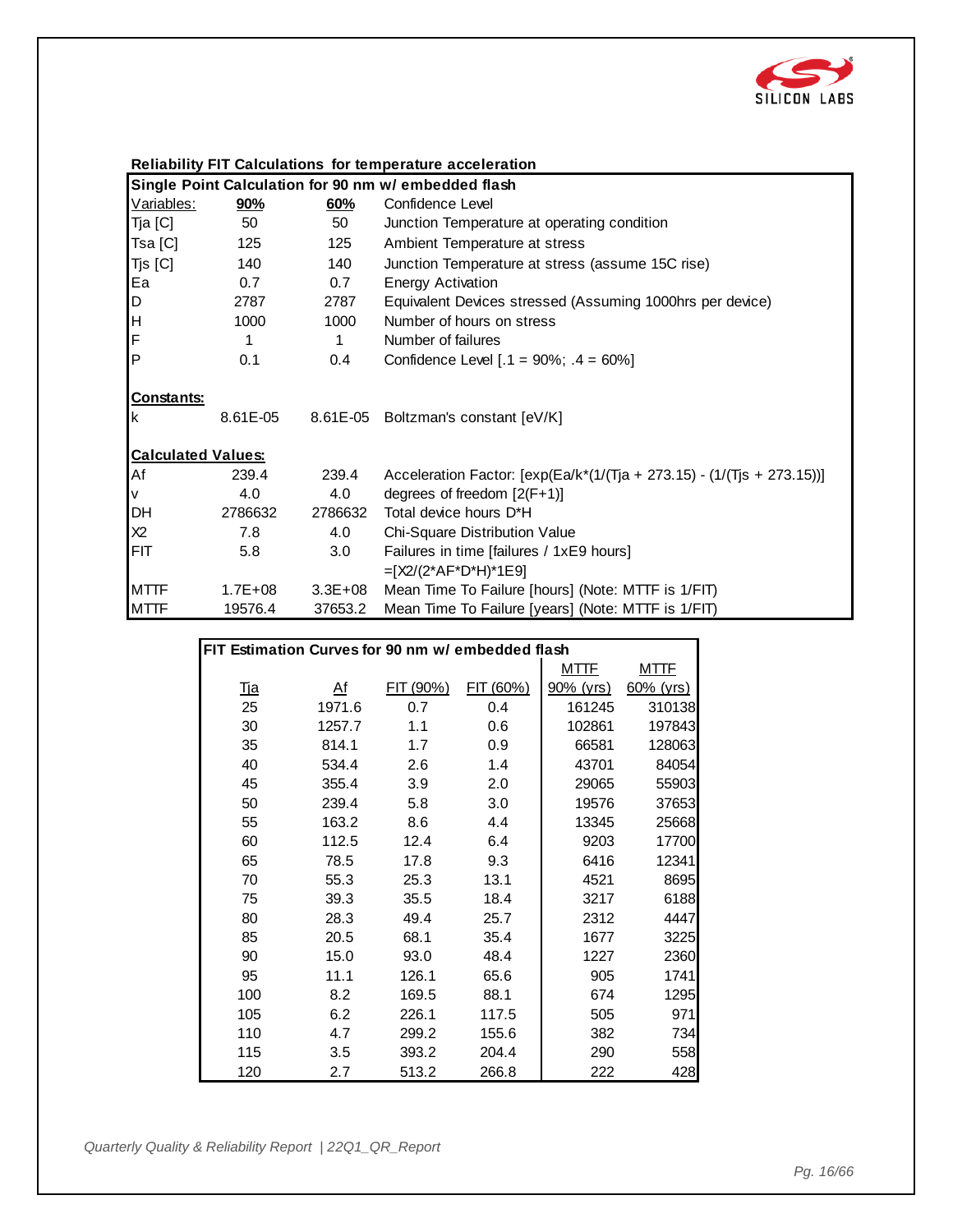![](_page_16_Picture_0.jpeg)

Process - 0.11 micron

![](_page_16_Figure_2.jpeg)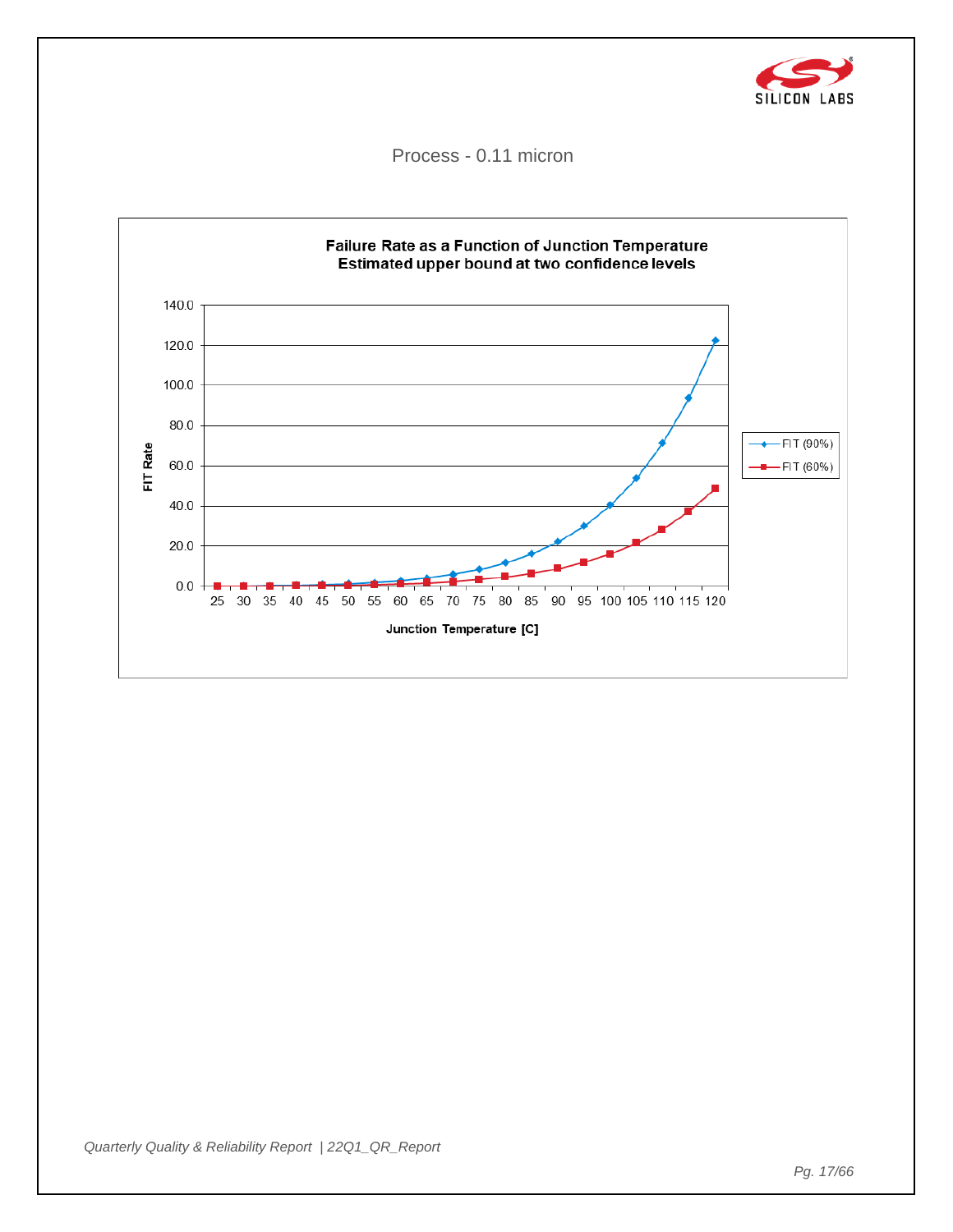![](_page_17_Picture_0.jpeg)

|                           | Reliability FIT Calculations for temperature acceleration |             |                                                                              |  |  |  |
|---------------------------|-----------------------------------------------------------|-------------|------------------------------------------------------------------------------|--|--|--|
|                           | <b>Single Point Calculation for 0.11 micron</b>           |             |                                                                              |  |  |  |
| Variables:                | 90%                                                       | 60%         | Confidence Level                                                             |  |  |  |
| Tja [C]                   | 50                                                        | 50          | Junction Temperature at operating condition                                  |  |  |  |
| Tsa [C]                   | 125                                                       | 125         | Ambient Temperature at stress                                                |  |  |  |
| $T$ js $[C]$              | 140                                                       | 140         | Junction Temperature at stress (assume 15C rise)                             |  |  |  |
| Ea                        | 0.7                                                       | 0.7         | <b>Energy Activation</b>                                                     |  |  |  |
| D                         | 6916                                                      | 6916        | Equivalent Devices stressed (Assuming 1000hrs per device)                    |  |  |  |
| H                         | 1000                                                      | 1000        | Number of hours on stress                                                    |  |  |  |
| F                         | $\Omega$                                                  | $\Omega$    | Number of failures                                                           |  |  |  |
| $\mathsf{P}$              | 0.1                                                       | 0.4         | Confidence Level $[.1 = 90\%; .4 = 60\%]$                                    |  |  |  |
| <b>Constants:</b><br>Ιk   | 8.61E-05                                                  |             | 8.61E-05 Boltzman's constant [eV/K]                                          |  |  |  |
| <b>Calculated Values:</b> |                                                           |             |                                                                              |  |  |  |
| Af                        | 239.4                                                     | 239.4       | Acceleration Factor: $[\exp(Ea/k^{*}(1/(T)a + 273.15) - (1/(T)s + 273.15))]$ |  |  |  |
| V                         | 2.0                                                       | 2.0         | degrees of freedom $[2(F+1)]$                                                |  |  |  |
| DH                        | 6915545                                                   | 6915545     | Total device hours D*H                                                       |  |  |  |
| X2                        | 4.6                                                       | 1.8         | Chi-Square Distribution Value                                                |  |  |  |
| FIT                       | 1.4                                                       | 0.6         | Failures in time [failures / 1xE9 hours]<br>$=[X2/(2*AF*D*H)*1E9]$           |  |  |  |
| <b>MTTF</b>               | $7.2E + 08$                                               | $1.8E + 09$ | Mean Time To Failure [hours] (Note: MTTF is 1/FIT)                           |  |  |  |
| <b>MTTF</b>               | 82069.4                                                   | 206235.6    | Mean Time To Failure [years] (Note: MTTF is 1/FIT)                           |  |  |  |

|                                       |                |           | $\frac{1}{2}$ |             |              |
|---------------------------------------|----------------|-----------|---------------|-------------|--------------|
|                                       |                |           |               |             |              |
| FIT Estimation Curves for 0.11 micron |                |           |               |             |              |
|                                       |                |           |               | <b>MTTF</b> | <u>MTTF</u>  |
| <u>Tja</u>                            | A <sup>f</sup> | FIT (90%) | FIT (60%)     | 90% (yrs)   | $60\%$ (yrs) |
| 25                                    | 1971.6         | 0.2       | 0.1           | 675981      | 1698701      |
| 30                                    | 1257.7         | 0.3       | 0.1           | 431222      | 1083635      |
| 35                                    | 814.1          | 0.4       | 0.2           | 279128      | 701431       |
| 40                                    | 534.4          | 0.6       | 0.2           | 183205      | 460383       |
| 45                                    | 355.4          | 0.9       | 0.4           | 121848      | 306197       |
| 50                                    | 239.4          | 1.4       | 0.6           | 82069       | 206236       |
| 55                                    | 163.2          | 2.0       | 0.8           | 55947       | 140591       |
| 60                                    | 112.5          | 3.0       | 1.2           | 38580       | 96949        |
| 65                                    | 78.5           | 4.2       | 1.7           | 26898       | 67594        |
| 70                                    | 55.3           | 6.0       | 2.4           | 18952       | 47625        |
| 75                                    | 39.3           | 8.5       | 3.4           | 13488       | 33894        |
| 80                                    | 28.3           | 11.8      | 4.7           | 9692        | 24356        |
| 85                                    | 20.5           | 16.2      | 6.5           | 7029        | 17664        |
| 90                                    | 15.0           | 22.2      | 8.8           | 5143        | 12925        |
| 95                                    | 11.1           | 30.1      | 12.0          | 3795        | 9537         |
| 100                                   | 8.2            | 40.4      | 16.1          | 2824        | 7095         |
| 105                                   | 6.2            | 53.9      | 21.5          | 2117        | 5320         |
| 110                                   | 4.7            | 71.4      | 28.4          | 1599        | 4019         |
| 115                                   | 3.5            | 93.8      | 37.3          | 1217        | 3058         |
| 120                                   | 2.7            | 122.4     | 48.7          | 933         | 2343         |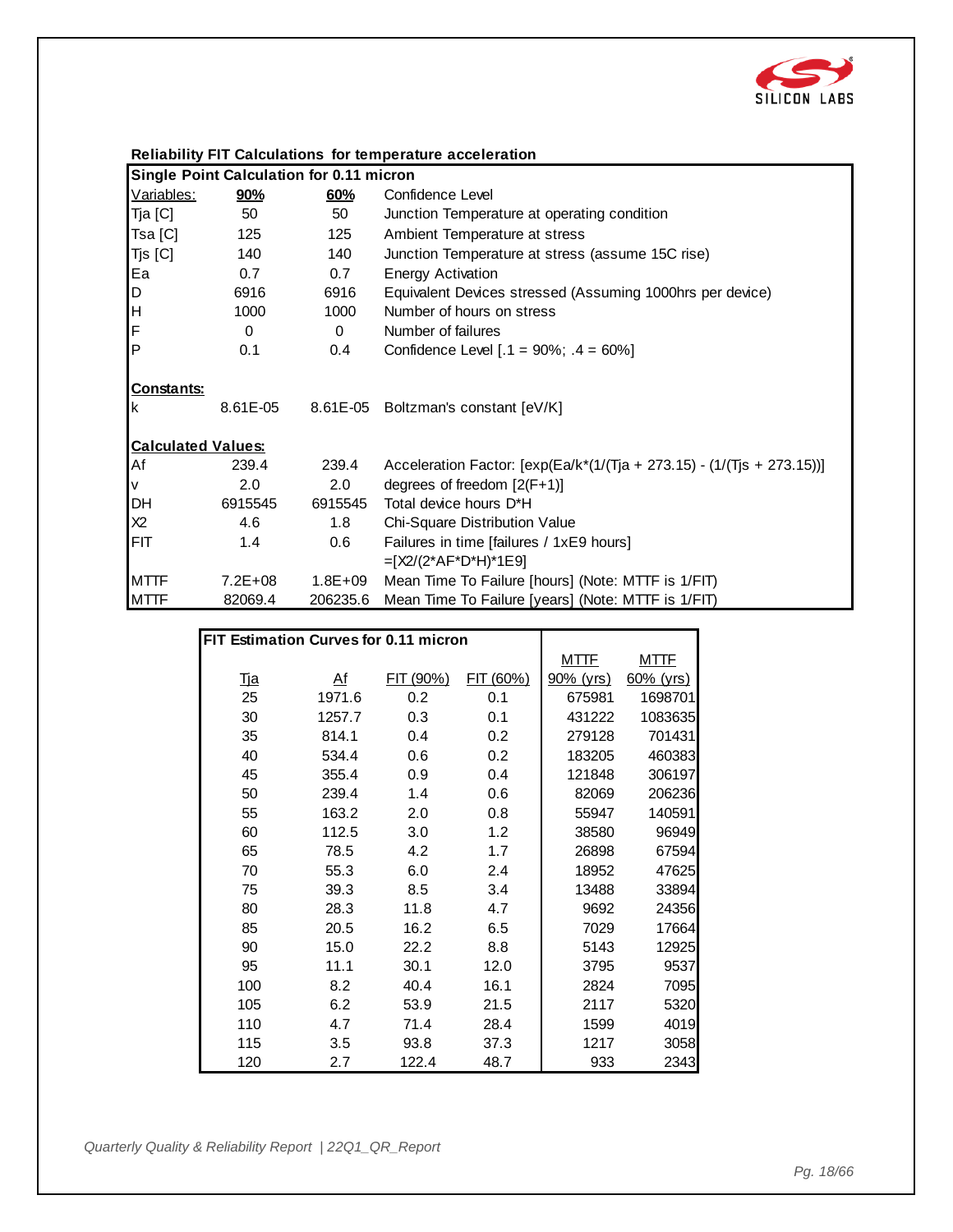![](_page_18_Picture_0.jpeg)

Process - 0.13 micron

![](_page_18_Figure_2.jpeg)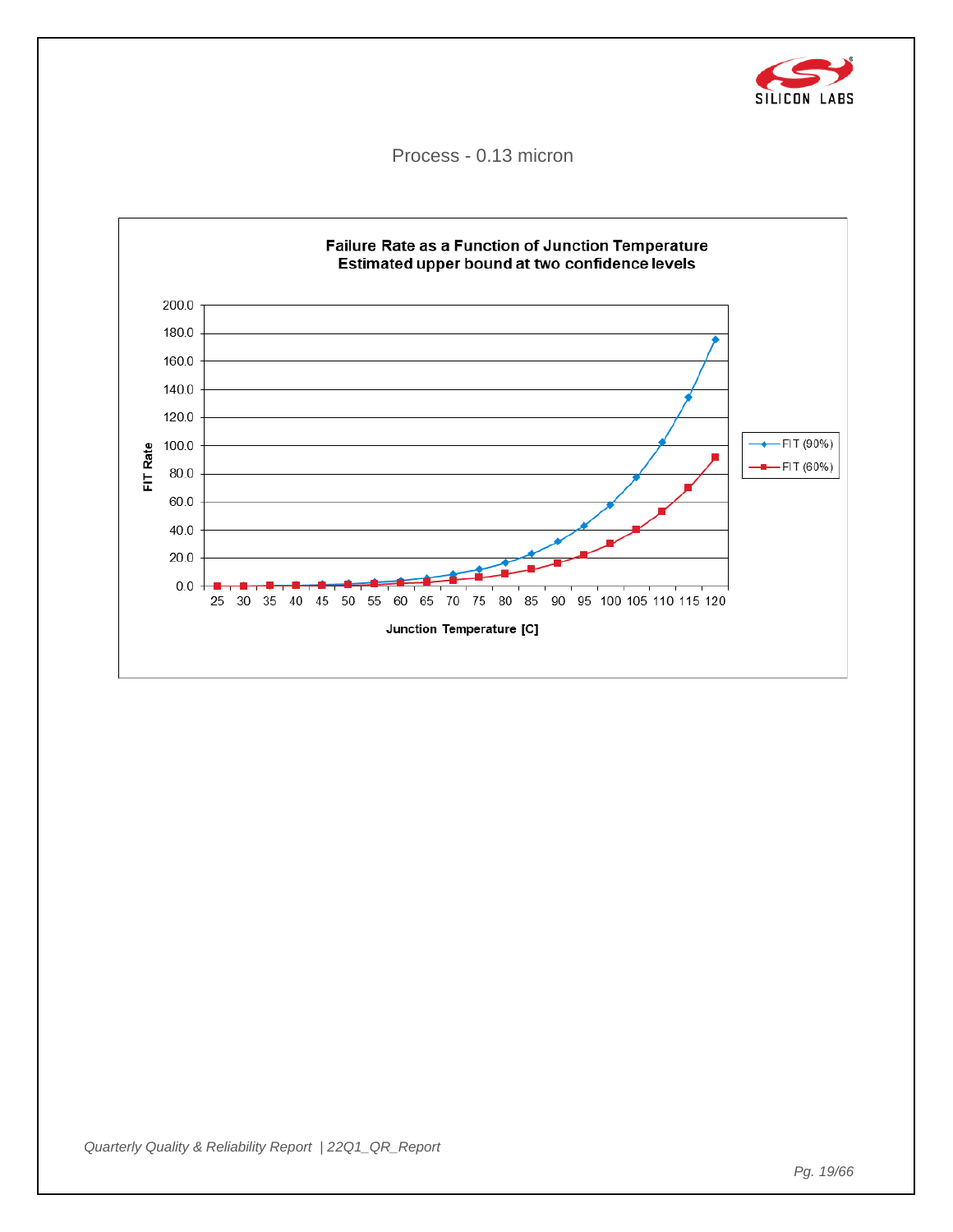![](_page_19_Picture_0.jpeg)

| <b>Reliability FIT Calculations for temperature acceleration</b> |  |  |
|------------------------------------------------------------------|--|--|
|                                                                  |  |  |

|                           | Single Point Calculation for 0.13 micron |             |                                                                           |  |  |  |
|---------------------------|------------------------------------------|-------------|---------------------------------------------------------------------------|--|--|--|
| Variables:                | <u>90%</u>                               | 60%         | Confidence Level                                                          |  |  |  |
| Tja [C]                   | 50                                       | 50          | Junction Temperature at operating condition                               |  |  |  |
| Tsa [C]                   | 125                                      | 125         | Ambient Temperature at stress                                             |  |  |  |
| Tjs [C]                   | 140                                      | 140         | Junction Temperature at stress (assume 15C rise)                          |  |  |  |
| Ea                        | 0.7                                      | 0.7         | <b>Energy Activation</b>                                                  |  |  |  |
| D                         | 8137                                     | 8137        | Equivalent Devices stressed (Assuming 1000hrs per device)                 |  |  |  |
| H                         | 1000                                     | 1000        | Number of hours on stress                                                 |  |  |  |
| F                         | 1                                        | 1           | Number of failures                                                        |  |  |  |
| <b>P</b>                  | 0.1                                      | 0.4         | Confidence Level $[.1 = 90\%; .4 = 60\%]$                                 |  |  |  |
| Constants:<br>Ιk          |                                          |             | 8.61E-05 8.61E-05 Boltzman's constant [eV/K]                              |  |  |  |
| <b>Calculated Values:</b> |                                          |             |                                                                           |  |  |  |
| Af                        | 239.4                                    | 239.4       | Acceleration Factor: $[exp(Ea/k*(1/(Tja + 273.15) - (1/(Tjs + 273.15)))]$ |  |  |  |
| V                         | 4.0                                      | 4.0         | degrees of freedom $[2(F+1)]$                                             |  |  |  |
| DH                        | 8136978                                  | 8136978     | Total device hours D*H                                                    |  |  |  |
| X2                        | 7.8                                      | 4.0         | Chi-Square Distribution Value                                             |  |  |  |
| FIT                       | 2.0                                      | 1.0         | Failures in time [failures / 1xE9 hours]                                  |  |  |  |
|                           |                                          |             | $=[X2/(2*AF*D*H)*1E9]$                                                    |  |  |  |
| <b>MTTF</b>               | $5.0E + 08$                              | $9.6E + 08$ | Mean Time To Failure [hours] (Note: MTTF is 1/FIT)                        |  |  |  |
| <b>MTTF</b>               | 57163.0                                  | 109947.5    | Mean Time To Failure [years] (Note: MTTF is 1/FIT)                        |  |  |  |

|                                       |           |           | $\frac{1}{2}$ |             |              |
|---------------------------------------|-----------|-----------|---------------|-------------|--------------|
|                                       |           |           |               |             |              |
| FIT Estimation Curves for 0.13 micron |           |           |               |             |              |
|                                       |           |           |               | <u>MTTF</u> | <u>MTTF</u>  |
| <u>Tja</u>                            | <u>Af</u> | FIT (90%) | FIT (60%)     | 90% (yrs)   | $60\%$ (yrs) |
| 25                                    | 1971.6    | 0.2       | 0.1           | 470835      | 905605       |
| 30                                    | 1257.7    | 0.4       | 0.2           | 300355      | 577703       |
| 35                                    | 814.1     | 0.6       | 0.3           | 194418      | 373944       |
| 40                                    | 534.4     | 0.9       | 0.5           | 127606      | 245437       |
| 45                                    | 355.4     | 1.3       | 0.7           | 84870       | 163238       |
| 50                                    | 239.4     | 2.0       | 1.0           | 57163       | 109947       |
| 55                                    | 163.2     | 2.9       | 1.5           | 38968       | 74951        |
| 60                                    | 112.5     | 4.2       | 2.2           | 26872       | 51685        |
| 65                                    | 78.5      | 6.1       | 3.2           | 18735       | 36035        |
| 70                                    | 55.3      | 8.6       | 4.5           | 13200       | 25390        |
| 75                                    | 39.3      | 12.2      | 6.3           | 9395        | 18070        |
| 80                                    | 28.3      | 16.9      | 8.8           | 6751        | 12985        |
| 85                                    | 20.5      | 23.3      | 12.1          | 4896        | 9417         |
| 90                                    | 15.0      | 31.9      | 16.6          | 3582        | 6890         |
| 95                                    | 11.1      | 43.2      | 22.5          | 2643        | 5084         |
| 100                                   | 8.2       | 58.0      | 30.2          | 1967        | 3783         |
| 105                                   | 6.2       | 77.4      | 40.2          | 1475        | 2836         |
| 110                                   | 4.7       | 102.5     | 53.3          | 1114        | 2143         |
| 115                                   | 3.5       | 134.7     | 70.0          | 848         | 1630         |
| 120                                   | 2.7       | 175.8     | 91.4          | 650         | 1249         |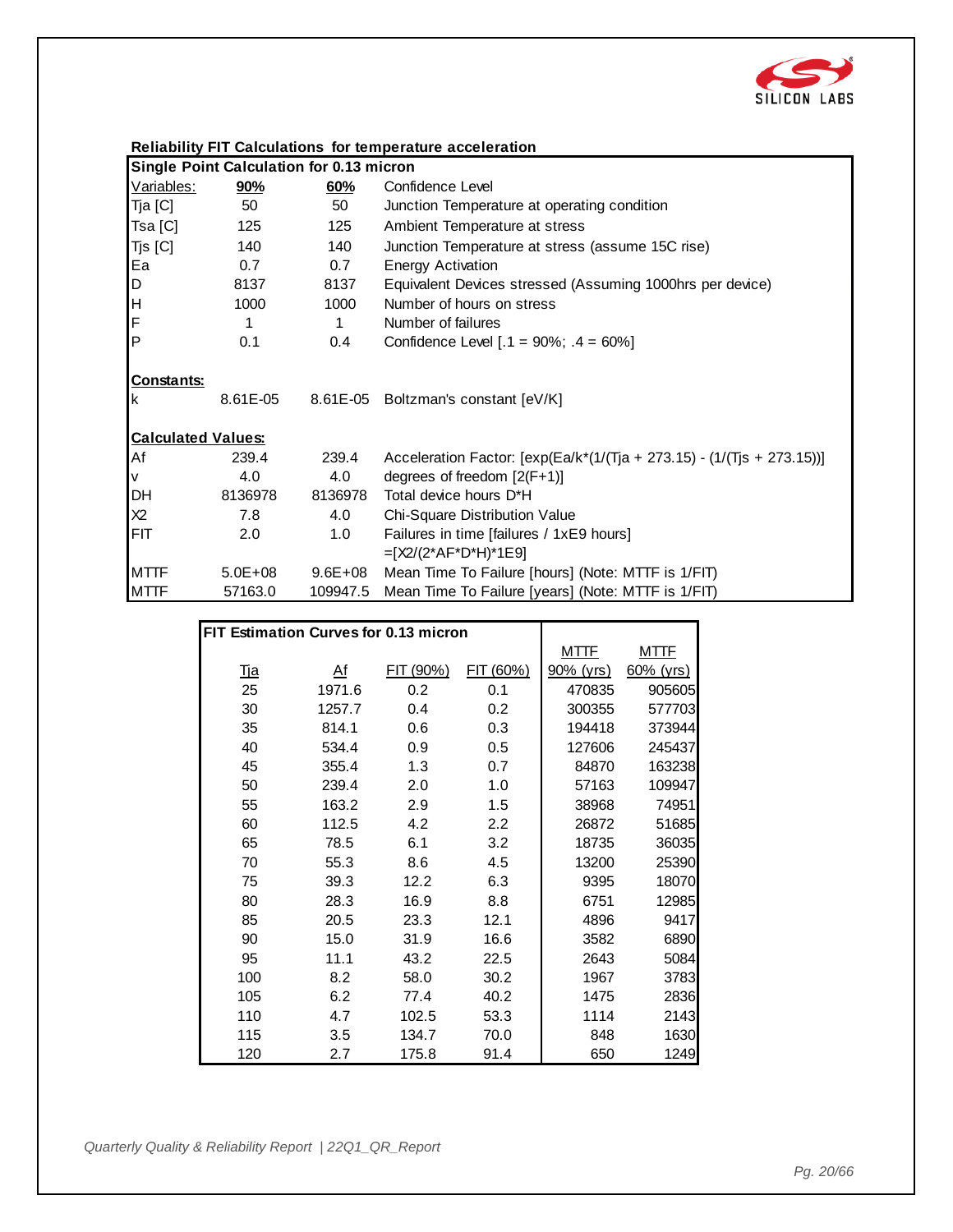![](_page_20_Picture_0.jpeg)

Process - 0.18 micron

![](_page_20_Figure_2.jpeg)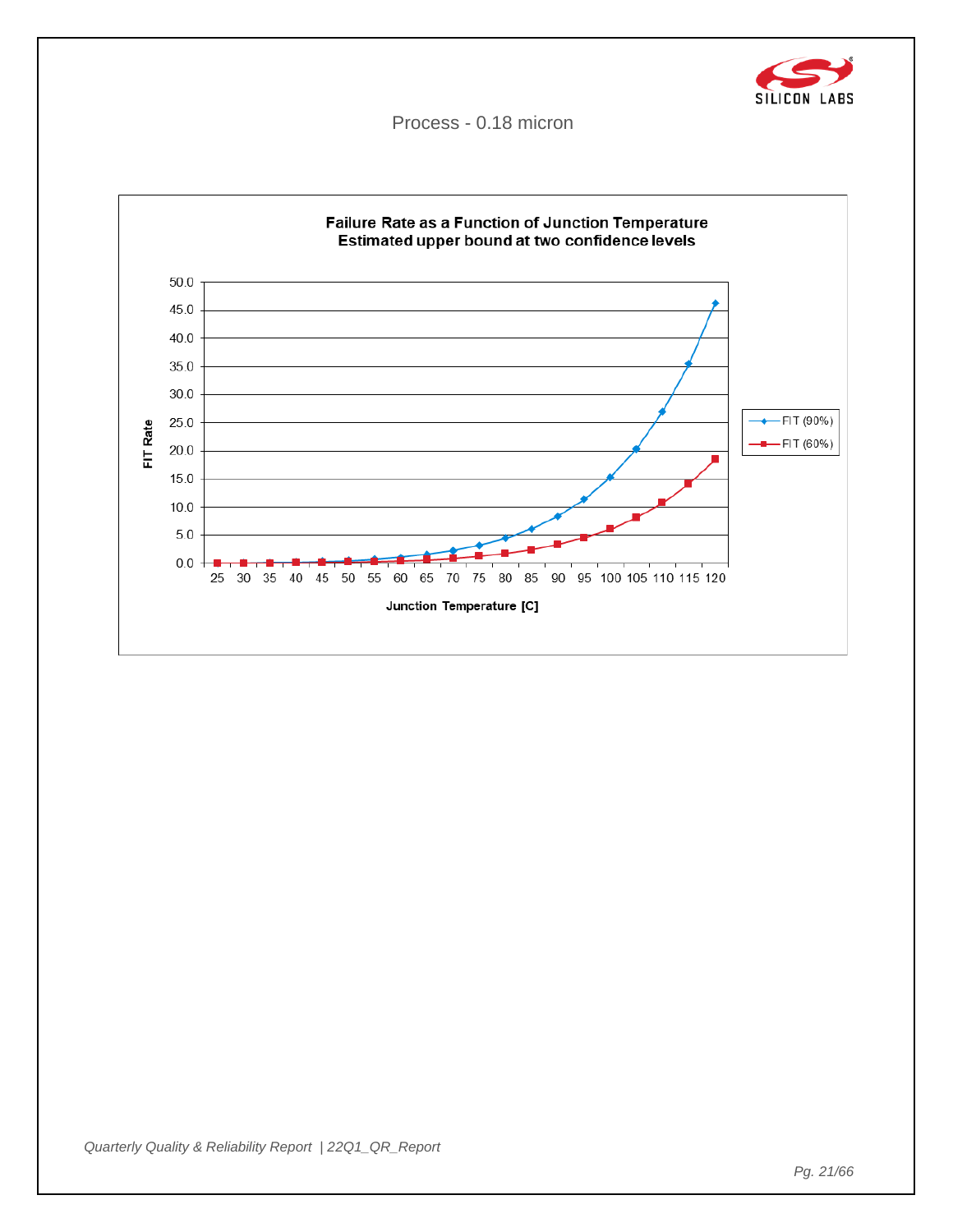![](_page_21_Picture_0.jpeg)

| <b>Single Point Calculation for 0.18 micron</b> |             |             |                                                                           |  |
|-------------------------------------------------|-------------|-------------|---------------------------------------------------------------------------|--|
| Variables:                                      | 90%         | 60%         | Confidence Level                                                          |  |
| Tja [C]                                         | 50          | 50          | Junction Temperature at operating condition                               |  |
| Tsa [C]                                         | 125         | 125         | Ambient Temperature at stress                                             |  |
| Tjs [C]                                         | 140         | 140         | Junction Temperature at stress (assume 15C rise)                          |  |
| Ea                                              | 0.7         | 0.7         | <b>Energy Activation</b>                                                  |  |
| $\mathsf D$                                     | 18274       | 18274       | Equivalent Devices stressed (Assuming 1000hrs per device)                 |  |
| H                                               | 1000        | 1000        | Number of hours on stress                                                 |  |
| F                                               | 0           | $\Omega$    | Number of failures                                                        |  |
| P                                               | 0.1         | 0.4         | Confidence Level $[.1 = 90\%; .4 = 60\%]$                                 |  |
| <b>Constants:</b><br>Ιk                         |             |             | 8.61E-05 8.61E-05 Boltzman's constant [eV/K]                              |  |
| <b>Calculated Values:</b>                       |             |             |                                                                           |  |
| Af                                              | 239.4       | 239.4       | Acceleration Factor: $[exp(Ea/k*(1/(Tja + 273.15) - (1/(Tjs + 273.15)))]$ |  |
| V                                               | 2.0         | 2.0         | degrees of freedom $[2(F+1)]$                                             |  |
| <b>DH</b>                                       | 18273509    | 18273509    | Total device hours D*H                                                    |  |
| X <sub>2</sub>                                  | 4.6         | 1.8         | Chi-Square Distribution Value                                             |  |
| <b>FIT</b>                                      | 0.5         | 0.2         | Failures in time [failures / 1xE9 hours]                                  |  |
|                                                 |             |             | $=[X2/(2*AF*D*H)*1E9]$                                                    |  |
| <b>MTTF</b>                                     | $1.9E + 09$ | $4.8E + 09$ | Mean Time To Failure [hours] (Note: MTTF is 1/FIT)                        |  |
| <b>MTTF</b>                                     | 216858.7    | 544953.2    | Mean Time To Failure [years] (Note: MTTF is 1/FIT)                        |  |

|                                       |                |           | $\frac{1}{2}$ |              |              |  |
|---------------------------------------|----------------|-----------|---------------|--------------|--------------|--|
|                                       |                |           |               |              |              |  |
| FIT Estimation Curves for 0.18 micron |                |           |               |              |              |  |
|                                       |                |           |               | <u>MTTF</u>  | <u>MTTF</u>  |  |
| <u>Tja</u>                            | A <sup>f</sup> | FIT (90%) | FIT (60%)     | $90\%$ (yrs) | $60\%$ (yrs) |  |
| 25                                    | 1971.6         | 0.1       | 0.0           | 1786200      | 4488617      |  |
| 30                                    | 1257.7         | 0.1       | 0.0           | 1139453      | 2863378      |  |
| 35                                    | 814.1          | 0.2       | 0.1           | 737561       | 1853449      |  |
| 40                                    | 534.4          | 0.2       | 0.1           | 484097       | 1216507      |  |
| 45                                    | 355.4          | 0.4       | 0.1           | 321969       | 809089       |  |
| 50                                    | 239.4          | 0.5       | 0.2           | 216859       | 544953       |  |
| 55                                    | 163.2          | 0.8       | 0.3           | 147833       | 371495       |  |
| 60                                    | 112.5          | 1.1       | 0.4           | 101943       | 256177       |  |
| 65                                    | 78.5           | 1.6       | 0.6           | 71075        | 178609       |  |
| 70                                    | 55.3           | 2.3       | 0.9           | 50078        | 125843       |  |
| 75                                    | 39.3           | 3.2       | 1.3           | 35640        | 89562        |  |
| 80                                    | 28.3           | 4.5       | 1.8           | 25610        | 64358        |  |
| 85                                    | 20.5           | 6.1       | 2.4           | 18574        | 46675        |  |
| 90                                    | 15.0           | 8.4       | 3.3           | 13590        | 34152        |  |
| 95                                    | 11.1           | 11.4      | 4.5           | 10029        | 25201        |  |
| 100                                   | 8.2            | 15.3      | 6.1           | 7461         | 18749        |  |
| 105                                   | 6.2            | 20.4      | 8.1           | 5594         | 14058        |  |
| 110                                   | 4.7            | 27.0      | 10.7          | 4226         | 10620        |  |
| 115                                   | 3.5            | 35.5      | 14.1          | 3216         | 8081         |  |
| 120                                   | 2.7            | 46.3      | 18.4          | 2464         | 6192         |  |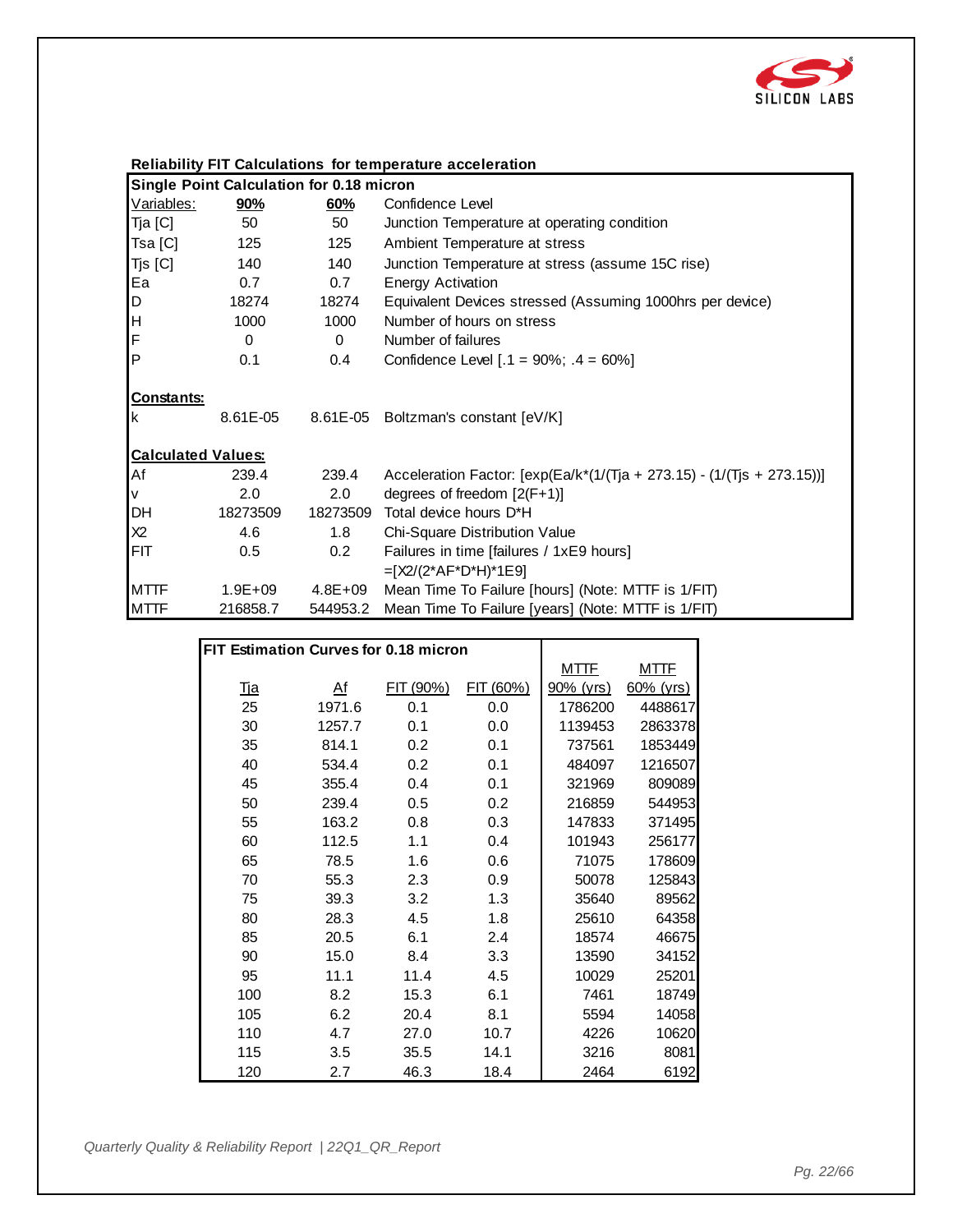![](_page_22_Picture_0.jpeg)

Process - 0.18 micron w/ embedded flash

![](_page_22_Figure_2.jpeg)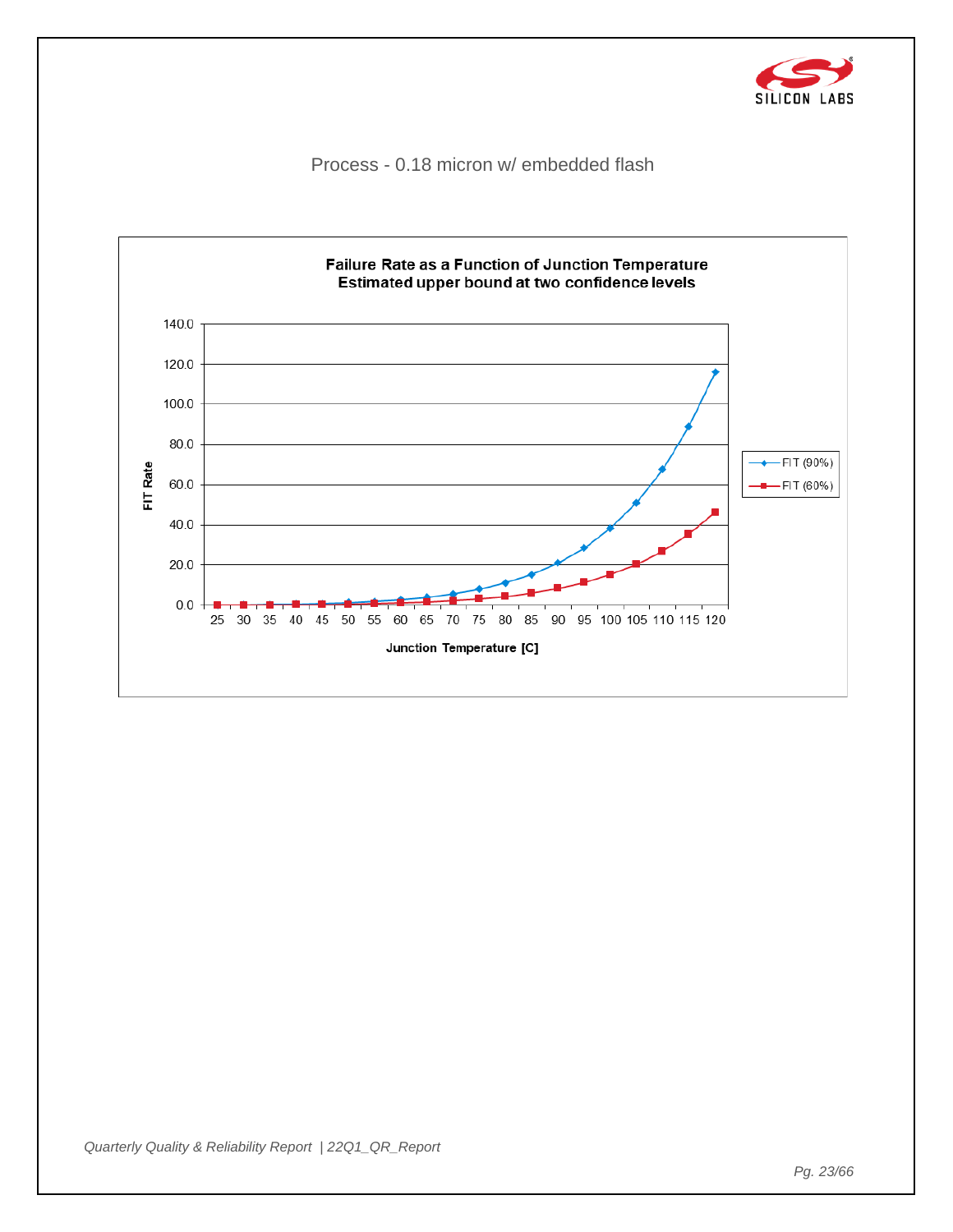![](_page_23_Picture_0.jpeg)

|  |  | <b>Reliability FIT Calculations for temperature acceleration</b> |
|--|--|------------------------------------------------------------------|
|  |  |                                                                  |

|                           | Single Point Calculation for 0.18 micron w/ embedded flash |             |                                                                           |  |  |
|---------------------------|------------------------------------------------------------|-------------|---------------------------------------------------------------------------|--|--|
| Variables:                | <u>90%</u>                                                 | 60%         | Confidence Level                                                          |  |  |
| Tja [C]                   | 50                                                         | 50          | Junction Temperature at operating condition                               |  |  |
| Tsa [C]                   | 125                                                        | 125         | Ambient Temperature at stress                                             |  |  |
| Tjs [C]                   | 140                                                        | 140         | Junction Temperature at stress (assume 15C rise)                          |  |  |
| Ea                        | 0.7                                                        | 0.7         | <b>Energy Activation</b>                                                  |  |  |
| D                         | 7286                                                       | 7286        | Equivalent Devices stressed (Assuming 1000hrs per device)                 |  |  |
| H                         | 1000                                                       | 1000        | Number of hours on stress                                                 |  |  |
| F                         | $\Omega$                                                   | $\Omega$    | Number of failures                                                        |  |  |
| P                         | 0.1                                                        | 0.4         | Confidence Level $[.1 = 90\%; .4 = 60\%]$                                 |  |  |
| <b>Constants:</b><br>Ιk   | 8.61E-05                                                   |             | 8.61E-05 Boltzman's constant [eV/K]                                       |  |  |
| <b>Calculated Values:</b> |                                                            |             |                                                                           |  |  |
| Af                        | 239.4                                                      | 239.4       | Acceleration Factor: $[exp(Ea/k*(1/(Tja + 273.15) - (1/(Tjs + 273.15)))]$ |  |  |
| V                         | 2.0                                                        | 2.0         | degrees of freedom $[2(F+1)]$                                             |  |  |
| DH                        | 7286057                                                    | 7286057     | Total device hours D*H                                                    |  |  |
| X2                        | 4.6                                                        | 1.8         | Chi-Square Distribution Value                                             |  |  |
| <b>FIT</b>                | 1.3                                                        | 0.5         | Failures in time [failures / 1xE9 hours]                                  |  |  |
|                           |                                                            |             | $=[X2/(2*AF*D*H)*1E9]$                                                    |  |  |
| <b>MTTF</b>               | $7.6E + 08$                                                | $1.9E + 09$ | Mean Time To Failure [hours] (Note: MTTF is 1/FIT)                        |  |  |
| <b>MTTF</b>               | 86466.4                                                    | 217285.1    | Mean Time To Failure [years] (Note: MTTF is 1/FIT)                        |  |  |

|                                                         |        |           | modif inno To I andro [yodro] (Hoto: MTTTL |             |              |  |
|---------------------------------------------------------|--------|-----------|--------------------------------------------|-------------|--------------|--|
|                                                         |        |           |                                            |             |              |  |
| FIT Estimation Curves for 0.18 micron w/ embedded flash |        |           |                                            |             |              |  |
|                                                         |        |           |                                            | <u>MTTF</u> | <u>MTTF</u>  |  |
| <u>Tja</u>                                              | Af     | FIT (90%) | FIT (60%)                                  | 90% (yrs)   | $60\%$ (yrs) |  |
| 25                                                      | 1971.6 | 0.2       | 0.1                                        | 712198      | 1789712      |  |
| 30                                                      | 1257.7 | 0.3       | 0.1                                        | 454325      | 1141693      |  |
| 35                                                      | 814.1  | 0.4       | 0.2                                        | 294082      | 739012       |  |
| 40                                                      | 534.4  | 0.6       | 0.2                                        | 193020      | 485049       |  |
| 45                                                      | 355.4  | 0.9       | 0.4                                        | 128376      | 322602       |  |
| 50                                                      | 239.4  | 1.3       | 0.5                                        | 86466       | 217285       |  |
| 55                                                      | 163.2  | 1.9       | 0.8                                        | 58944       | 148123       |  |
| 60                                                      | 112.5  | 2.8       | 1.1                                        | 40647       | 102144       |  |
| 65                                                      | 78.5   | 4.0       | 1.6                                        | 28339       | 71215        |  |
| 70                                                      | 55.3   | 5.7       | 2.3                                        | 19967       | 50176        |  |
| 75                                                      | 39.3   | 8.0       | 3.2                                        | 14211       | 35710        |  |
| 80                                                      | 28.3   | 11.2      | 4.4                                        | 10211       | 25661        |  |
| 85                                                      | 20.5   | 15.4      | 6.1                                        | 7406        | 18610        |  |
| 90                                                      | 15.0   | 21.1      | 8.4                                        | 5419        | 13617        |  |
| 95                                                      | 11.1   | 28.5      | 11.4                                       | 3999        | 10048        |  |
| 100                                                     | 8.2    | 38.4      | 15.3                                       | 2975        | 7476         |  |
| 105                                                     | 6.2    | 51.2      | 20.4                                       | 2231        | 5605         |  |
| 110                                                     | 4.7    | 67.7      | 27.0                                       | 1685        | 4234         |  |
| 115                                                     | 3.5    | 89.0      | 35.4                                       | 1282        | 3222         |  |
| 120                                                     | 2.7    | 116.2     | 46.2                                       | 982         | 2469         |  |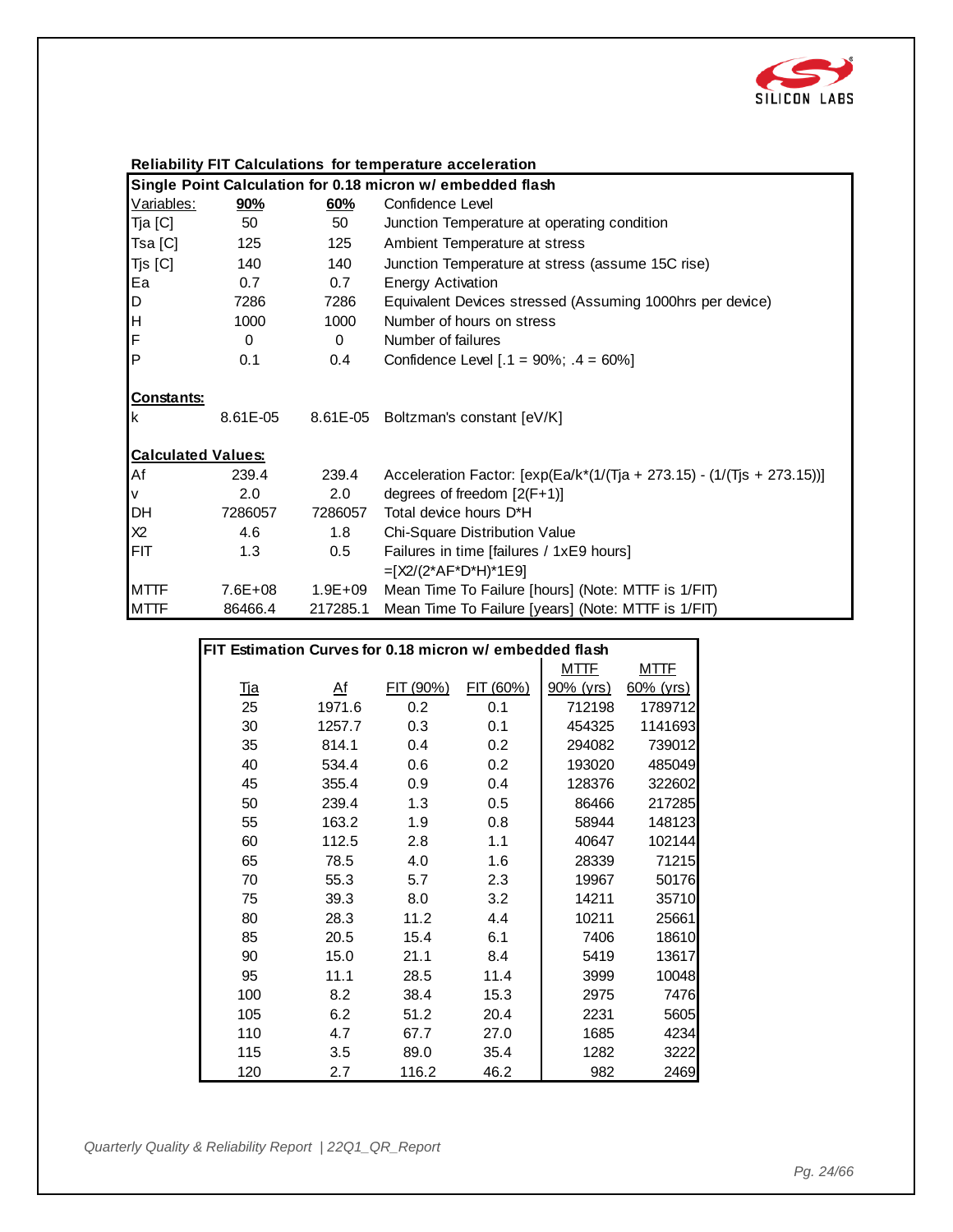![](_page_24_Picture_0.jpeg)

Process - 0.18 micron w/ OTP

![](_page_24_Figure_2.jpeg)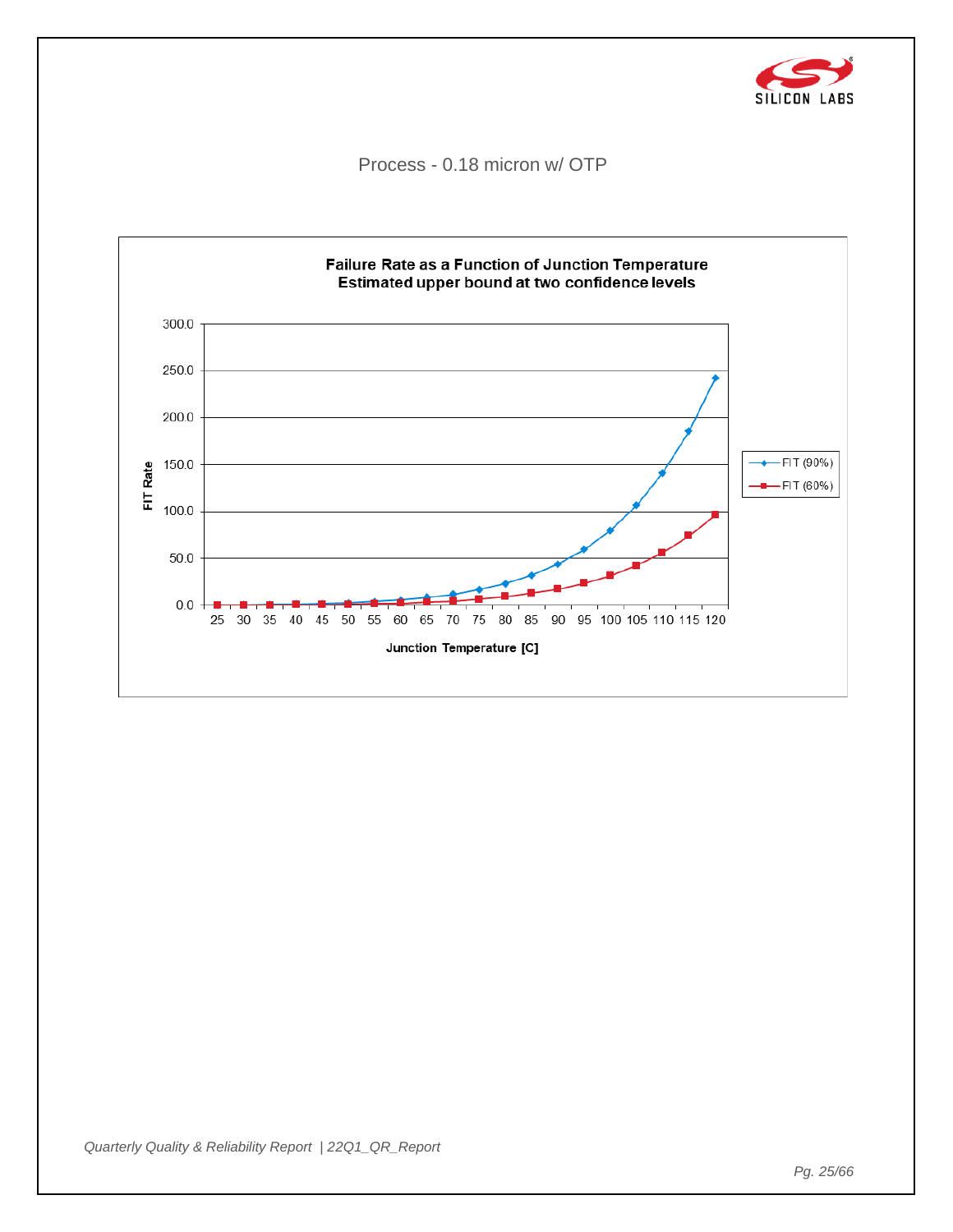![](_page_25_Picture_0.jpeg)

|                           |             |             | Single Point Calculation for 0.18 micron w/ OTP                           |
|---------------------------|-------------|-------------|---------------------------------------------------------------------------|
| Variables:                | <u>90%</u>  | 60%         | Confidence Level                                                          |
| Tja [C]                   | 50          | 50          | Junction Temperature at operating condition                               |
| Tsa [C]                   | 125         | 125         | Ambient Temperature at stress                                             |
| Tjs [C]                   | 140         | 140         | Junction Temperature at stress (assume 15C rise)                          |
| Ea                        | 0.7         | 0.7         | <b>Energy Activation</b>                                                  |
| D                         | 3492        | 3492        | Equivalent Devices stressed (Assuming 1000hrs per device)                 |
| H                         | 1000        | 1000        | Number of hours on stress                                                 |
| F                         | 0           | $\Omega$    | Number of failures                                                        |
| <b>P</b>                  | 0.1         | 0.4         | Confidence Level $[.1 = 90\%; .4 = 60\%]$                                 |
| <b>Constants:</b><br>Ιk   | 8.61E-05    |             | 8.61E-05 Boltzman's constant [eV/K]                                       |
| <b>Calculated Values:</b> |             |             |                                                                           |
| Af                        | 239.4       | 239.4       | Acceleration Factor: $[exp(Ea/k*(1/(Tja + 273.15) - (1/(Tjs + 273.15)))]$ |
| V                         | 2.0         | 2.0         | degrees of freedom $[2(F+1)]$                                             |
| <b>DH</b>                 | 3491552     | 3491552     | Total device hours D*H                                                    |
| X2                        | 4.6         | 1.8         | Chi-Square Distribution Value                                             |
| FIT                       | 2.8         | 1.1         | Failures in time [failures / 1xE9 hours]                                  |
|                           |             |             | $=[X2/(2*AF*D*H)*1E9]$                                                    |
| <b>MTTF</b>               | $3.6E + 08$ | $9.1E + 08$ | Mean Time To Failure [hours] (Note: MTTF is 1/FIT)                        |
| <b>MTTF</b>               | 41435.6     | 104125.2    | Mean Time To Failure [years] (Note: MTTF is 1/FIT)                        |

|                                              |           |           | $\frac{1}{2}$ |             |              |
|----------------------------------------------|-----------|-----------|---------------|-------------|--------------|
|                                              |           |           |               |             |              |
| FIT Estimation Curves for 0.18 micron w/ OTP |           |           |               |             |              |
|                                              |           |           |               | <u>MTTF</u> | <u>MTTF</u>  |
| <u>Tja</u>                                   | <u>Af</u> | FIT (90%) | FIT (60%)     | 90% (yrs)   | $60\%$ (yrs) |
| 25                                           | 1971.6    | 0.3       | 0.1           | 341293      | 857648       |
| 30                                           | 1257.7    | 0.5       | 0.2           | 217717      | 547111       |
| 35                                           | 814.1     | 0.8       | 0.3           | 140927      | 354142       |
| 40                                           | 534.4     | 1.2       | 0.5           | 92497       | 232440       |
| 45                                           | 355.4     | 1.9       | 0.7           | 61519       | 154594       |
| 50                                           | 239.4     | 2.8       | 1.1           | 41436       | 104125       |
| 55                                           | 163.2     | 4.0       | 1.6           | 28247       | 70982        |
| 60                                           | 112.5     | 5.9       | 2.3           | 19478       | 48948        |
| 65                                           | 78.5      | 8.4       | 3.3           | 13581       | 34127        |
| 70                                           | 55.3      | 11.9      | 4.7           | 9568        | 24045        |
| 75                                           | 39.3      | 16.8      | 6.7           | 6810        | 17113        |
| 80                                           | 28.3      | 23.3      | 9.3           | 4893        | 12297        |
| 85                                           | 20.5      | 32.2      | 12.8          | 3549        | 8918         |
| 90                                           | 15.0      | 44.0      | 17.5          | 2597        | 6525         |
| 95                                           | 11.1      | 59.6      | 23.7          | 1916        | 4815         |
| 100                                          | 8.2       | 80.1      | 31.9          | 1426        | 3582         |
| 105                                          | 6.2       | 106.8     | 42.5          | 1069        | 2686         |
| 110                                          | 4.7       | 141.4     | 56.3          | 807         | 2029         |
| 115                                          | 3.5       | 185.8     | 73.9          | 614         | 1544         |
| 120                                          | 2.7       | 242.5     | 96.5          | 471         | 1183         |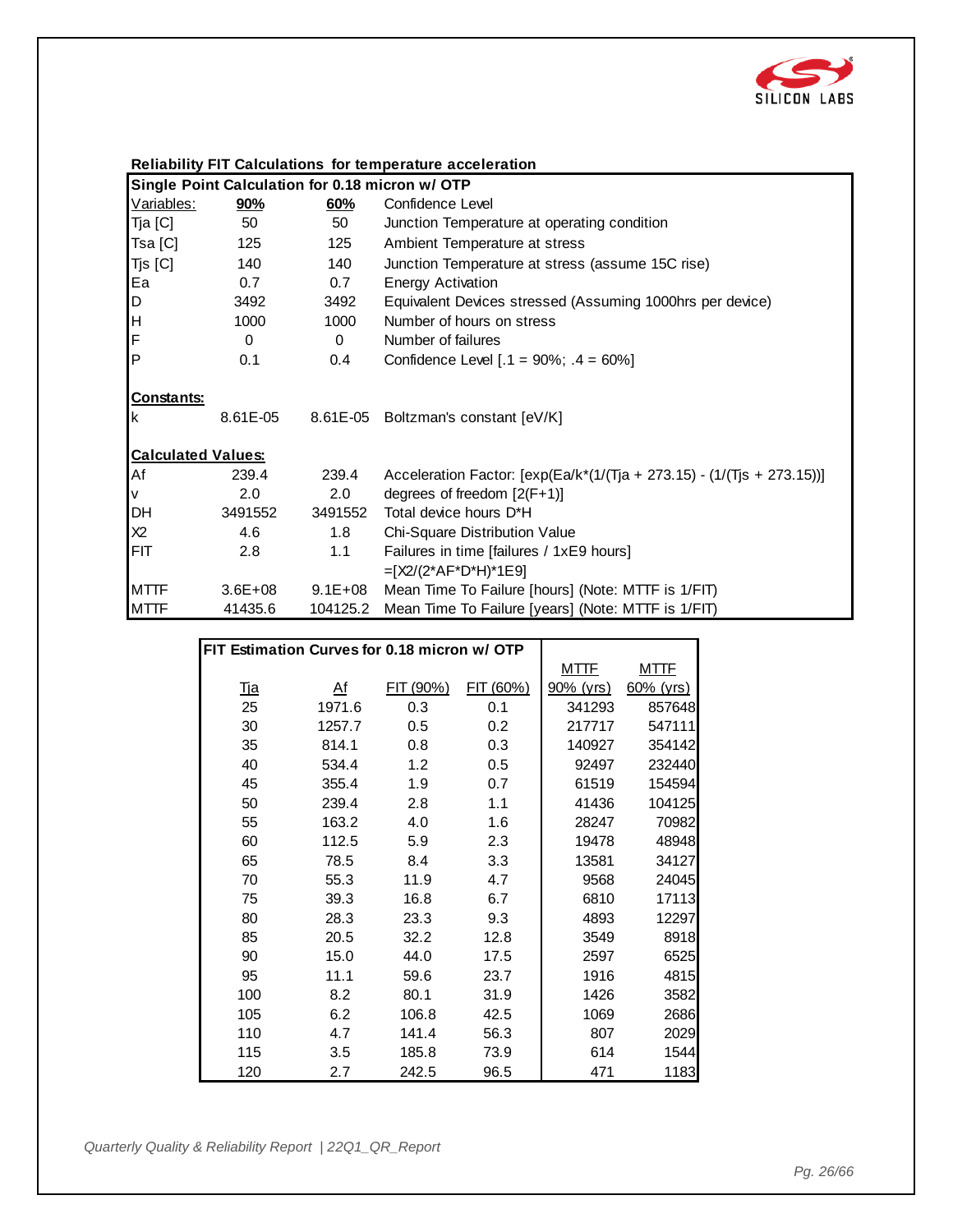![](_page_26_Picture_0.jpeg)

Process - 0.18 micron w/ RF

![](_page_26_Figure_2.jpeg)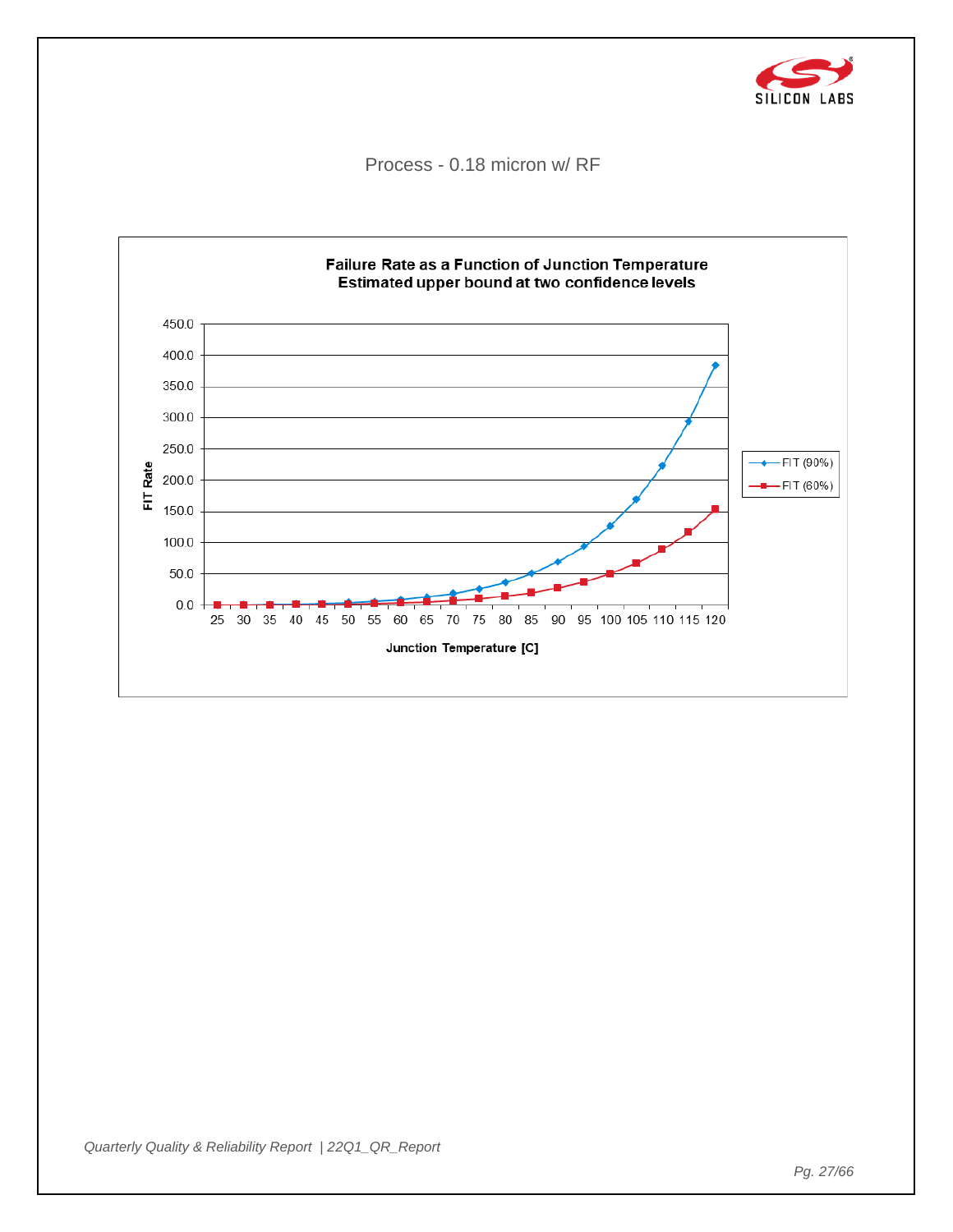![](_page_27_Picture_0.jpeg)

|  |  | <b>Reliability FIT Calculations for temperature acceleration</b> |
|--|--|------------------------------------------------------------------|
|  |  |                                                                  |

|                           | Single Point Calculation for 0.18 micron w/ RF |             |                                                                           |  |  |
|---------------------------|------------------------------------------------|-------------|---------------------------------------------------------------------------|--|--|
| Variables:                | <u>90%</u>                                     | 60%         | Confidence Level                                                          |  |  |
| Tja [C]                   | 50                                             | 50          | Junction Temperature at operating condition                               |  |  |
| Tsa [C]                   | 125                                            | 125         | Ambient Temperature at stress                                             |  |  |
| Tjs [C]                   | 140                                            | 140         | Junction Temperature at stress (assume 15C rise)                          |  |  |
| Ea                        | 0.7                                            | 0.7         | <b>Energy Activation</b>                                                  |  |  |
| D                         | 2201                                           | 2201        | Equivalent Devices stressed (Assuming 1000hrs per device)                 |  |  |
| H                         | 1000                                           | 1000        | Number of hours on stress                                                 |  |  |
| F                         | $\Omega$                                       | $\Omega$    | Number of failures                                                        |  |  |
| <b>P</b>                  | 0.1                                            | 0.4         | Confidence Level $[.1 = 90\%; .4 = 60\%]$                                 |  |  |
| Constants:<br>Ιk          | 8.61E-05                                       |             | 8.61E-05 Boltzman's constant [eV/K]                                       |  |  |
| <b>Calculated Values:</b> |                                                |             |                                                                           |  |  |
| Af                        | 239.4                                          | 239.4       | Acceleration Factor: $[exp(Ea/k*(1/(Tja + 273.15) - (1/(Tjs + 273.15)))]$ |  |  |
| V                         | 2.0                                            | 2.0         | degrees of freedom $[2(F+1)]$                                             |  |  |
| DH                        | 2200683                                        | 2200683     | Total device hours D*H                                                    |  |  |
| X2                        | 4.6                                            | 1.8         | Chi-Square Distribution Value                                             |  |  |
| FIT                       | 4.4                                            | 1.7         | Failures in time [failures / 1xE9 hours]                                  |  |  |
|                           |                                                |             | $=[X2/(2*AF*D*H)*1E9]$                                                    |  |  |
| <b>MTTF</b>               | $2.3E + 08$                                    | $5.7E + 08$ | Mean Time To Failure [hours] (Note: MTTF is 1/FIT)                        |  |  |
| <b>MTTF</b>               | 26116.3                                        | 65628.8     | Mean Time To Failure [years] (Note: MTTF is 1/FIT)                        |  |  |

|                                             |        |           | $\frac{1}{2}$ |             |              |
|---------------------------------------------|--------|-----------|---------------|-------------|--------------|
|                                             |        |           |               |             |              |
| FIT Estimation Curves for 0.18 micron w/ RF |        |           |               |             |              |
|                                             |        |           |               | <u>MTTF</u> | <u>MTTF</u>  |
| <u>Tja</u>                                  | Af     | FIT (90%) | FIT (60%)     | 90% (yrs)   | $60\%$ (yrs) |
| 25                                          | 1971.6 | 0.5       | 0.2           | 215113      | 540565       |
| 30                                          | 1257.7 | 0.8       | 0.3           | 137225      | 344837       |
| 35                                          | 814.1  | 1.3       | 0.5           | 88825       | 223211       |
| 40                                          | 534.4  | 2.0       | 0.8           | 58300       | 146504       |
| 45                                          | 355.4  | 2.9       | 1.2           | 38775       | 97439        |
| 50                                          | 239.4  | 4.4       | 1.7           | 26116       | 65629        |
| 55                                          | 163.2  | 6.4       | 2.6           | 17804       | 44739        |
| 60                                          | 112.5  | 9.3       | 3.7           | 12277       | 30851        |
| 65                                          | 78.5   | 13.3      | 5.3           | 8560        | 21510        |
| 70                                          | 55.3   | 18.9      | 7.5           | 6031        | 15155        |
| 75                                          | 39.3   | 26.6      | 10.6          | 4292        | 10786        |
| 80                                          | 28.3   | 37.0      | 14.7          | 3084        | 7751         |
| 85                                          | 20.5   | 51.0      | 20.3          | 2237        | 5621         |
| 90                                          | 15.0   | 69.7      | 27.8          | 1637        | 4113         |
| 95                                          | 11.1   | 94.5      | 37.6          | 1208        | 3035         |
| 100                                         | 8.2    | 127.0     | 50.6          | 899         | 2258         |
| 105                                         | 6.2    | 169.4     | 67.4          | 674         | 1693         |
| 110                                         | 4.7    | 224.3     | 89.3          | 509         | 1279         |
| 115                                         | 3.5    | 294.8     | 117.3         | 387         | 973          |
| 120                                         | 2.7    | 384.7     | 153.1         | 297         | 746          |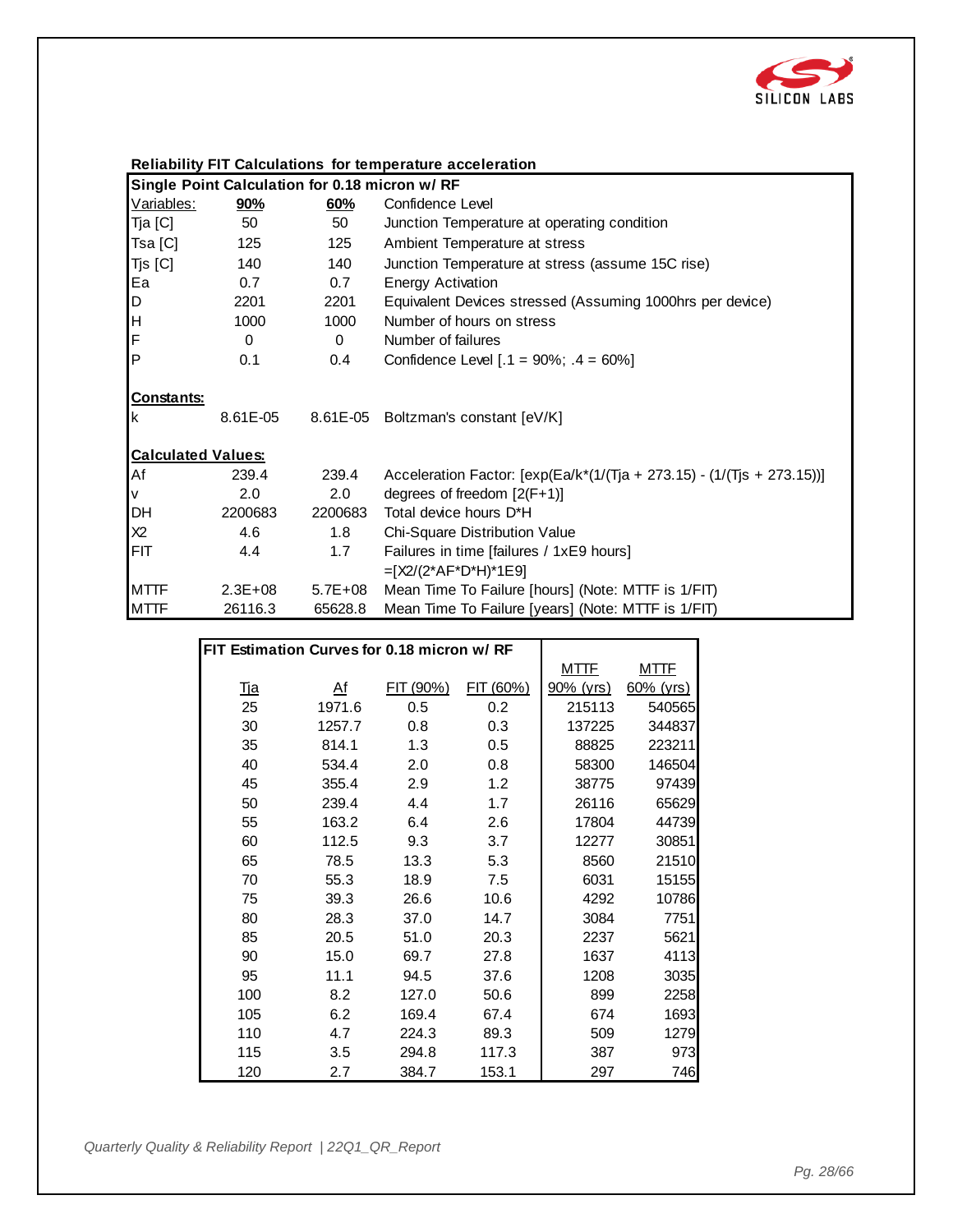![](_page_28_Picture_0.jpeg)

Process - 0.25 micron

![](_page_28_Figure_2.jpeg)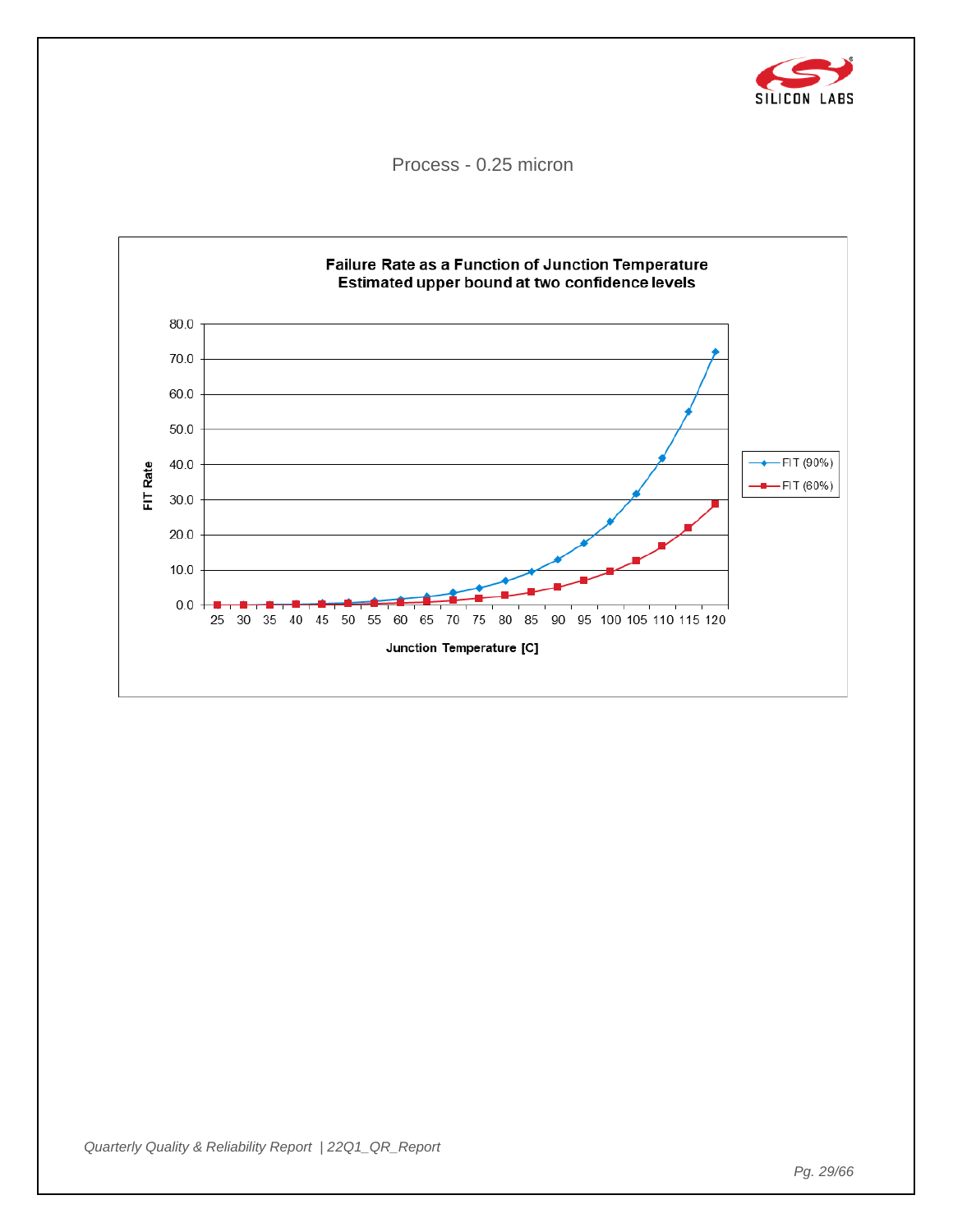![](_page_29_Picture_0.jpeg)

|                           |                                          |             | Reliability Fit Calculations for temperature acceleration                 |
|---------------------------|------------------------------------------|-------------|---------------------------------------------------------------------------|
|                           | Single Point Calculation for 0.25 micron |             |                                                                           |
| Variables:                | <u>90%</u>                               | 60%         | Confidence Level                                                          |
| Tja [C]                   | 50                                       | 50          | Junction Temperature at operating condition                               |
| Tsa [C]                   | 125                                      | 125         | Ambient Temperature at stress                                             |
| Tjs [C]                   | 140                                      | 140         | Junction Temperature at stress (assume 15C rise)                          |
| Ea                        | 0.7                                      | 0.7         | <b>Energy Activation</b>                                                  |
| D                         | 11748                                    | 11748       | Equivalent Devices stressed (Assuming 1000hrs per device)                 |
| H                         | 1000                                     | 1000        | Number of hours on stress                                                 |
| F                         | $\Omega$                                 | $\Omega$    | Number of failures                                                        |
| $\mathsf{P}$              | 0.1                                      | 0.4         | Confidence Level $[.1 = 90\%; .4 = 60\%]$                                 |
| <b>Constants:</b><br>Ιk   | 8.61E-05                                 |             | 8.61E-05 Boltzman's constant [eV/K]                                       |
| <b>Calculated Values:</b> |                                          |             |                                                                           |
| Af                        | 239.4                                    | 239.4       | Acceleration Factor: $[exp(Ea/k*(1/(Tja + 273.15) - (1/(Tjs + 273.15)))]$ |
| V                         | 2.0                                      | 2.0         | degrees of freedom $[2(F+1)]$                                             |
| DH                        | 11747895                                 | 11747895    | Total device hours D*H                                                    |
| X2                        | 4.6                                      | 1.8         | Chi-Square Distribution Value                                             |
| <b>FIT</b>                | 0.8                                      | 0.3         | Failures in time [failures / 1xE9 hours]<br>$=[X2/(2*AF*D*H)*1E9]$        |
| <b>MTTF</b>               | $1.2E + 09$                              | $3.1E + 09$ | Mean Time To Failure [hours] (Note: MTTF is 1/FIT)                        |
| <b>MTTF</b>               | 139416.8                                 | 350346.2    | Mean Time To Failure [years] (Note: MTTF is 1/FIT)                        |

| Reliability FIT Calculations for temperature acceleration |  |  |  |  |
|-----------------------------------------------------------|--|--|--|--|
|-----------------------------------------------------------|--|--|--|--|

|                                       |        |           | $\frac{1}{2}$ |             |              |
|---------------------------------------|--------|-----------|---------------|-------------|--------------|
|                                       |        |           |               |             |              |
| FIT Estimation Curves for 0.25 micron |        |           |               |             |              |
|                                       |        |           |               | <u>MTTF</u> | <u>MTTF</u>  |
| <u>Tja</u>                            | At     | FIT (90%) | FIT (60%)     | 90% (yrs)   | $60\%$ (yrs) |
| 25                                    | 1971.6 | 0.1       | 0.0           | 1148334     | 2885697      |
| 30                                    | 1257.7 | 0.2       | 0.1           | 732545      | 1840843      |
| 35                                    | 814.1  | 0.2       | 0.1           | 474172      | 1191568      |
| 40                                    | 534.4  | 0.4       | 0.1           | 311222      | 782083       |
| 45                                    | 355.4  | 0.6       | 0.2           | 206991      | 520157       |
| 50                                    | 239.4  | 0.8       | 0.3           | 139417      | 350346       |
| 55                                    | 163.2  | 1.2       | 0.5           | 95040       | 238831       |
| 60                                    | 112.5  | 1.7       | 0.7           | 65538       | 164694       |
| 65                                    | 78.5   | 2.5       | 1.0           | 45694       | 114826       |
| 70                                    | 55.3   | 3.5       | 1.4           | 32195       | 80903        |
| 75                                    | 39.3   | 5.0       | 2.0           | 22913       | 57579        |
| 80                                    | 28.3   | 6.9       | 2.8           | 16465       | 41375        |
| 85                                    | 20.5   | 9.6       | 3.8           | 11941       | 30007        |
| 90                                    | 15.0   | 13.1      | 5.2           | 8737        | 21956        |
| 95                                    | 11.1   | 17.7      | 7.0           | 6447        | 16202        |
| 100                                   | 8.2    | 23.8      | 9.5           | 4797        | 12053        |
| 105                                   | 6.2    | 31.7      | 12.6          | 3596        | 9038         |
| 110                                   | 4.7    | 42.0      | 16.7          | 2717        | 6828         |
| 115                                   | 3.5    | 55.2      | 22.0          | 2067        | 5195         |
| 120                                   | 2.7    | 72.1      | 28.7          | 1584        | 3981         |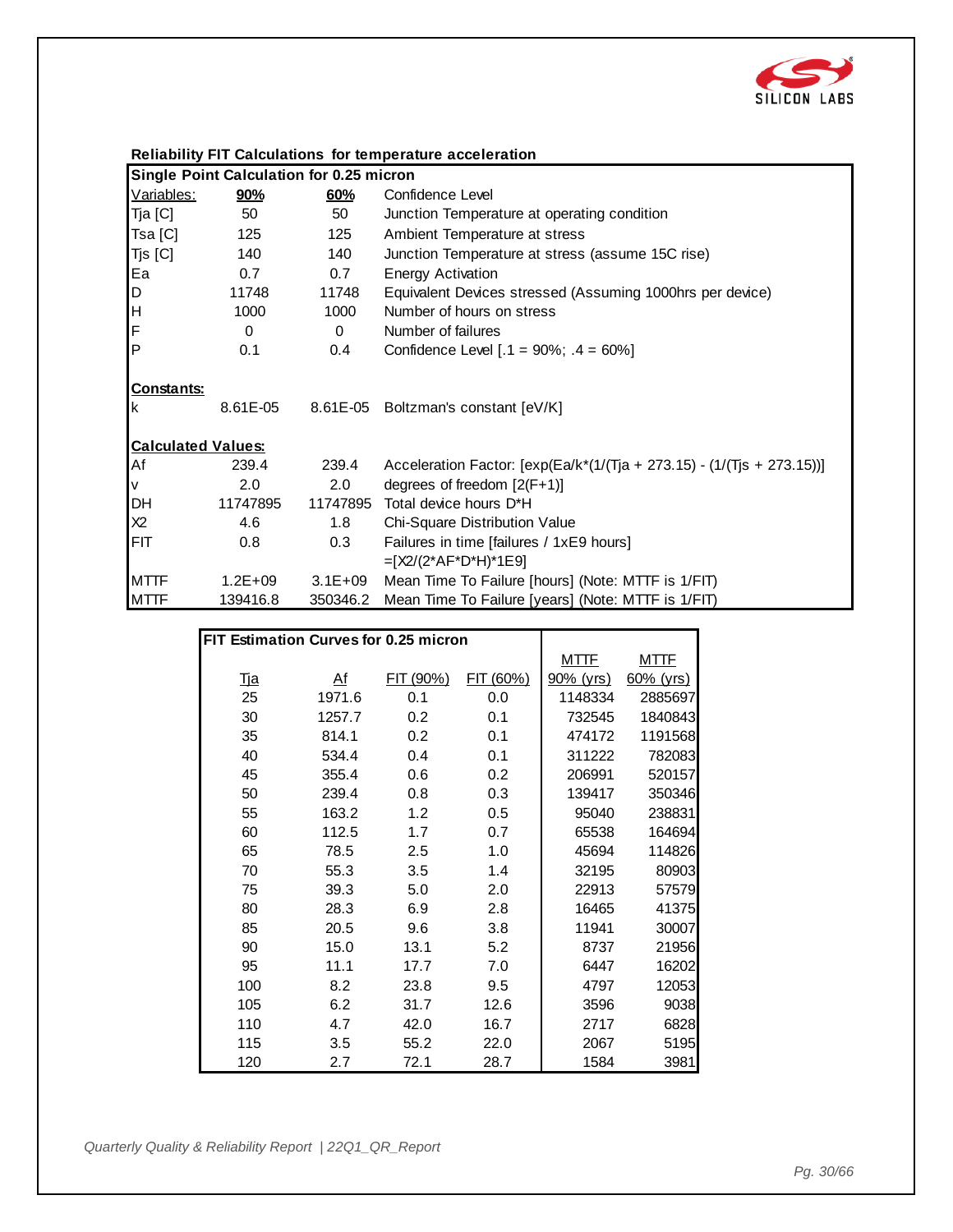![](_page_30_Picture_0.jpeg)

Process - 0.25 micron w/ embedded flash

![](_page_30_Figure_2.jpeg)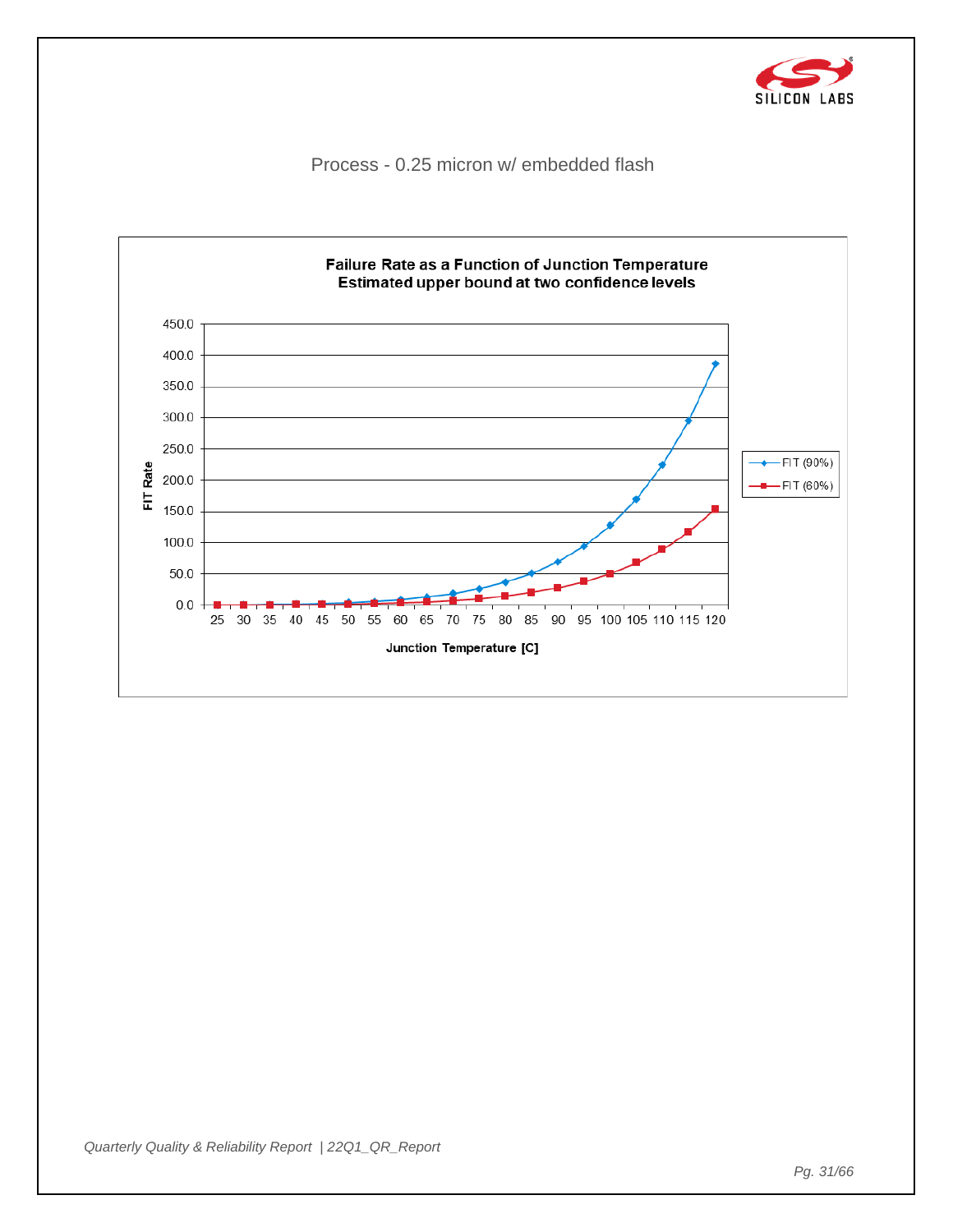![](_page_31_Picture_0.jpeg)

|  |  |  | Reliability FIT Calculations for temperature acceleration |  |
|--|--|--|-----------------------------------------------------------|--|
|  |  |  |                                                           |  |

|                           | Single Point Calculation for 0.25 micron w/ embedded flash |             |                                                                              |  |  |  |
|---------------------------|------------------------------------------------------------|-------------|------------------------------------------------------------------------------|--|--|--|
| <u>Variables:</u>         | 90%                                                        | 60%         | Confidence Level                                                             |  |  |  |
| Tja [C]                   | 50                                                         | 50          | Junction Temperature at operating condition                                  |  |  |  |
| Tsa [C]                   | 125                                                        | 125         | Ambient Temperature at stress                                                |  |  |  |
| Tjs [C]                   | 140                                                        | 140         | Junction Temperature at stress (assume 15C rise)                             |  |  |  |
| Ea                        | 0.7                                                        | 0.7         | <b>Energy Activation</b>                                                     |  |  |  |
| D                         | 2193                                                       | 2193        | Equivalent Devices stressed (Assuming 1000hrs per device)                    |  |  |  |
| H                         | 1000                                                       | 1000        | Number of hours on stress                                                    |  |  |  |
| F                         | $\Omega$                                                   | $\Omega$    | Number of failures                                                           |  |  |  |
| P                         | 0.1                                                        | 0.4         | Confidence Level $[.1 = 90\%; .4 = 60\%]$                                    |  |  |  |
| <b>Constants:</b><br>Ιk   | 8.61E-05                                                   |             | 8.61E-05 Boltzman's constant [eV/K]                                          |  |  |  |
| <b>Calculated Values:</b> |                                                            |             |                                                                              |  |  |  |
| Af                        | 239.4                                                      | 239.4       | Acceleration Factor: $[\exp(Ea/k^{*}(1/(T)a + 273.15) - (1/(T)a + 273.15))]$ |  |  |  |
| V                         | 2.0                                                        | 2.0         | degrees of freedom $[2(F+1)]$                                                |  |  |  |
| DH                        | 2192540                                                    | 2192540     | Total device hours D*H                                                       |  |  |  |
| X2                        | 4.6                                                        | 1.8         | Chi-Square Distribution Value                                                |  |  |  |
| <b>FIT</b>                | 4.4                                                        | 1.7         | Failures in time [failures / 1xE9 hours]                                     |  |  |  |
|                           |                                                            |             | $=[X2/(2*AF*D*H)*1E9]$                                                       |  |  |  |
| <b>MTTF</b>               | $2.3E + 08$                                                | $5.7E + 08$ | Mean Time To Failure [hours] (Note: MTTF is 1/FIT)                           |  |  |  |
| <b>MTTF</b>               | 26019.7                                                    | 65386.0     | Mean Time To Failure [years] (Note: MTTF is 1/FIT)                           |  |  |  |

|                                                         |                |           | $\frac{1}{2}$ |             |              |
|---------------------------------------------------------|----------------|-----------|---------------|-------------|--------------|
|                                                         |                |           |               |             |              |
| FIT Estimation Curves for 0.25 micron w/ embedded flash |                |           |               |             |              |
|                                                         |                |           |               | <u>MTTF</u> | <u>MTTF</u>  |
| <u>Tja</u>                                              | A <sup>f</sup> | FIT (90%) | FIT (60%)     | 90% (yrs)   | $60\%$ (yrs) |
| 25                                                      | 1971.6         | 0.5       | 0.2           | 214317      | 538565       |
| 30                                                      | 1257.7         | 0.8       | 0.3           | 136717      | 343561       |
| 35                                                      | 814.1          | 1.3       | 0.5           | 88496       | 222385       |
| 40                                                      | 534.4          | 2.0       | 0.8           | 58084       | 145962       |
| 45                                                      | 355.4          | 3.0       | 1.2           | 38631       | 97078        |
| 50                                                      | 239.4          | 4.4       | 1.7           | 26020       | 65386        |
| 55                                                      | 163.2          | 6.4       | 2.6           | 17738       | 44574        |
| 60                                                      | 112.5          | 9.3       | 3.7           | 12232       | 30737        |
| 65                                                      | 78.5           | 13.4      | 5.3           | 8528        | 21430        |
| 70                                                      | 55.3           | 19.0      | 7.6           | 6009        | 15099        |
| 75                                                      | 39.3           | 26.7      | 10.6          | 4276        | 10746        |
| 80                                                      | 28.3           | 37.1      | 14.8          | 3073        | 7722         |
| 85                                                      | 20.5           | 51.2      | 20.4          | 2229        | 5600         |
| 90                                                      | 15.0           | 70.0      | 27.9          | 1631        | 4098         |
| 95                                                      | 11.1           | 94.9      | 37.8          | 1203        | 3024         |
| 100                                                     | 8.2            | 127.5     | 50.7          | 895         | 2250         |
| 105                                                     | 6.2            | 170.1     | 67.7          | 671         | 1687         |
| 110                                                     | 4.7            | 225.1     | 89.6          | 507         | 1274         |
| 115                                                     | 3.5            | 295.9     | 117.7         | 386         | 970          |
| 120                                                     | 2.7            | 386.1     | 153.7         | 296         | 743          |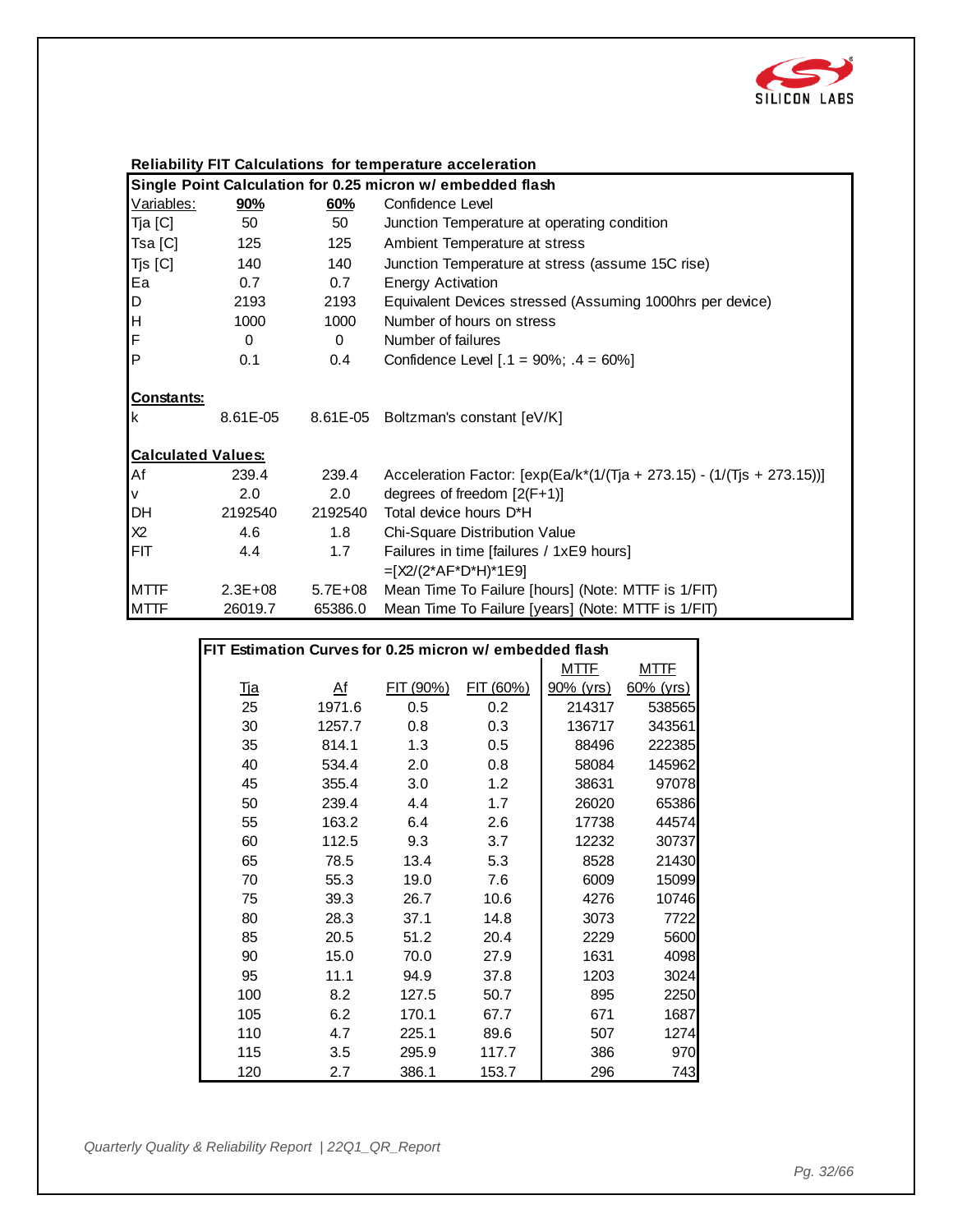![](_page_32_Picture_0.jpeg)

Process – 0.315 - 0.35 micron

![](_page_32_Figure_2.jpeg)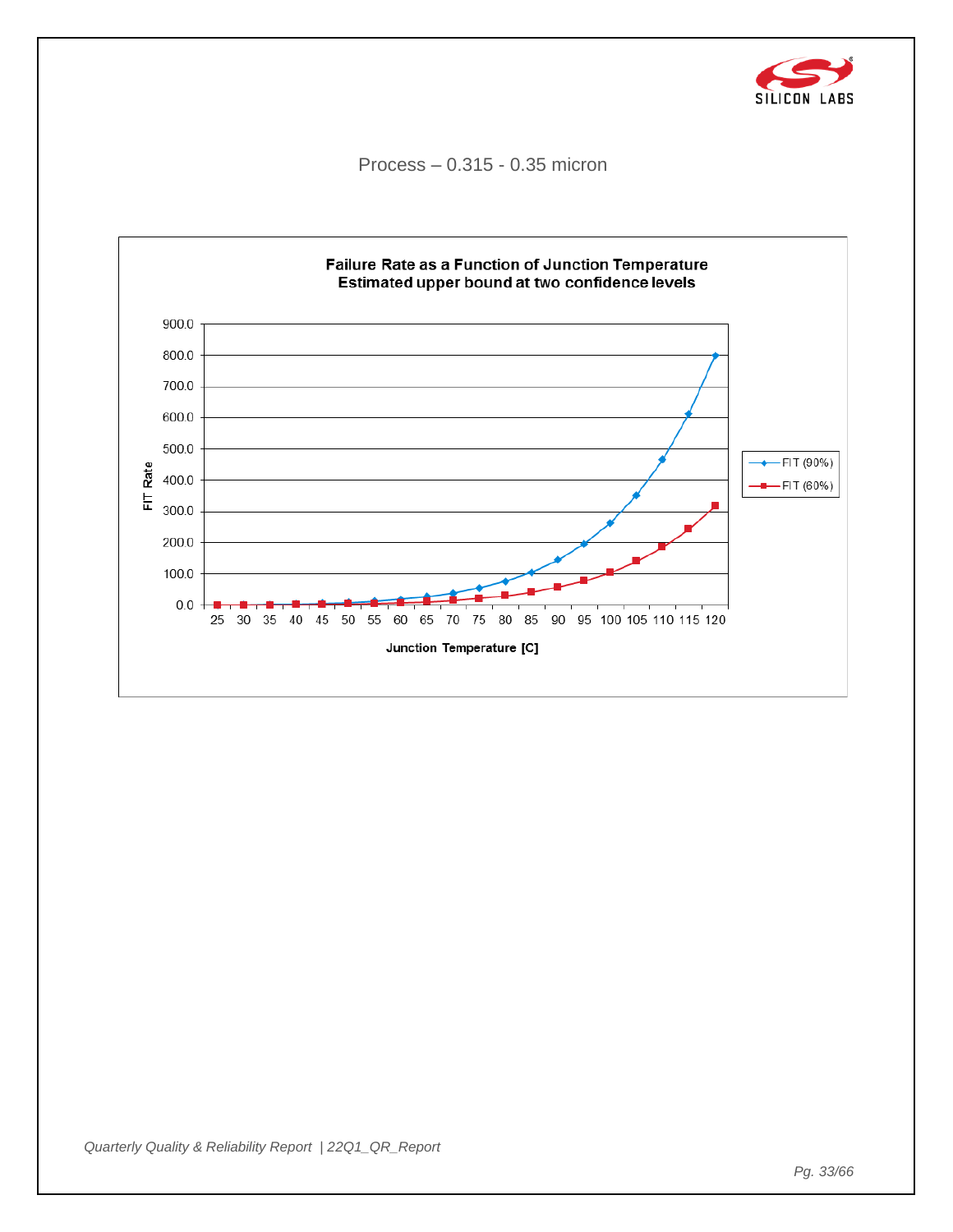![](_page_33_Picture_0.jpeg)

#### **Reliability FIT Calculations for temperature acceleration**

|                           | Single Point Calculation for 0.315 um - 0.35 um |             |                                                                           |  |  |  |
|---------------------------|-------------------------------------------------|-------------|---------------------------------------------------------------------------|--|--|--|
| Variables:                | <u>90%</u>                                      | 60%         | Confidence Level                                                          |  |  |  |
| Tja [C]                   | 50                                              | 50          | Junction Temperature at operating condition                               |  |  |  |
| Tsa [C]                   | 125                                             | 125         | Ambient Temperature at stress                                             |  |  |  |
| Tjs [C]                   | 140                                             | 140         | Junction Temperature at stress (assume 15C rise)                          |  |  |  |
| Ea                        | 0.7                                             | 0.7         | <b>Energy Activation</b>                                                  |  |  |  |
| D                         | 1058                                            | 1058        | Equivalent Devices stressed (Assuming 1000hrs per device)                 |  |  |  |
| H                         | 1000                                            | 1000        | Number of hours on stress                                                 |  |  |  |
| F                         | $\Omega$                                        | $\Omega$    | Number of failures                                                        |  |  |  |
| <b>P</b>                  | 0.1                                             | 0.4         | Confidence Level $[.1 = 90\%; .4 = 60\%]$                                 |  |  |  |
| <b>Constants:</b>         |                                                 |             |                                                                           |  |  |  |
| Ιk                        | 8.61E-05                                        |             | 8.61E-05 Boltzman's constant [eV/K]                                       |  |  |  |
| <b>Calculated Values:</b> |                                                 |             |                                                                           |  |  |  |
| Af                        | 239.4                                           | 239.4       | Acceleration Factor: $[exp(Ea/k*(1/(Tja + 273.15) - (1/(Tjs + 273.15)))]$ |  |  |  |
| V                         | 2.0                                             | 2.0         | degrees of freedom $[2(F+1)]$                                             |  |  |  |
| DH                        | 1058304                                         | 1058304     | Total device hours D*H                                                    |  |  |  |
| X2                        | 4.6                                             | 1.8         | Chi-Square Distribution Value                                             |  |  |  |
| <b>FIT</b>                | 9.1                                             | 3.6         | Failures in time [failures / 1xE9 hours]                                  |  |  |  |
|                           |                                                 |             | $=[X2/(2*AF*D*H)*1E9]$                                                    |  |  |  |
| <b>MTTF</b>               | $1.1E + 08$                                     | $2.8E + 08$ | Mean Time To Failure [hours] (Note: MTTF is 1/FIT)                        |  |  |  |
| <b>MTTF</b>               | 12559.3                                         | 31560.8     | Mean Time To Failure [years] (Note: MTTF is 1/FIT)                        |  |  |  |

|                                              |           |           | $\frac{1}{2}$ |                  |              |
|----------------------------------------------|-----------|-----------|---------------|------------------|--------------|
|                                              |           |           |               |                  |              |
| FIT Estimation Curves for 0.315 um - 0.35 um |           |           |               |                  |              |
|                                              |           |           |               | <b>MTTF</b>      | <u>MTTF</u>  |
| <u>Tja</u>                                   | <u>Af</u> | FIT (90%) | FIT (60%)     | <u>90% (yrs)</u> | $60\%$ (yrs) |
| 25                                           | 1971.6    | 1.1       | 0.4           | 103447           | 259957       |
| 30                                           | 1257.7    | 1.7       | 0.7           | 65991            | 165832       |
| 35                                           | 814.1     | 2.7       | 1.1           | 42716            | 107342       |
| 40                                           | 534.4     | 4.1       | 1.6           | 28036            | 70454        |
| 45                                           | 355.4     | 6.1       | 2.4           | 18647            | 46858        |
| 50                                           | 239.4     | 9.1       | 3.6           | 12559            | 31561        |
| 55                                           | 163.2     | 13.3      | 5.3           | 8562             | 21515        |
| 60                                           | 112.5     | 19.3      | 7.7           | 5904             | 14836        |
| 65                                           | 78.5      | 27.7      | 11.0          | 4116             | 10344        |
| 70                                           | 55.3      | 39.4      | 15.7          | 2900             | 7288         |
| 75                                           | 39.3      | 55.3      | 22.0          | 2064             | 5187         |
| 80                                           | 28.3      | 77.0      | 30.6          | 1483             | 3727         |
| 85                                           | 20.5      | 106.1     | 42.2          | 1076             | 2703         |
| 90                                           | 15.0      | 145.0     | 57.7          | 787              | 1978         |
| 95                                           | 11.1      | 196.5     | 78.2          | 581              | 1460         |
| 100                                          | 8.2       | 264.2     | 105.1         | 432              | 1086         |
| 105                                          | 6.2       | 352.4     | 140.2         | 324              | 814          |
| 110                                          | 4.7       | 466.4     | 185.6         | 245              | 615          |
| 115                                          | 3.5       | 612.9     | 243.9         | 186              | 468          |
| 120                                          | 2.7       | 799.9     | 318.3         | 143              | 359          |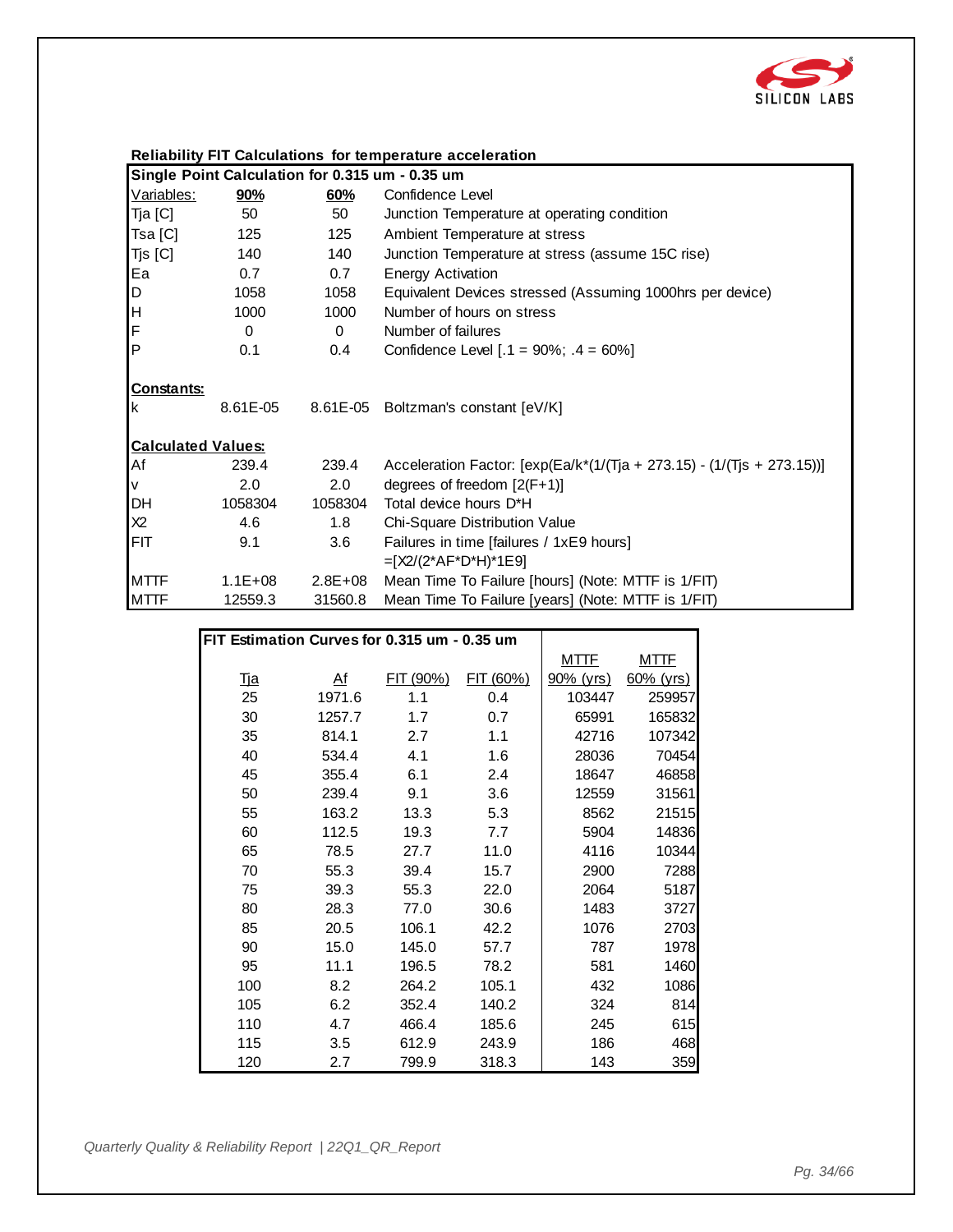![](_page_34_Picture_0.jpeg)

Process - 0.35 micron

![](_page_34_Figure_2.jpeg)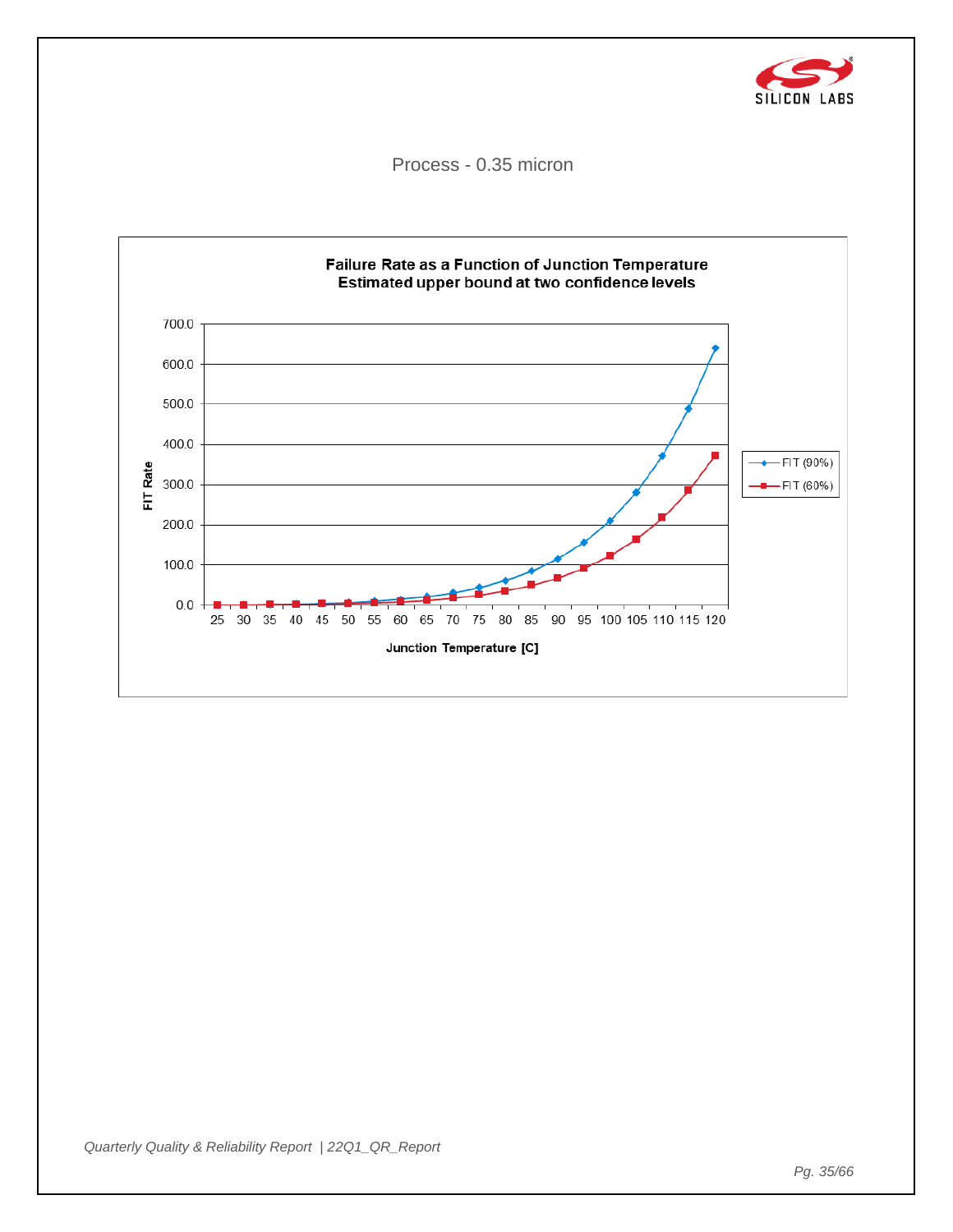![](_page_35_Picture_0.jpeg)

|  | <b>Reliability FIT Calculations for temperature acceleration</b> |
|--|------------------------------------------------------------------|
|--|------------------------------------------------------------------|

|                           | Single Point Calculation for 0.35 micron |             |                                                                           |  |  |  |
|---------------------------|------------------------------------------|-------------|---------------------------------------------------------------------------|--|--|--|
| Variables:                | <u>90%</u>                               | 60%         | Confidence Level                                                          |  |  |  |
| Tja [C]                   | 50                                       | 50          | Junction Temperature at operating condition                               |  |  |  |
| Tsa [C]                   | 125                                      | 125         | Ambient Temperature at stress                                             |  |  |  |
| Tjs [C]                   | 140                                      | 140         | Junction Temperature at stress (assume 15C rise)                          |  |  |  |
| Ea                        | 0.7                                      | 0.7         | <b>Energy Activation</b>                                                  |  |  |  |
| D                         | 3059                                     | 3059        | Equivalent Devices stressed (Assuming 1000hrs per device)                 |  |  |  |
| ļн                        | 1000                                     | 1000        | Number of hours on stress                                                 |  |  |  |
| F                         | 2                                        | 2           | Number of failures                                                        |  |  |  |
| lP.                       | 0.1                                      | 0.4         | Confidence Level $[.1 = 90\%; .4 = 60\%]$                                 |  |  |  |
| Constants:<br>Ιk          |                                          |             | 8.61E-05 8.61E-05 Boltzman's constant [eV/K]                              |  |  |  |
| <b>Calculated Values:</b> |                                          |             |                                                                           |  |  |  |
| Af                        | 239.4                                    | 239.4       | Acceleration Factor: $[exp(Ea/k*(1/(Tja + 273.15) - (1/(Tjs + 273.15)))]$ |  |  |  |
| V                         | 6.0                                      | 6.0         | degrees of freedom $[2(F+1)]$                                             |  |  |  |
| DH                        | 3058808                                  | 3058808     | Total device hours D*H                                                    |  |  |  |
| X2                        | 10.6                                     | 6.2         | Chi-Square Distribution Value                                             |  |  |  |
| FIT                       | 7.3                                      | 4.2         | Failures in time [failures / 1xE9 hours]                                  |  |  |  |
|                           |                                          |             | $=[X2/(2*AF*D*H)*1E9]$                                                    |  |  |  |
| <b>MTTF</b>               | $1.4E + 08$                              | $2.4E + 08$ | Mean Time To Failure [hours] (Note: MTTF is 1/FIT)                        |  |  |  |
| <b>MTTF</b>               | 15704.4                                  | 26915.9     | Mean Time To Failure [years] (Note: MTTF is 1/FIT)                        |  |  |  |

|                                       |                |           | $\frac{1}{2}$ |             |              |
|---------------------------------------|----------------|-----------|---------------|-------------|--------------|
|                                       |                |           |               |             |              |
| FIT Estimation Curves for 0.35 micron |                |           |               |             |              |
|                                       |                |           |               | <u>MTTF</u> | <u>MTTF</u>  |
| <u>Tja</u>                            | A <sup>f</sup> | FIT (90%) | FIT (60%)     | 90% (yrs)   | $60\%$ (yrs) |
| 25                                    | 1971.6         | 0.9       | 0.5           | 129353      | 221698       |
| 30                                    | 1257.7         | 1.4       | 0.8           | 82517       | 141426       |
| 35                                    | 814.1          | 2.1       | 1.2           | 53413       | 91544        |
| 40                                    | 534.4          | 3.3       | 1.9           | 35057       | 60085        |
| 45                                    | 355.4          | 4.9       | 2.9           | 23316       | 39962        |
| 50                                    | 239.4          | 7.3       | 4.2           | 15704       | 26916        |
| 55                                    | 163.2          | 10.7      | 6.2           | 10706       | 18349        |
| 60                                    | 112.5          | 15.5      | 9.0           | 7382        | 12653        |
| 65                                    | 78.5           | 22.2      | 12.9          | 5147        | 8822         |
| 70                                    | 55.3           | 31.5      | 18.4          | 3627        | 6216         |
| 75                                    | 39.3           | 44.2      | 25.8          | 2581        | 4424         |
| 80                                    | 28.3           | 61.6      | 35.9          | 1855        | 3179         |
| 85                                    | 20.5           | 84.9      | 49.5          | 1345        | 2305         |
| 90                                    | 15.0           | 116.0     | 67.7          | 984         | 1687         |
| 95                                    | 11.1           | 157.2     | 91.7          | 726         | 1245         |
| 100                                   | 8.2            | 211.3     | 123.3         | 540         | 926          |
| 105                                   | 6.2            | 281.8     | 164.4         | 405         | 694          |
| 110                                   | 4.7            | 373.0     | 217.6         | 306         | 525          |
| 115                                   | 3.5            | 490.2     | 286.0         | 233         | 399          |
| 120                                   | 2.7            | 639.7     | 373.3         | 178         | 306          |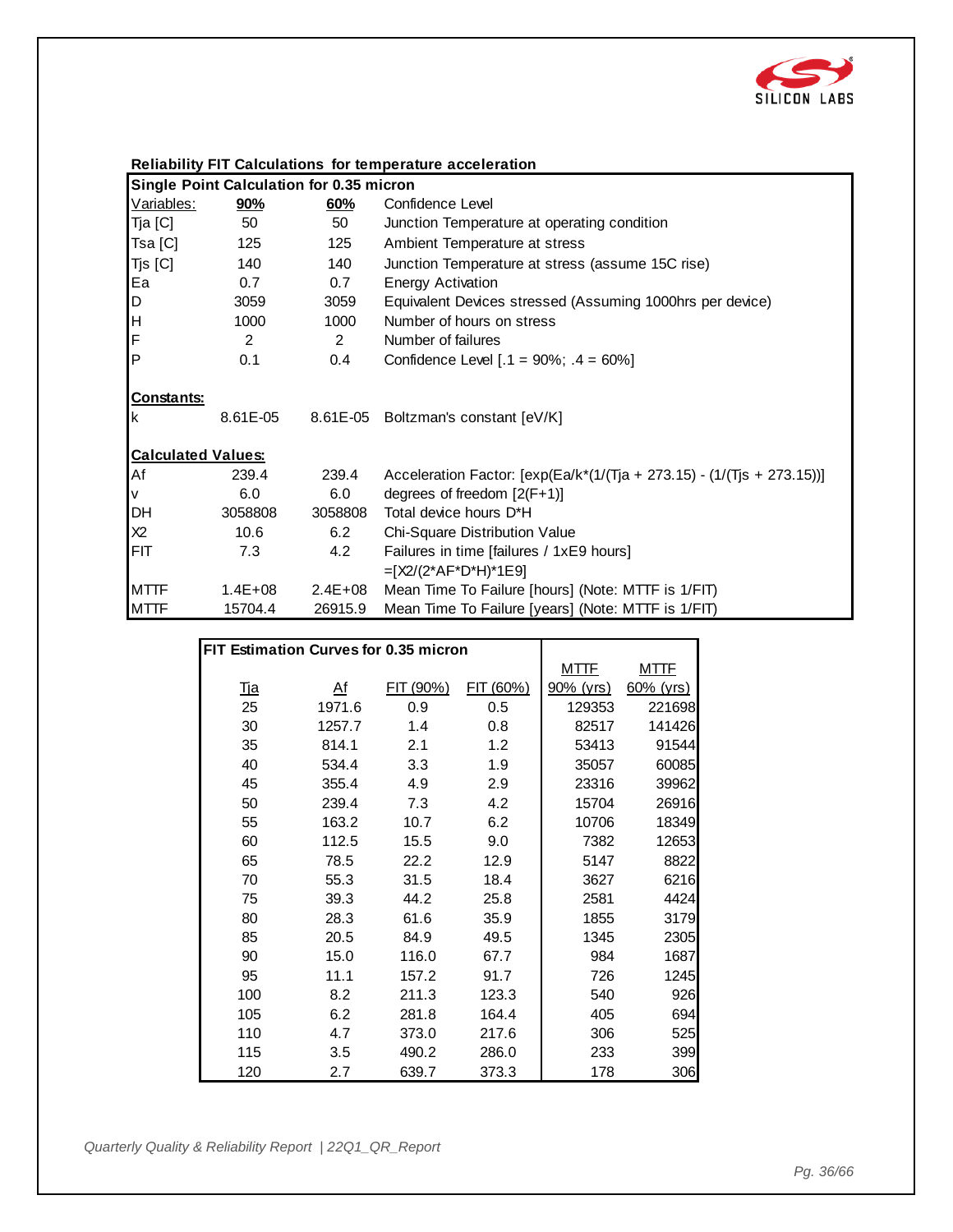![](_page_36_Picture_0.jpeg)

Process - 0.35 micron w/ embedded flash

![](_page_36_Figure_2.jpeg)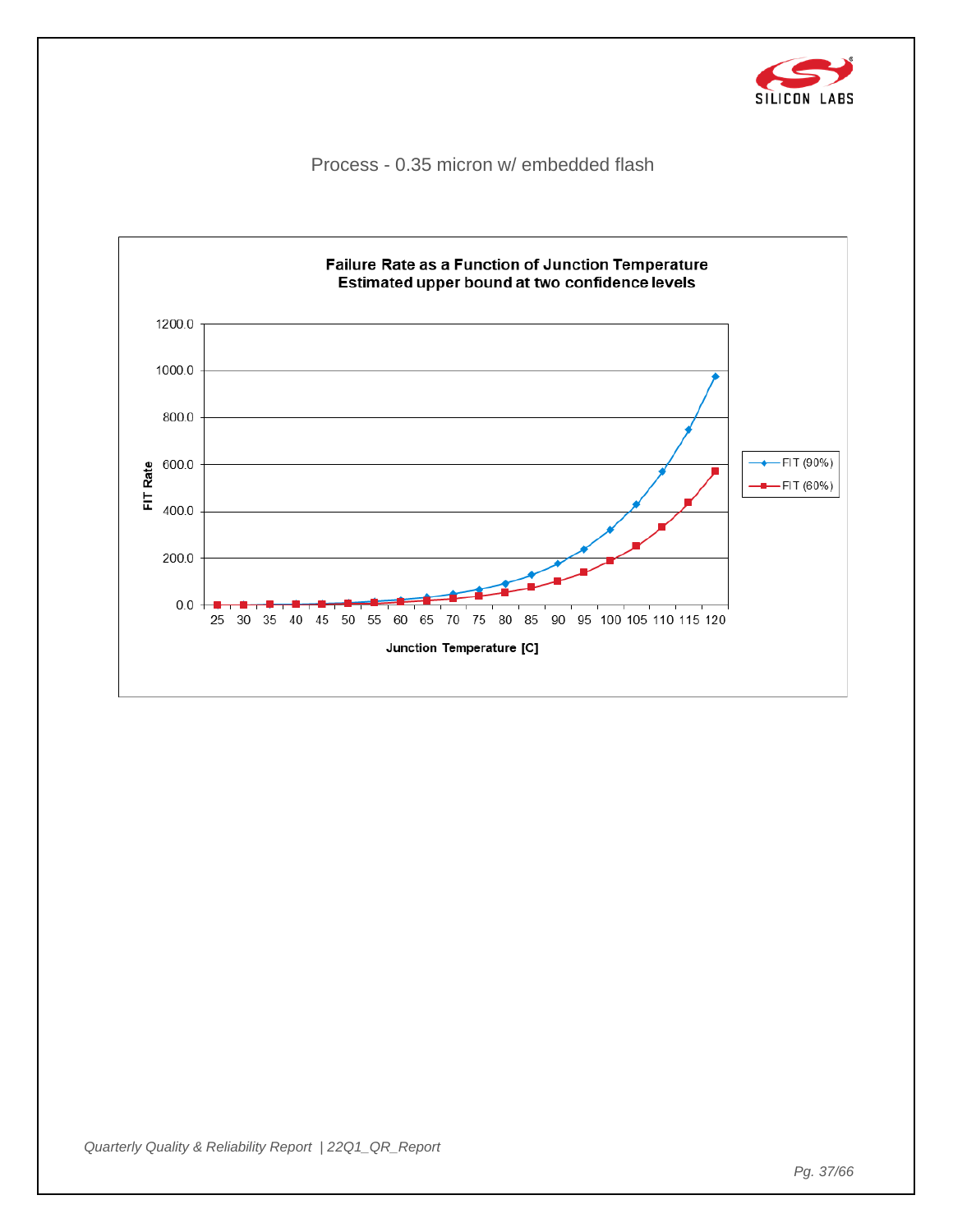![](_page_37_Picture_0.jpeg)

| Single Point Calculation for 0.35 micron w/ embedded flash |             |             |                                                                           |  |  |
|------------------------------------------------------------|-------------|-------------|---------------------------------------------------------------------------|--|--|
| <u>Variables:</u>                                          | 90%         | 60%         | Confidence Level                                                          |  |  |
| Tja [C]                                                    | 50          | 50          | Junction Temperature at operating condition                               |  |  |
| Tsa [C]                                                    | 125         | 125         | Ambient Temperature at stress                                             |  |  |
| Tjs [C]                                                    | 140         | 140         | Junction Temperature at stress (assume 15C rise)                          |  |  |
| Ea                                                         | 0.7         | 0.7         | <b>Energy Activation</b>                                                  |  |  |
| D                                                          | 2001        | 2001        | Equivalent Devices stressed (Assuming 1000hrs per device)                 |  |  |
| H                                                          | 1000        | 1000        | Number of hours on stress                                                 |  |  |
| F                                                          | 2           | 2           | Number of failures                                                        |  |  |
| $\mathsf{P}$                                               | 0.1         | 0.4         | Confidence Level $[.1 = 90\%; .4 = 60\%]$                                 |  |  |
| <b>Constants:</b><br>Ιk                                    | 8.61E-05    |             | 8.61E-05 Boltzman's constant [eV/K]                                       |  |  |
| <b>Calculated Values:</b>                                  |             |             |                                                                           |  |  |
| Af                                                         | 239.4       | 239.4       | Acceleration Factor: $[exp(Ea/k*(1/(Tja + 273.15) - (1/(Tjs + 273.15)))]$ |  |  |
| V                                                          | 6.0         | 6.0         | degrees of freedom $[2(F+1)]$                                             |  |  |
| DH                                                         | 2000504     | 2000504     | Total device hours D*H                                                    |  |  |
| X2                                                         | 10.6        | 6.2         | Chi-Square Distribution Value                                             |  |  |
| <b>FIT</b>                                                 | 11.1        | 6.5         | Failures in time [failures / 1xE9 hours]                                  |  |  |
|                                                            |             |             | $=[X2/(2*AF*D*H)*1E9]$                                                    |  |  |
| <b>MTTF</b>                                                | $9.0E + 07$ | $1.5E + 08$ | Mean Time To Failure [hours] (Note: MTTF is 1/FIT)                        |  |  |
| <b>MTTF</b>                                                | 10270.9     | 17603.4     | Mean Time To Failure [years] (Note: MTTF is 1/FIT)                        |  |  |

|                                                         |        |           | <b>10 Tanaro</b> [youro] (Hoto: MTTH |             |              |
|---------------------------------------------------------|--------|-----------|--------------------------------------|-------------|--------------|
|                                                         |        |           |                                      |             |              |
| FIT Estimation Curves for 0.35 micron w/ embedded flash |        |           |                                      |             |              |
|                                                         |        |           |                                      | <u>MTTF</u> | <u>MTTF</u>  |
| <u>Tja</u>                                              | A f    | FIT (90%) | FIT (60%)                            | 90% (yrs)   | $60\%$ (yrs) |
| 25                                                      | 1971.6 | 1.3       | 0.8                                  | 84598       | 144994       |
| 30                                                      | 1257.7 | 2.1       | 1.2                                  | 53967       | 92494        |
| 35                                                      | 814.1  | 3.3       | 1.9                                  | 34933       | 59871        |
| 40                                                      | 534.4  | 5.0       | 2.9                                  | 22928       | 39296        |
| 45                                                      | 355.4  | 7.5       | 4.4                                  | 15249       | 26136        |
| 50                                                      | 239.4  | 11.1      | 6.5                                  | 10271       | 17603        |
| 55                                                      | 163.2  | 16.3      | 9.5                                  | 7002        | 12000        |
| 60                                                      | 112.5  | 23.6      | 13.8                                 | 4828        | 8275         |
| 65                                                      | 78.5   | 33.9      | 19.8                                 | 3366        | 5770         |
| 70                                                      | 55.3   | 48.1      | 28.1                                 | 2372        | 4065         |
| 75                                                      | 39.3   | 67.6      | 39.5                                 | 1688        | 2893         |
| 80                                                      | 28.3   | 94.1      | 54.9                                 | 1213        | 2079         |
| 85                                                      | 20.5   | 129.8     | 75.7                                 | 880         | 1508         |
| 90                                                      | 15.0   | 177.4     | 103.5                                | 644         | 1103         |
| 95                                                      | 11.1   | 240.3     | 140.2                                | 475         | 814          |
| 100                                                     | 8.2    | 323.1     | 188.5                                | 353         | 606          |
| 105                                                     | 6.2    | 430.9     | 251.4                                | 265         | 454          |
| 110                                                     | 4.7    | 570.3     | 332.8                                | 200         | 343          |
| 115                                                     | 3.5    | 749.5     | 437.3                                | 152         | 261          |
| 120                                                     | 2.7    | 978.2     | 570.7                                | 117         | 200          |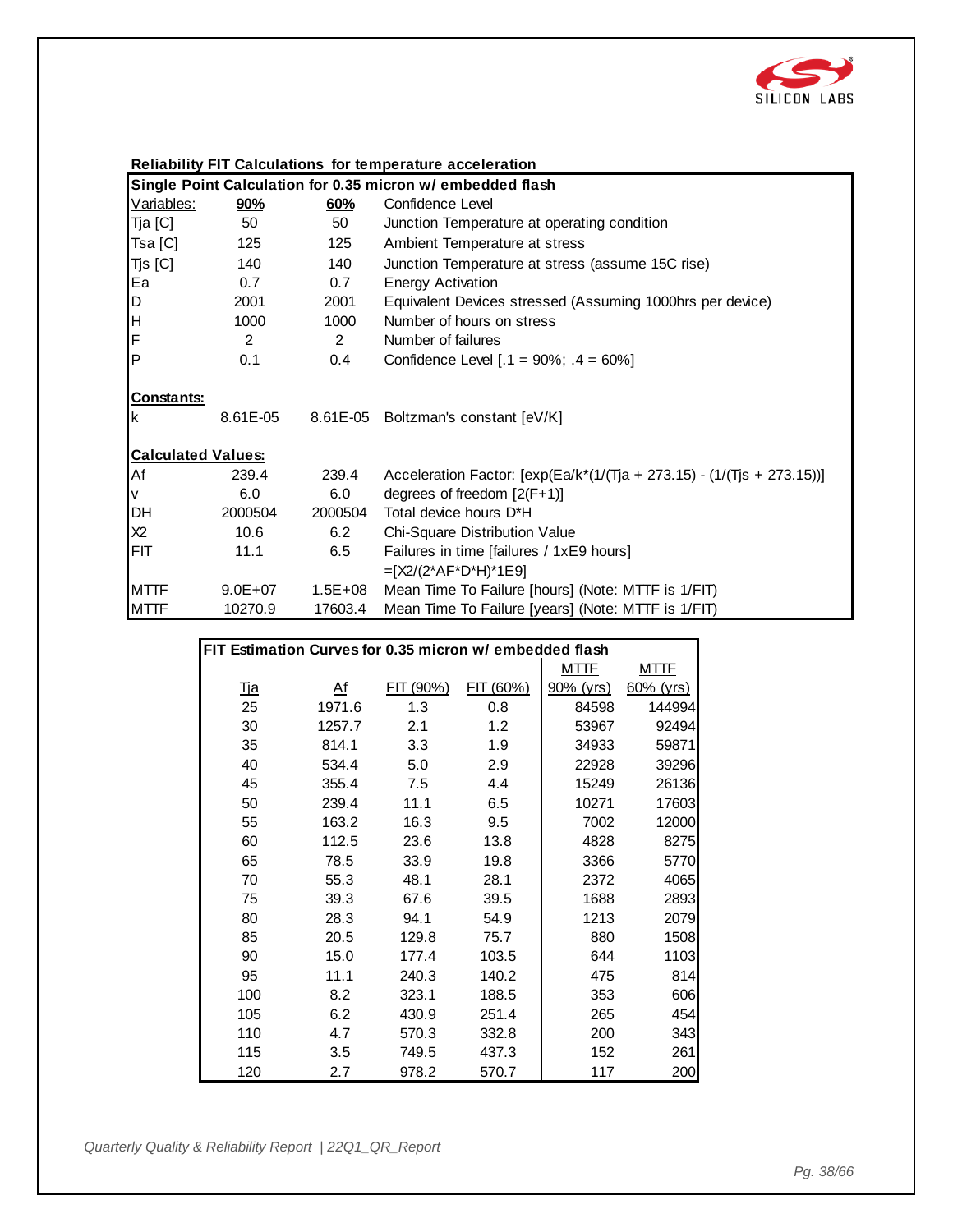![](_page_38_Picture_0.jpeg)

Process - 0.6 - 1.0um

![](_page_38_Figure_2.jpeg)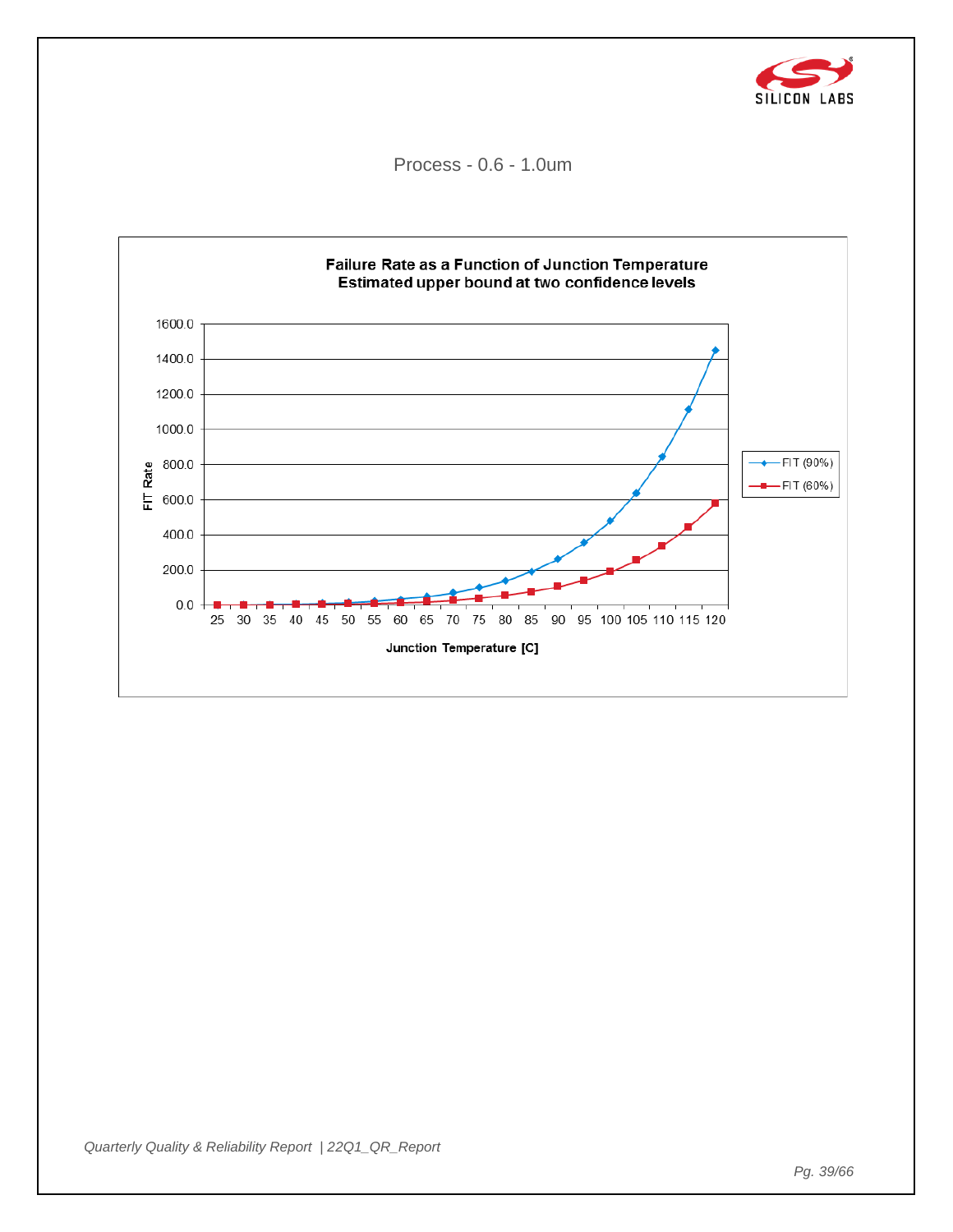![](_page_39_Picture_0.jpeg)

|  | <b>Reliability FIT Calculations for temperature acceleration</b> |
|--|------------------------------------------------------------------|
|--|------------------------------------------------------------------|

|                           | Single Point Calculation for 0.6 - 1.0um |             |                                                                           |  |  |  |
|---------------------------|------------------------------------------|-------------|---------------------------------------------------------------------------|--|--|--|
| Variables:                | <u>90%</u>                               | 60%         | Confidence Level                                                          |  |  |  |
| Tja [C]                   | 50                                       | 50          | Junction Temperature at operating condition                               |  |  |  |
| Tsa [C]                   | 125                                      | 125         | Ambient Temperature at stress                                             |  |  |  |
| Tjs [C]                   | 140                                      | 140         | Junction Temperature at stress (assume 15C rise)                          |  |  |  |
| Ea                        | 0.7                                      | 0.7         | <b>Energy Activation</b>                                                  |  |  |  |
| D                         | 582                                      | 582         | Equivalent Devices stressed (Assuming 1000hrs per device)                 |  |  |  |
| H                         | 1000                                     | 1000        | Number of hours on stress                                                 |  |  |  |
| F                         | $\Omega$                                 | $\Omega$    | Number of failures                                                        |  |  |  |
| <b>P</b>                  | 0.1                                      | 0.4         | Confidence Level $[.1 = 90\%; .4 = 60\%]$                                 |  |  |  |
| Constants:                |                                          |             |                                                                           |  |  |  |
| Ιk                        | 8.61E-05                                 |             | 8.61E-05 Boltzman's constant [eV/K]                                       |  |  |  |
| <b>Calculated Values:</b> |                                          |             |                                                                           |  |  |  |
| Af                        | 239.4                                    | 239.4       | Acceleration Factor: $[exp(Ea/k*(1/(Tja + 273.15) - (1/(Tjs + 273.15)))]$ |  |  |  |
| V                         | 2.0                                      | 2.0         | degrees of freedom $[2(F+1)]$                                             |  |  |  |
| DH                        | 582487                                   | 582487      | Total device hours D*H                                                    |  |  |  |
| X2                        | 4.6                                      | 1.8         | Chi-Square Distribution Value                                             |  |  |  |
| FIT                       | 16.5                                     | 6.6         | Failures in time [failures / 1xE9 hours]                                  |  |  |  |
|                           |                                          |             | $=[X2/(2*AF*D*H)*1E9]$                                                    |  |  |  |
| <b>MTTF</b>               | $6.1E+07$                                | $1.5E + 08$ | Mean Time To Failure [hours] (Note: MTTF is 1/FIT)                        |  |  |  |
| <b>MTTF</b>               | 6912.6                                   | 17370.9     | Mean Time To Failure [years] (Note: MTTF is 1/FIT)                        |  |  |  |

|                                       |                |           | modif inno To Failuro [youro] (Hoto: MTTH |             |              |
|---------------------------------------|----------------|-----------|-------------------------------------------|-------------|--------------|
|                                       |                |           |                                           |             |              |
| FIT Estimation Curves for 0.6 - 1.0um |                |           |                                           |             |              |
|                                       |                |           |                                           | <u>MTTF</u> | <u>MTTF</u>  |
| <u>Тја</u>                            | A <sup>f</sup> | FIT (90%) | FIT (60%)                                 | 90% (yrs)   | $60\%$ (yrs) |
| 25                                    | 1971.6         | 2.0       | 0.8                                       | 56937       | 143079       |
| 30                                    | 1257.7         | 3.1       | 1.3                                       | 36321       | 91273        |
| 35                                    | 814.1          | 4.9       | 1.9                                       | 23511       | 59081        |
| 40                                    | 534.4          | 7.4       | 2.9                                       | 15431       | 38777        |
| 45                                    | 355.4          | 11.1      | 4.4                                       | 10263       | 25791        |
| 50                                    | 239.4          | 16.5      | 6.6                                       | 6913        | 17371        |
| 55                                    | 163.2          | 24.2      | 9.6                                       | 4712        | 11842        |
| 60                                    | 112.5          | 35.1      | 14.0                                      | 3250        | 8166         |
| 65                                    | 78.5           | 50.4      | 20.1                                      | 2266        | 5693         |
| 70                                    | 55.3           | 71.5      | 28.5                                      | 1596        | 4011         |
| 75                                    | 39.3           | 100.5     | 40.0                                      | 1136        | 2855         |
| 80                                    | 28.3           | 139.8     | 55.6                                      | 816         | 2051         |
| 85                                    | 20.5           | 192.8     | 76.7                                      | 592         | 1488         |
| 90                                    | 15.0           | 263.5     | 104.9                                     | 433         | 1089         |
| 95                                    | 11.1           | 357.1     | 142.1                                     | 320         | 803          |
| 100                                   | 8.2            | 480.0     | 191.0                                     | 238         | 598          |
| 105                                   | 6.2            | 640.2     | 254.8                                     | 178         | 448          |
| 110                                   | 4.7            | 847.4     | 337.2                                     | 135         | 339          |
| 115                                   | 3.5            | 1113.6    | 443.2                                     | 103         | 258          |
| 120                                   | 2.7            | 1453.4    | 578.4                                     | 79          | 197          |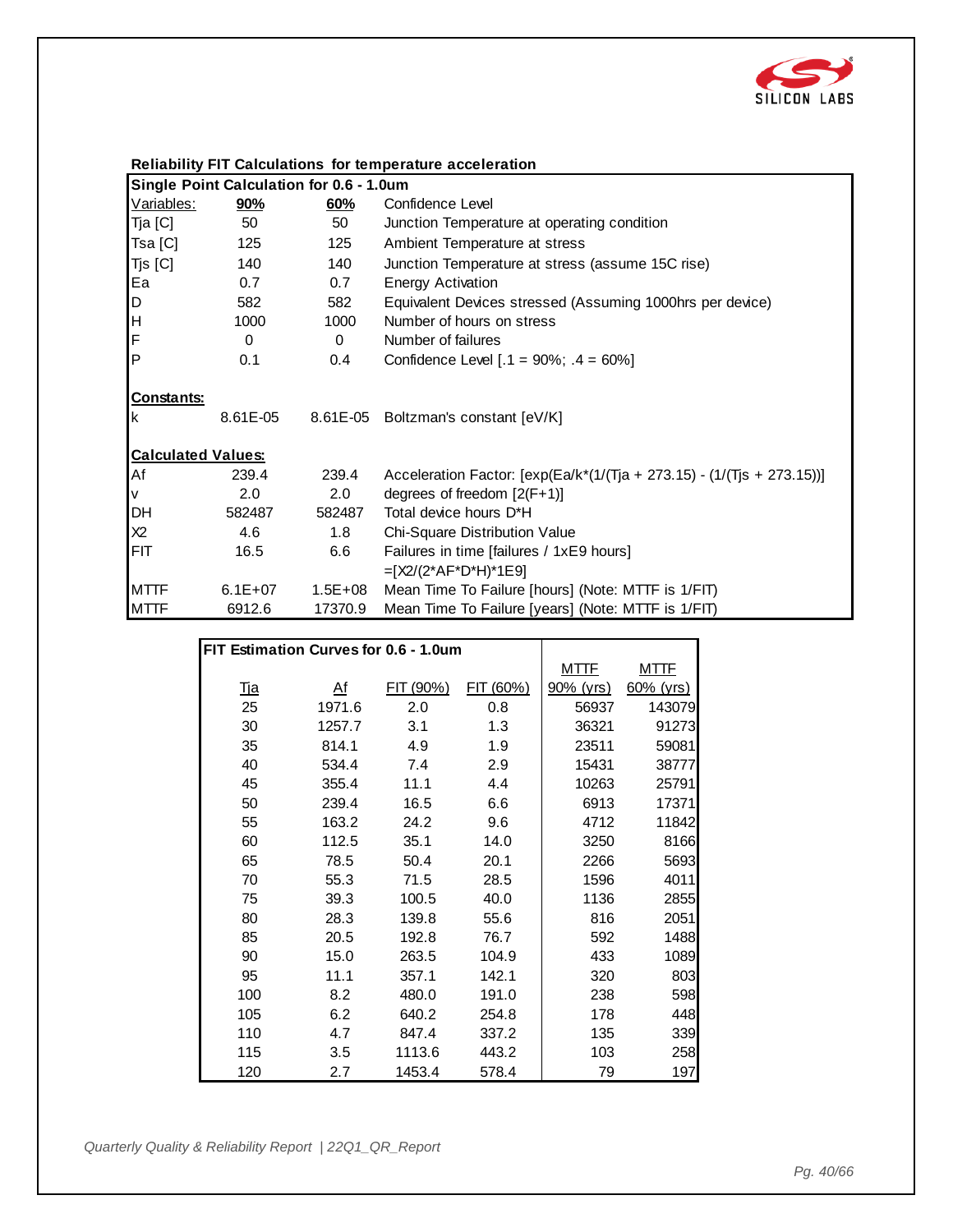![](_page_40_Picture_0.jpeg)

Process – Diode

![](_page_40_Figure_2.jpeg)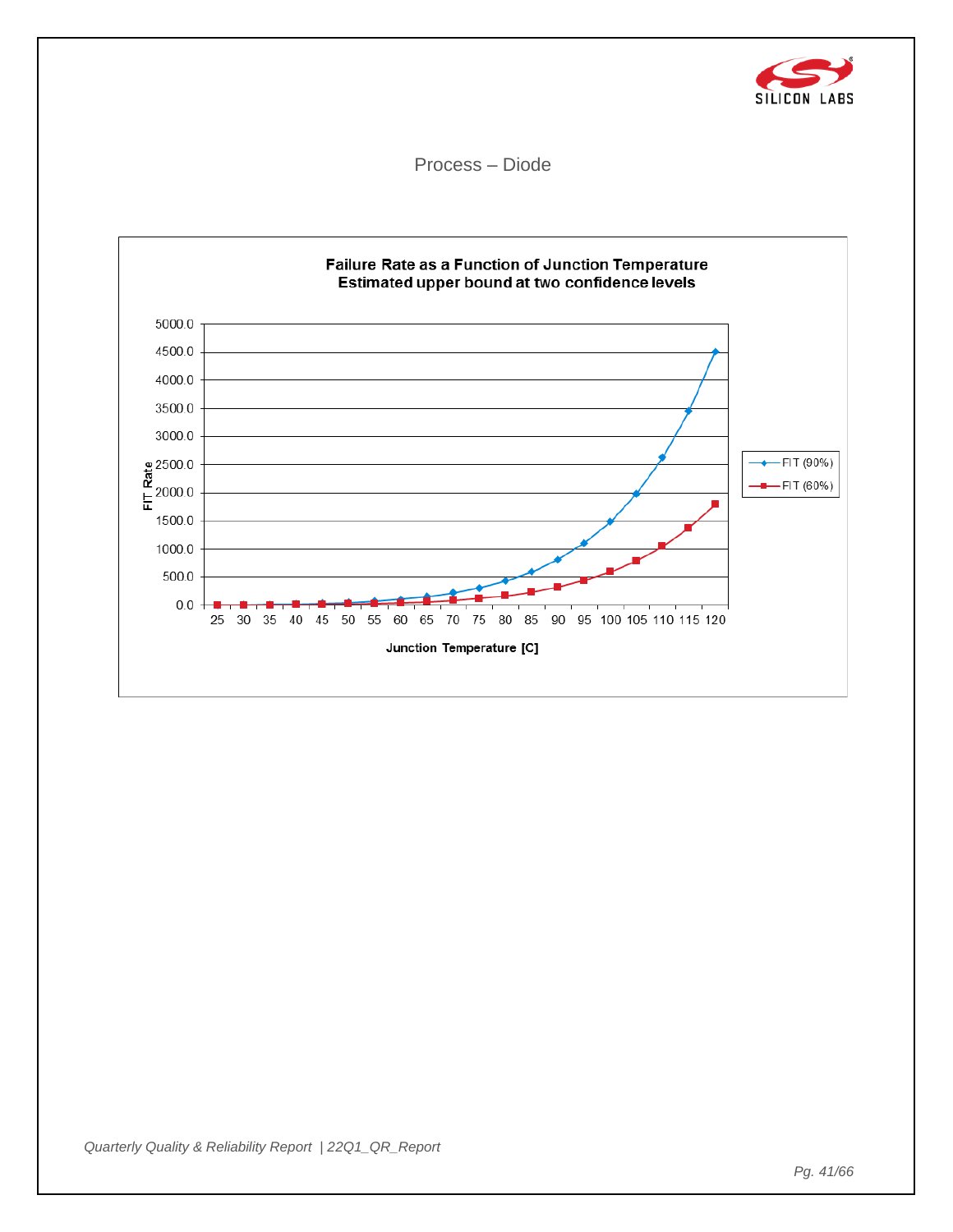![](_page_41_Picture_0.jpeg)

|                           | <b>Single Point Calculation for Diode</b> |             |                                                                              |  |  |  |  |
|---------------------------|-------------------------------------------|-------------|------------------------------------------------------------------------------|--|--|--|--|
| Variables:                | 90%                                       | 60%         | Confidence Level                                                             |  |  |  |  |
| Tja [C]                   | 50                                        | 50          | Junction Temperature at operating condition                                  |  |  |  |  |
| Tsa [C]                   | 125                                       | 125         | Ambient Temperature at stress                                                |  |  |  |  |
| Tjs [C]                   | 140                                       | 140         | Junction Temperature at stress (assume 15C rise)                             |  |  |  |  |
| Ea                        | 0.7                                       | 0.7         | <b>Energy Activation</b>                                                     |  |  |  |  |
| D                         | 188                                       | 188         | Equivalent Devices stressed (Assuming 1000hrs per device)                    |  |  |  |  |
| ļн                        | 1000                                      | 1000        | Number of hours on stress                                                    |  |  |  |  |
| F                         | 0                                         | $\Omega$    | Number of failures                                                           |  |  |  |  |
| ΙP                        | 0.1                                       | 0.4         | Confidence Level $[.1 = 90\%; .4 = 60\%]$                                    |  |  |  |  |
| <b>Constants:</b><br>Ιk   | 8.61E-05                                  |             | 8.61E-05 Boltzman's constant [eV/K]                                          |  |  |  |  |
| <b>Calculated Values:</b> |                                           |             |                                                                              |  |  |  |  |
| Af                        | 239.4                                     | 239.4       | Acceleration Factor: $[\exp(Ea/k^{*}(1/(T)a + 273.15) - (1/(T)a + 273.15))]$ |  |  |  |  |
| V                         | 2.0                                       | 2.0         | degrees of freedom $[2(F+1)]$                                                |  |  |  |  |
| DH                        | 187703                                    | 187703      | Total device hours D*H                                                       |  |  |  |  |
| X2                        | 4.6                                       | 1.8         | Chi-Square Distribution Value                                                |  |  |  |  |
| FIT                       | 51.2                                      | 20.4        | Failures in time [failures / 1xE9 hours]                                     |  |  |  |  |
|                           |                                           |             | $=[X2/(2*AF*D*H)*1E9]$                                                       |  |  |  |  |
| <b>MTTF</b>               | $2.0E + 07$                               | $4.9E + 07$ | Mean Time To Failure [hours] (Note: MTTF is 1/FIT)                           |  |  |  |  |
| <b>MTTF</b>               | 2227.5                                    | 5597.7      | Mean Time To Failure [years] (Note: MTTF is 1/FIT)                           |  |  |  |  |

|                                        |                |           | $\frac{1}{2}$ |             |              |
|----------------------------------------|----------------|-----------|---------------|-------------|--------------|
|                                        |                |           |               |             |              |
| <b>FIT Estimation Curves for Diode</b> |                |           |               |             |              |
|                                        |                |           |               | <u>MTTF</u> | <u>MTTF</u>  |
| <u>Тја</u>                             | A <sup>f</sup> | FIT (90%) | FIT (60%)     | 90% (yrs)   | $60\%$ (yrs) |
| 25                                     | 1971.6         | 6.2       | 2.5           | 18348       | 46107        |
| 30                                     | 1257.7         | 9.8       | 3.9           | 11704       | 29412        |
| 35                                     | 814.1          | 15.1      | 6.0           | 7576        | 19038        |
| 40                                     | 534.4          | 23.0      | 9.1           | 4973        | 12496        |
| 45                                     | 355.4          | 34.5      | 13.7          | 3307        | 8311         |
| 50                                     | 239.4          | 51.2      | 20.4          | 2228        | 5598         |
| 55                                     | 163.2          | 75.2      | 29.9          | 1519        | 3816         |
| 60                                     | 112.5          | 109.0     | 43.4          | 1047        | 2631         |
| 65                                     | 78.5           | 156.4     | 62.2          | 730         | 1835         |
| 70                                     | 55.3           | 221.9     | 88.3          | 514         | 1293         |
| 75                                     | 39.3           | 311.8     | 124.1         | 366         | 920          |
| 80                                     | 28.3           | 433.9     | 172.7         | 263         | 661          |
| 85                                     | 20.5           | 598.3     | 238.1         | 191         | 479          |
| 90                                     | 15.0           | 817.7     | 325.4         | 140         | 351          |
| 95                                     | 11.1           | 1108.2    | 441.0         | 103         | 259          |
| 100                                    | 8.2            | 1489.6    | 592.8         | 77          | 193          |
| 105                                    | 6.2            | 1986.6    | 790.6         | 57          | 144          |
| 110                                    | 4.7            | 2629.7    | 1046.5        | 43          | 109          |
| 115                                    | 3.5            | 3455.9    | 1375.2        | 33          | 83           |
| 120                                    | 2.7            | 4510.2    | 1794.8        | 25          | 64           |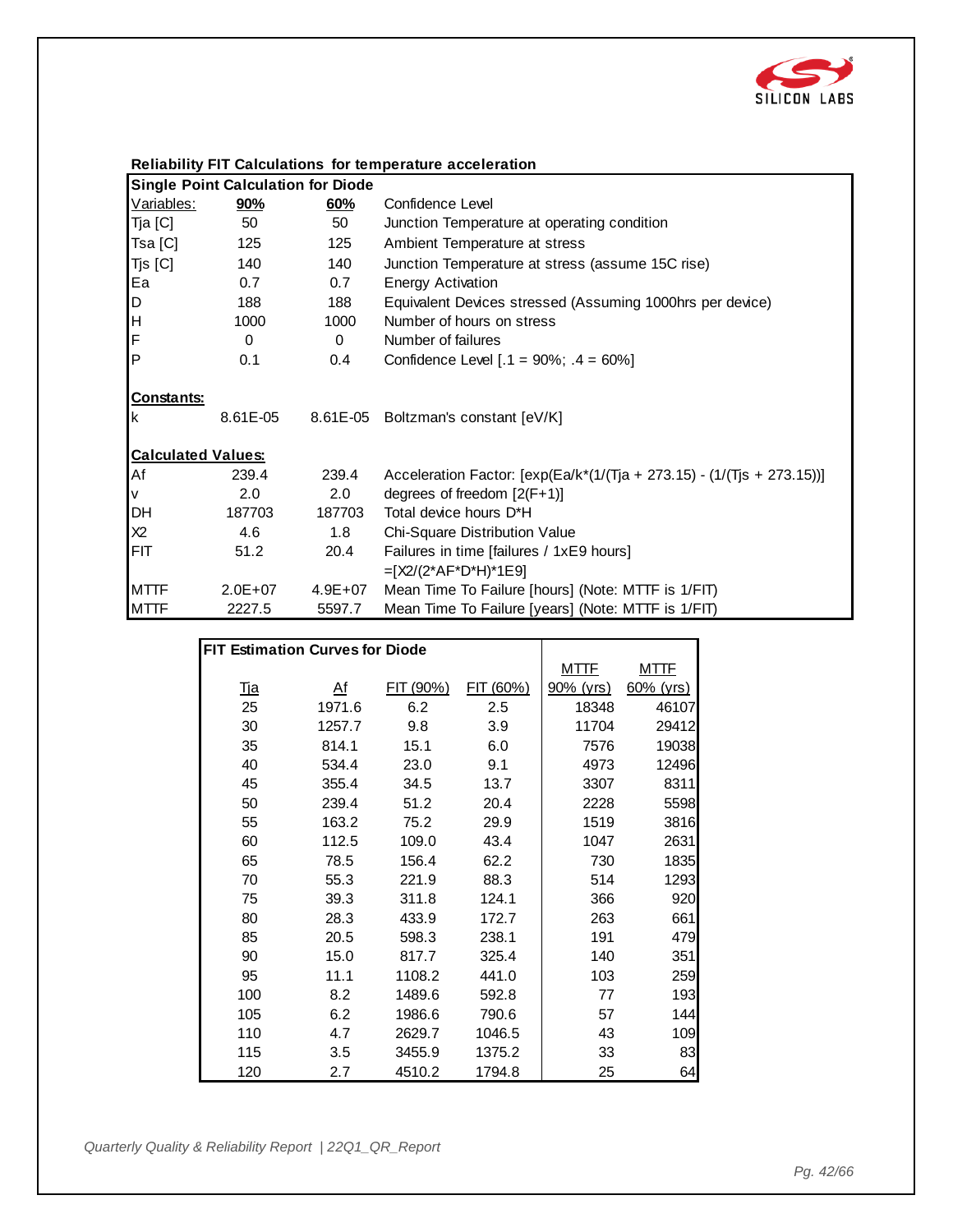![](_page_42_Picture_0.jpeg)

Process - High Voltage

![](_page_42_Figure_2.jpeg)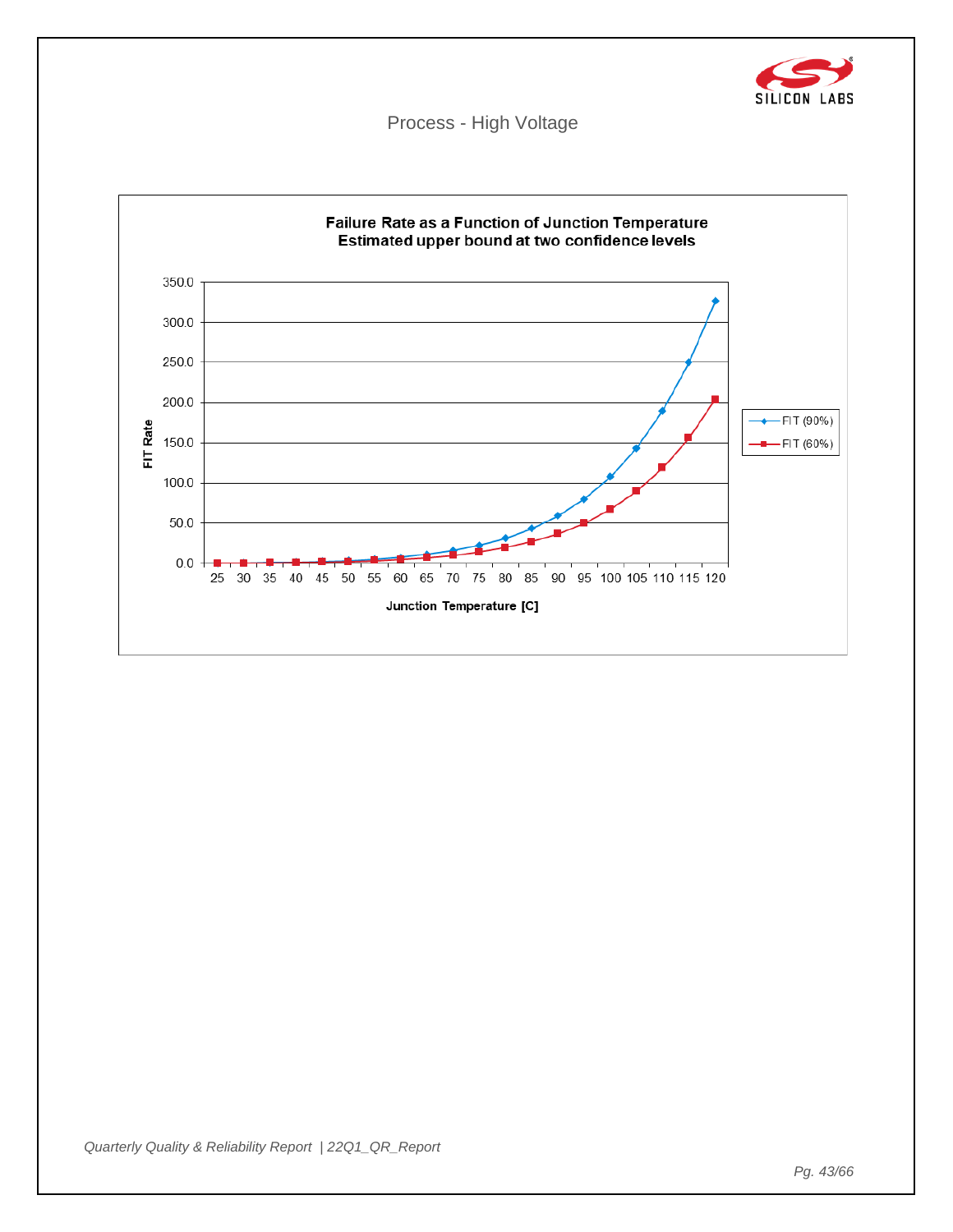![](_page_43_Picture_0.jpeg)

| <b>Single Point Calculation for High Voltage</b> |             |             |                                                                           |  |  |  |
|--------------------------------------------------|-------------|-------------|---------------------------------------------------------------------------|--|--|--|
| Variables:                                       | <u>90%</u>  | 60%         | Confidence Level                                                          |  |  |  |
| Tja [C]                                          | 50          | 50          | Junction Temperature at operating condition                               |  |  |  |
| Tsa [C]                                          | 125         | 125         | Ambient Temperature at stress                                             |  |  |  |
| Tjs [C]                                          | 140         | 140         | Junction Temperature at stress (assume 15C rise)                          |  |  |  |
| Ea                                               | 0.7         | 0.7         | <b>Energy Activation</b>                                                  |  |  |  |
| D                                                | 7523        | 7523        | Equivalent Devices stressed (Assuming 1000hrs per device)                 |  |  |  |
| ļн                                               | 1000        | 1000        | Number of hours on stress                                                 |  |  |  |
| F                                                | 3           | 3           | Number of failures                                                        |  |  |  |
| <b>P</b>                                         | 0.1         | 0.4         | Confidence Level $[.1 = 90\%; .4 = 60\%]$                                 |  |  |  |
| Constants:<br>Ιk                                 |             |             | 8.61E-05 8.61E-05 Boltzman's constant [eV/K]                              |  |  |  |
| <b>Calculated Values:</b>                        |             |             |                                                                           |  |  |  |
| Af                                               | 239.4       | 239.4       | Acceleration Factor: $[exp(Ea/k*(1/(Tja + 273.15) - (1/(Tjs + 273.15)))]$ |  |  |  |
| V                                                | 8.0         | 8.0         | degrees of freedom $[2(F+1)]$                                             |  |  |  |
| DH                                               | 7523339     | 7523339     | Total device hours D*H                                                    |  |  |  |
| X2                                               | 13.4        | 8.4         | Chi-Square Distribution Value                                             |  |  |  |
| FIT                                              | 3.7         | 2.3         | Failures in time [failures / 1xE9 hours]                                  |  |  |  |
|                                                  |             |             | $=[X2/(2*AF*D*H)*1E9]$                                                    |  |  |  |
| <b>MTTF</b>                                      | $2.7E + 08$ | $4.3E + 08$ | Mean Time To Failure [hours] (Note: MTTF is 1/FIT)                        |  |  |  |
| <b>MTTF</b>                                      | 30771.9     | 49237.7     | Mean Time To Failure [years] (Note: MTTF is 1/FIT)                        |  |  |  |

|                                        |           |           | $\frac{1}{2}$ |             |              |
|----------------------------------------|-----------|-----------|---------------|-------------|--------------|
|                                        |           |           |               |             |              |
| FIT Estimation Curves for High Voltage |           |           |               |             |              |
|                                        |           |           |               | <b>MTTF</b> | <u>MTTF</u>  |
| <u>Тја</u>                             | <u>Af</u> | FIT (90%) | FIT (60%)     | 90% (yrs)   | $60\%$ (yrs) |
| 25                                     | 1971.6    | 0.5       | 0.3           | 253459      | 405556       |
| 30                                     | 1257.7    | 0.7       | 0.4           | 161686      | 258712       |
| 35                                     | 814.1     | 1.1       | 0.7           | 104659      | 167463       |
| 40                                     | 534.4     | 1.7       | 1.0           | 68692       | 109914       |
| 45                                     | 355.4     | 2.5       | 1.6           | 45687       | 73103        |
| 50                                     | 239.4     | 3.7       | 2.3           | 30772       | 49238        |
| 55                                     | 163.2     | 5.4       | 3.4           | 20977       | 33565        |
| 60                                     | 112.5     | 7.9       | 4.9           | 14466       | 23146        |
| 65                                     | 78.5      | 11.3      | 7.1           | 10085       | 16138        |
| 70                                     | 55.3      | 16.1      | 10.0          | 7106        | 11370        |
| 75                                     | 39.3      | 22.6      | 14.1          | 5057        | 8092         |
| 80                                     | 28.3      | 31.4      | 19.6          | 3634        | 5815         |
| 85                                     | 20.5      | 43.3      | 27.1          | 2636        | 4217         |
| 90                                     | 15.0      | 59.2      | 37.0          | 1928        | 3086         |
| 95                                     | 11.1      | 80.2      | 50.1          | 1423        | 2277         |
| 100                                    | 8.2       | 107.8     | 67.4          | 1059        | 1694         |
| 105                                    | 6.2       | 143.8     | 89.9          | 794         | 1270         |
| 110                                    | 4.7       | 190.4     | 119.0         | 600         | 960          |
| 115                                    | 3.5       | 250.2     | 156.3         | 456         | 730          |
| 120                                    | 2.7       | 326.5     | 204.0         | 350         | 559          |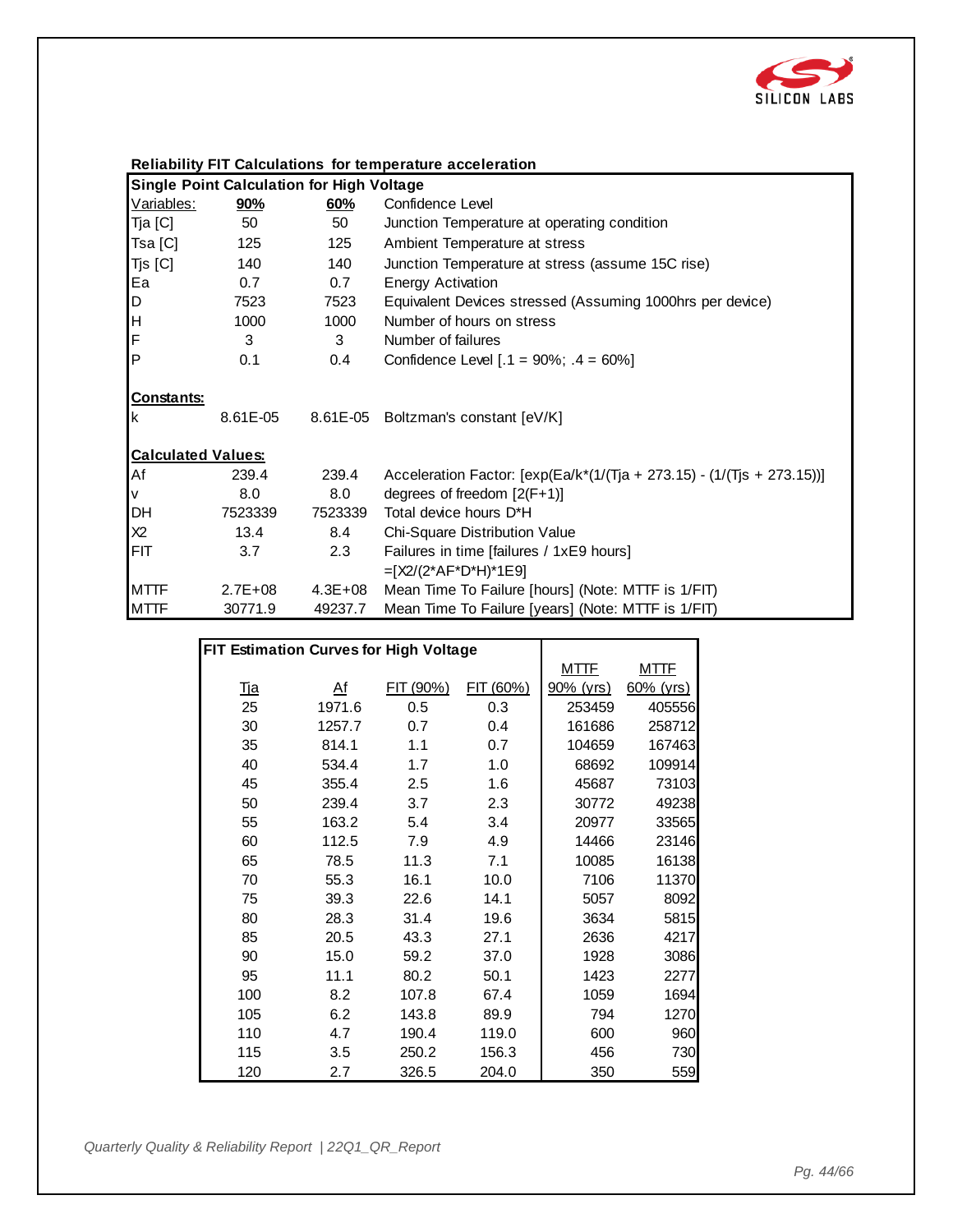![](_page_44_Picture_0.jpeg)

# <span id="page-44-0"></span>**Flash Reliability Summary by Fab Technology**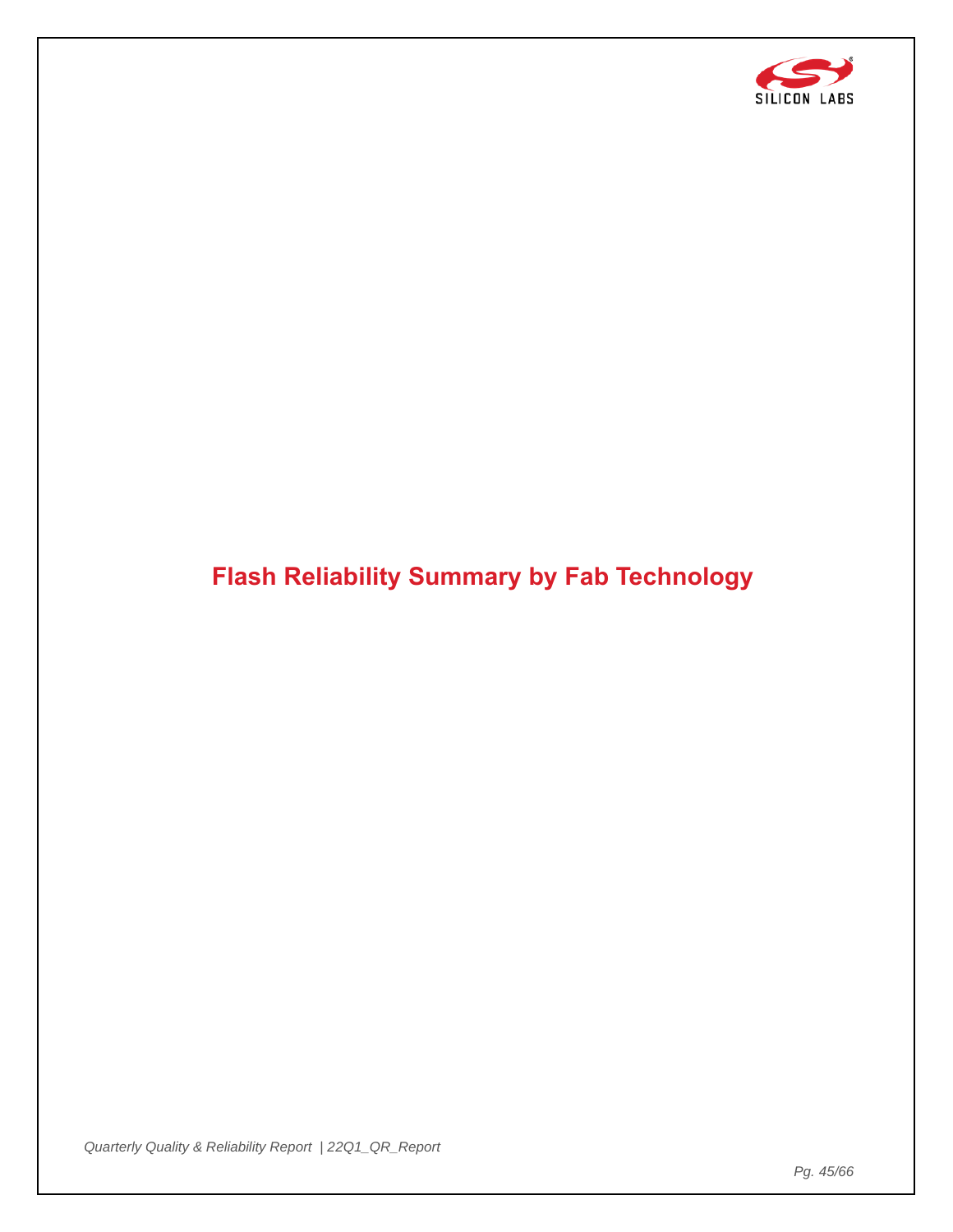![](_page_45_Picture_0.jpeg)

#### 40 nm Flash Reliability Summary

| <b>Effective Dev-Hrs</b><br>at $150^{\circ}$ C | Chargeable<br><b>Failures</b> | <b>Typical Case:</b><br>Predicted FIT<br>@Ta=50°C,<br>60% UCL | 10 Year Predicted<br><b>Failure Rate</b><br>$Ta=50^{\circ}C$<br>60% UCL | <b>Worst Case:</b><br><b>Predicted FIT</b><br>@Ta=85°C,<br>60% UCL | 10 Year Predicted<br><b>Failure Rate</b><br>$Ta = 85^{\circ}C$<br>60% UCL |
|------------------------------------------------|-------------------------------|---------------------------------------------------------------|-------------------------------------------------------------------------|--------------------------------------------------------------------|---------------------------------------------------------------------------|
| 2,334,588                                      |                               | 2.7                                                           | 0.024%                                                                  | 21.4                                                               | 0.187%                                                                    |

![](_page_45_Figure_3.jpeg)

![](_page_45_Figure_4.jpeg)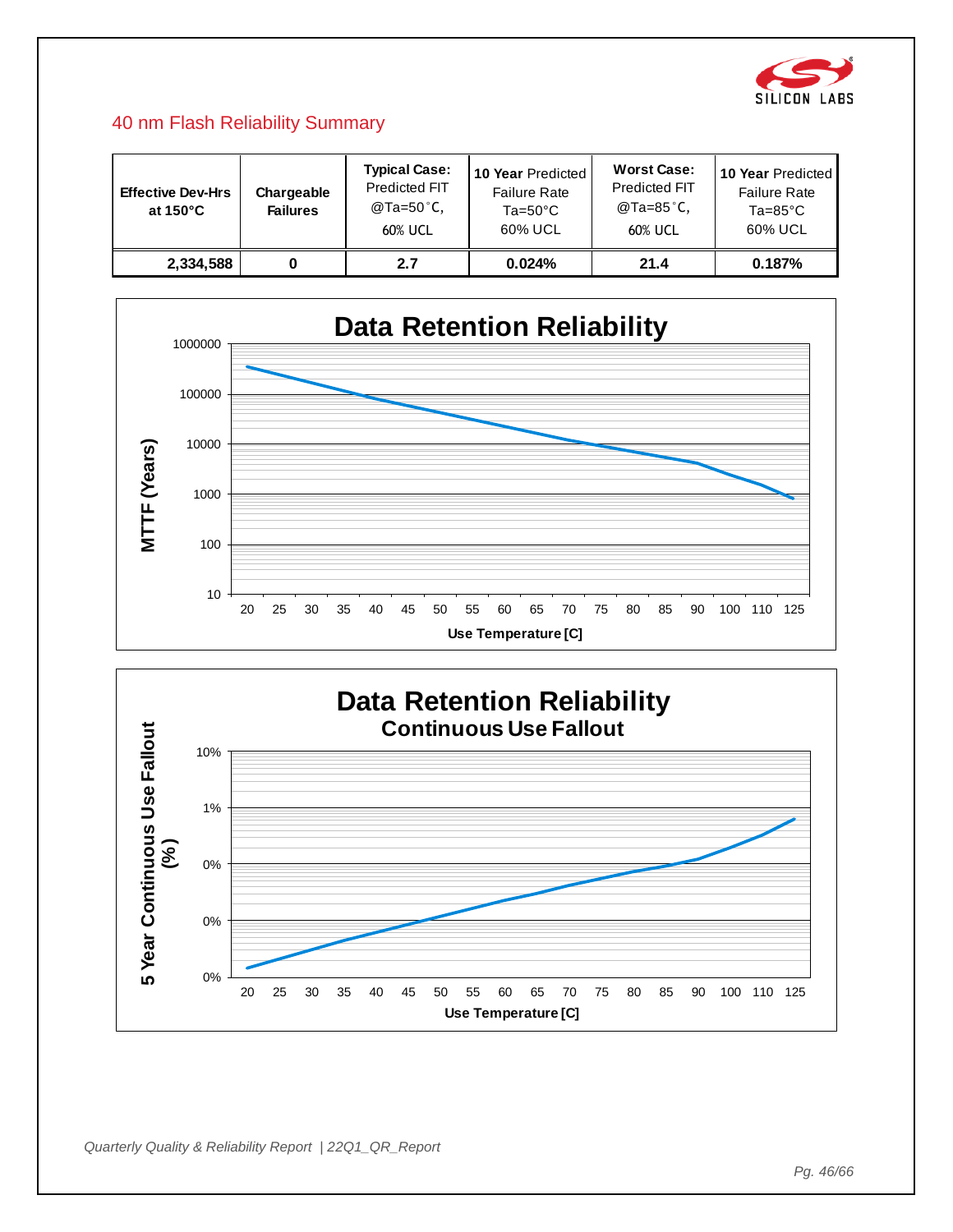![](_page_46_Picture_0.jpeg)

### 40 nm OTP Reliability Summary

| <b>Effective Dev-Hrs</b><br>at $150^{\circ}$ C | Chargeable<br><b>Failures</b> | <b>Typical Case:</b><br>Predicted FIT<br>@Ta=50°C,<br>60% UCL | 10 Year Predicted<br><b>Failure Rate</b><br>$Ta=50^{\circ}C$<br>60% UCL | <b>Worst Case:</b><br><b>Predicted FIT</b><br>@Ta=85°C,<br>60% UCL | <b>10 Year Predicted</b><br><b>Failure Rate</b><br>$Ta = 85^{\circ}C$<br>60% UCL |
|------------------------------------------------|-------------------------------|---------------------------------------------------------------|-------------------------------------------------------------------------|--------------------------------------------------------------------|----------------------------------------------------------------------------------|
| 506,000                                        |                               | 12.7                                                          | 0.111%                                                                  | 98.7                                                               | 0.861%                                                                           |

![](_page_46_Figure_3.jpeg)

![](_page_46_Figure_4.jpeg)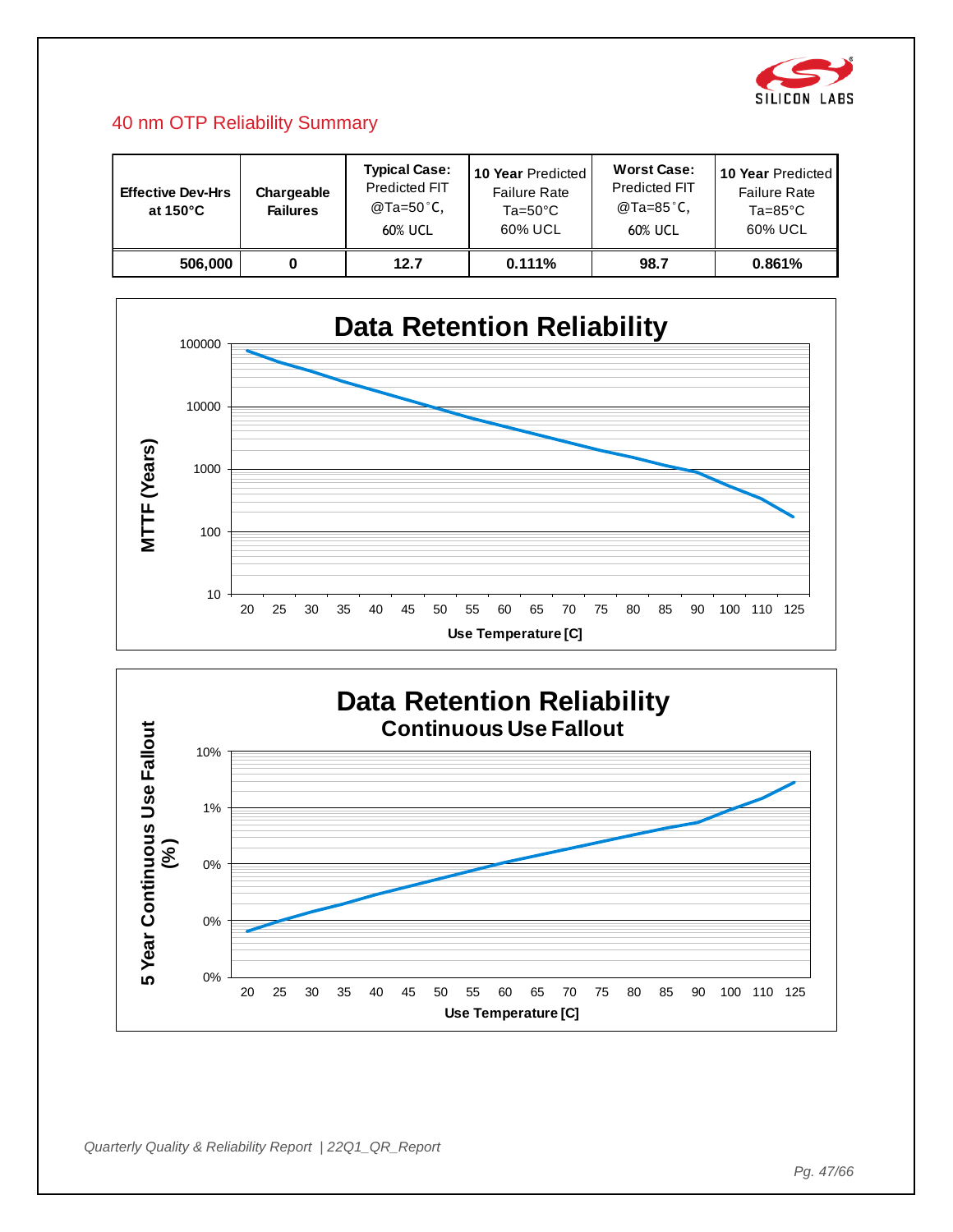![](_page_47_Picture_0.jpeg)

#### 90 nm Flash Reliability Summary

| <b>Effective Dev-Hrs</b><br>at $150^{\circ}$ C | Chargeable<br><b>Failures</b> | <b>Typical Case:</b><br>Predicted FIT<br>@Ta=50°C,<br>60% UCL | 10 Year Predicted<br><b>Failure Rate</b><br>$Ta=50^{\circ}C$<br>60% UCL | <b>Worst Case:</b><br><b>Predicted FIT</b><br>@Ta=85°C,<br>60% UCL | <b>10 Year Predicted</b><br><b>Failure Rate</b><br>$Ta = 85^{\circ}C$<br>60% UCL |
|------------------------------------------------|-------------------------------|---------------------------------------------------------------|-------------------------------------------------------------------------|--------------------------------------------------------------------|----------------------------------------------------------------------------------|
| 4.472.664                                      |                               | 1.4                                                           | 0.013%                                                                  | 11.2                                                               | 0.098%                                                                           |

![](_page_47_Figure_3.jpeg)

![](_page_47_Figure_4.jpeg)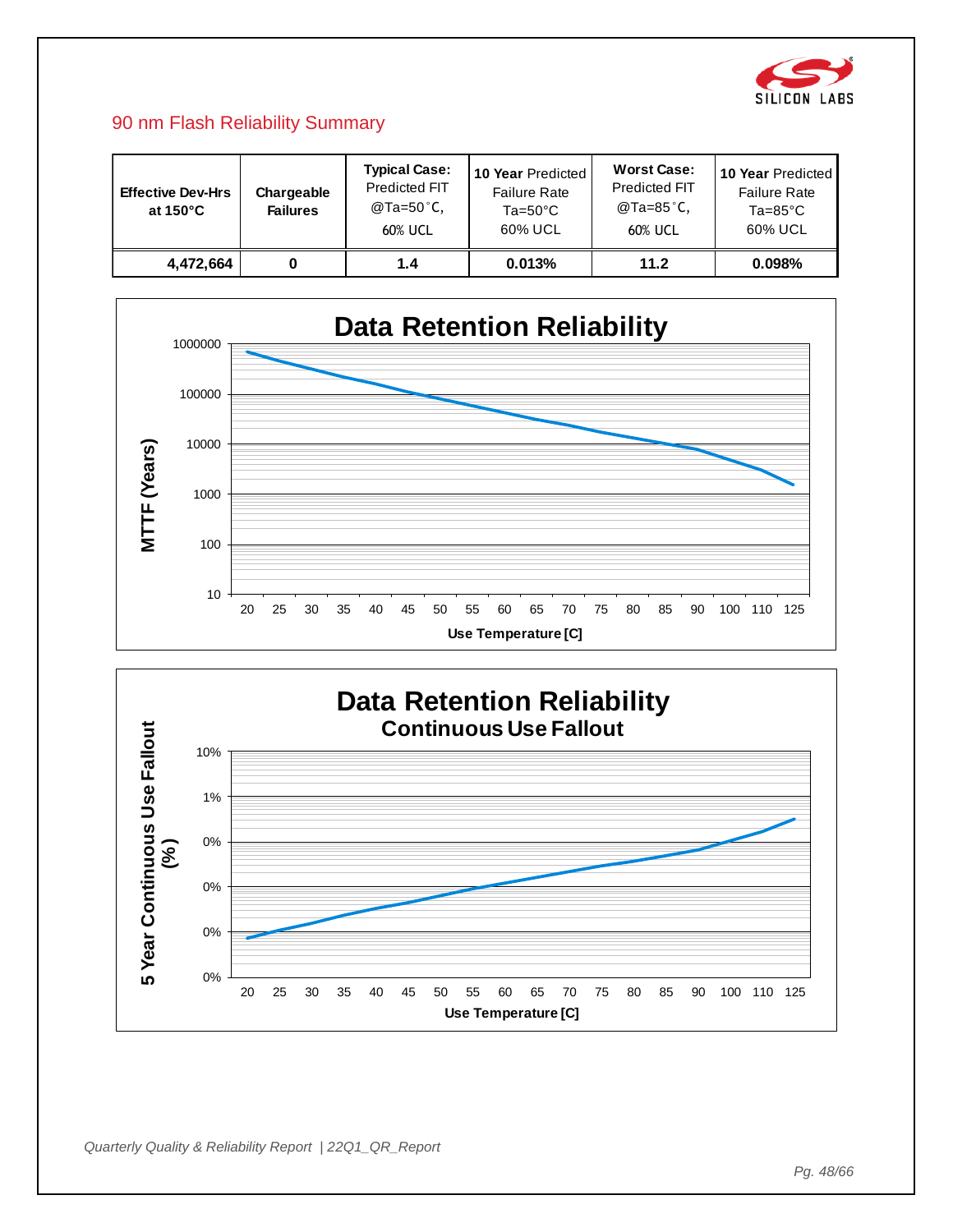![](_page_48_Picture_0.jpeg)

# 0.11um OTP Reliability Summary

| <b>Effective Dev-Hrs</b><br>at 150 $^{\circ}$ C | Chargeable<br><b>Failures</b> | <b>Typical Case:</b><br>Predicted FIT<br>@Ta=50°C,<br>60% UCL | 10 Year Predicted<br><b>Failure Rate</b><br>$Ta=50^{\circ}C$<br>60% UCL | <b>Worst Case:</b><br><b>Predicted FIT</b><br>@Ta=85 $^{\circ}$ C,<br>60% UCL | 10 Year Predicted<br><b>Failure Rate</b><br>$Ta = 85^{\circ}C$<br>60% UCL |
|-------------------------------------------------|-------------------------------|---------------------------------------------------------------|-------------------------------------------------------------------------|-------------------------------------------------------------------------------|---------------------------------------------------------------------------|
| 5,417,196                                       |                               | 1.2                                                           | 0.010%                                                                  | 9.2                                                                           | 0.081%                                                                    |

![](_page_48_Figure_3.jpeg)

![](_page_48_Figure_4.jpeg)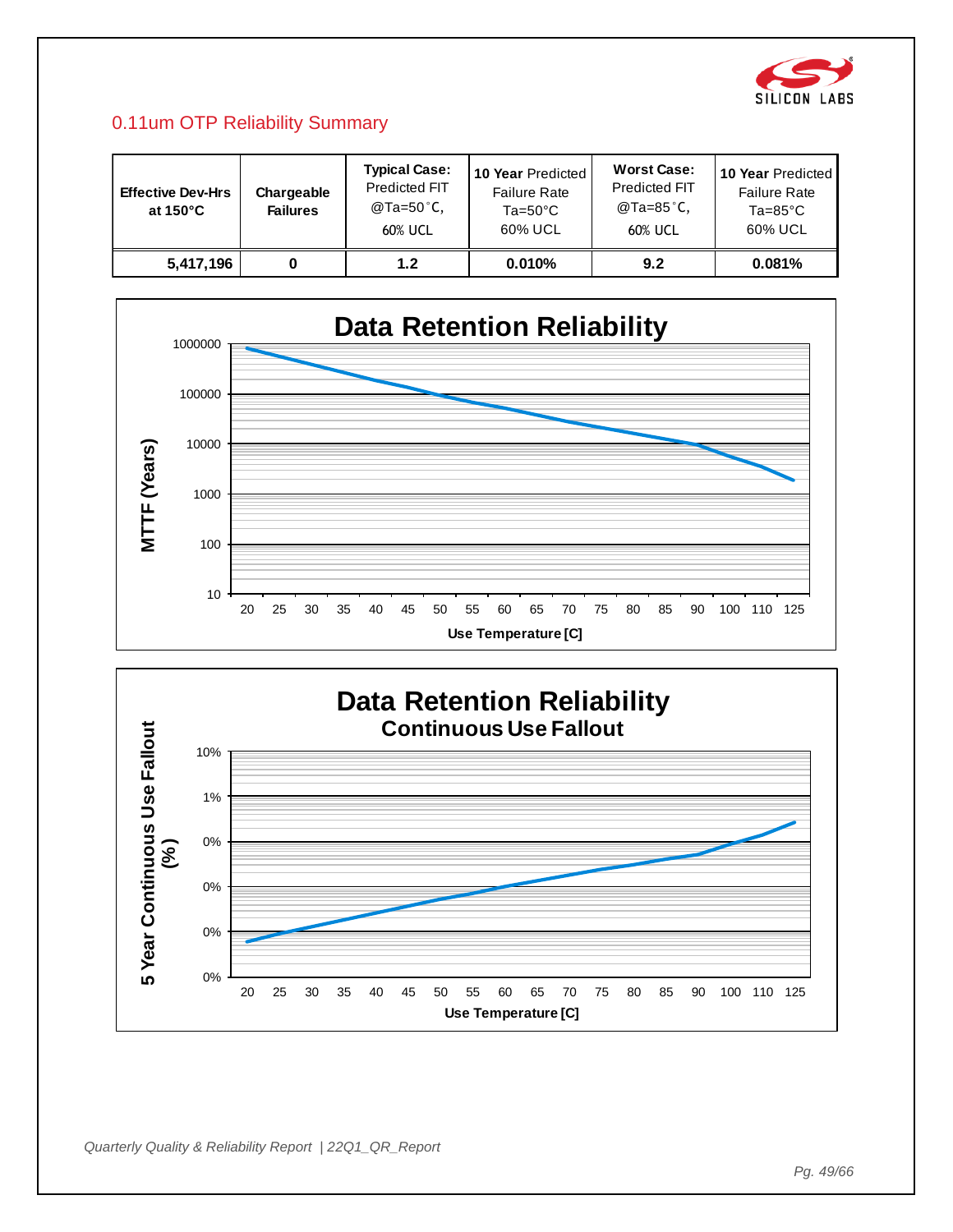![](_page_49_Picture_0.jpeg)

# 0.13um Flash Reliability Summary

| <b>Effective Dev-Hrs</b><br>at 150 $^{\circ}$ C | Chargeable<br><b>Failures</b> | <b>Typical Case:</b><br>Predicted FIT<br>@Ta=50°C,<br>60% UCL | 10 Year Predicted<br><b>Failure Rate</b><br>$Ta=50^{\circ}C$<br>60% UCL | <b>Worst Case:</b><br><b>Predicted FIT</b><br>@Ta=85°C,<br>60% UCL | 10 Year Predicted<br><b>Failure Rate</b><br>$Ta = 85^{\circ}C$<br>60% UCL |
|-------------------------------------------------|-------------------------------|---------------------------------------------------------------|-------------------------------------------------------------------------|--------------------------------------------------------------------|---------------------------------------------------------------------------|
| 160,000                                         |                               | 40.1                                                          | 0.351%                                                                  | 312.1                                                              | 2.697%                                                                    |

![](_page_49_Figure_3.jpeg)

![](_page_49_Figure_4.jpeg)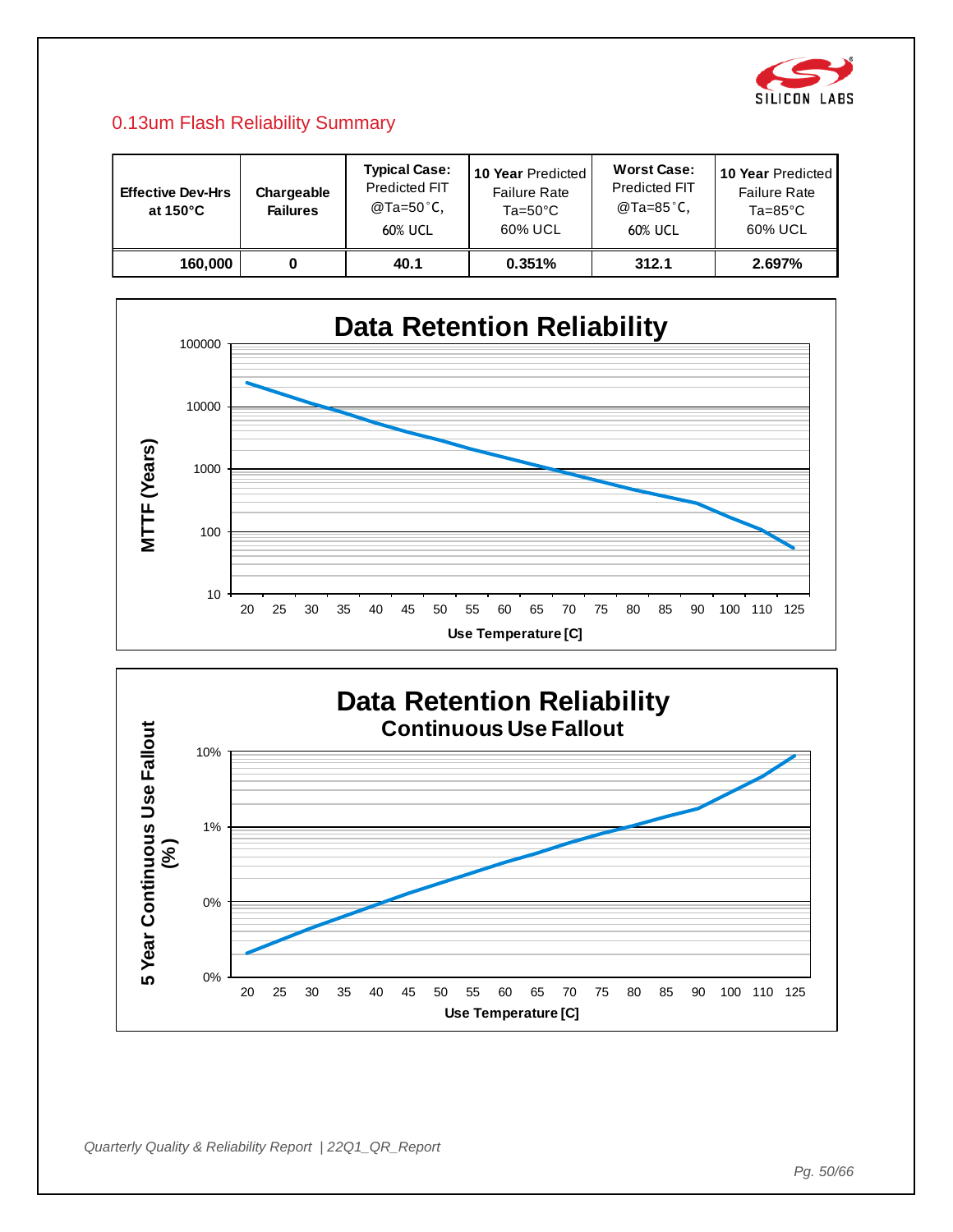![](_page_50_Picture_0.jpeg)

# 0.13um OTP Reliability Summary

| <b>Effective Dev-Hrs</b><br>at $150^{\circ}$ C | Chargeable<br><b>Failures</b> | <b>Typical Case:</b><br>Predicted FIT<br>@Ta=50°C,<br>60% UCL | 10 Year Predicted<br><b>Failure Rate</b><br>$Ta=50^{\circ}C$<br>60% UCL | <b>Worst Case:</b><br><b>Predicted FIT</b><br>@Ta=85°C,<br>60% UCL | <b>10 Year Predicted</b><br><b>Failure Rate</b><br>$Ta = 85^{\circ}C$<br>60% UCL |
|------------------------------------------------|-------------------------------|---------------------------------------------------------------|-------------------------------------------------------------------------|--------------------------------------------------------------------|----------------------------------------------------------------------------------|
| 10,153,138                                     |                               | 0.6                                                           | $0.006\%$                                                               | 4.9                                                                | 0.043%                                                                           |

![](_page_50_Figure_3.jpeg)

![](_page_50_Figure_4.jpeg)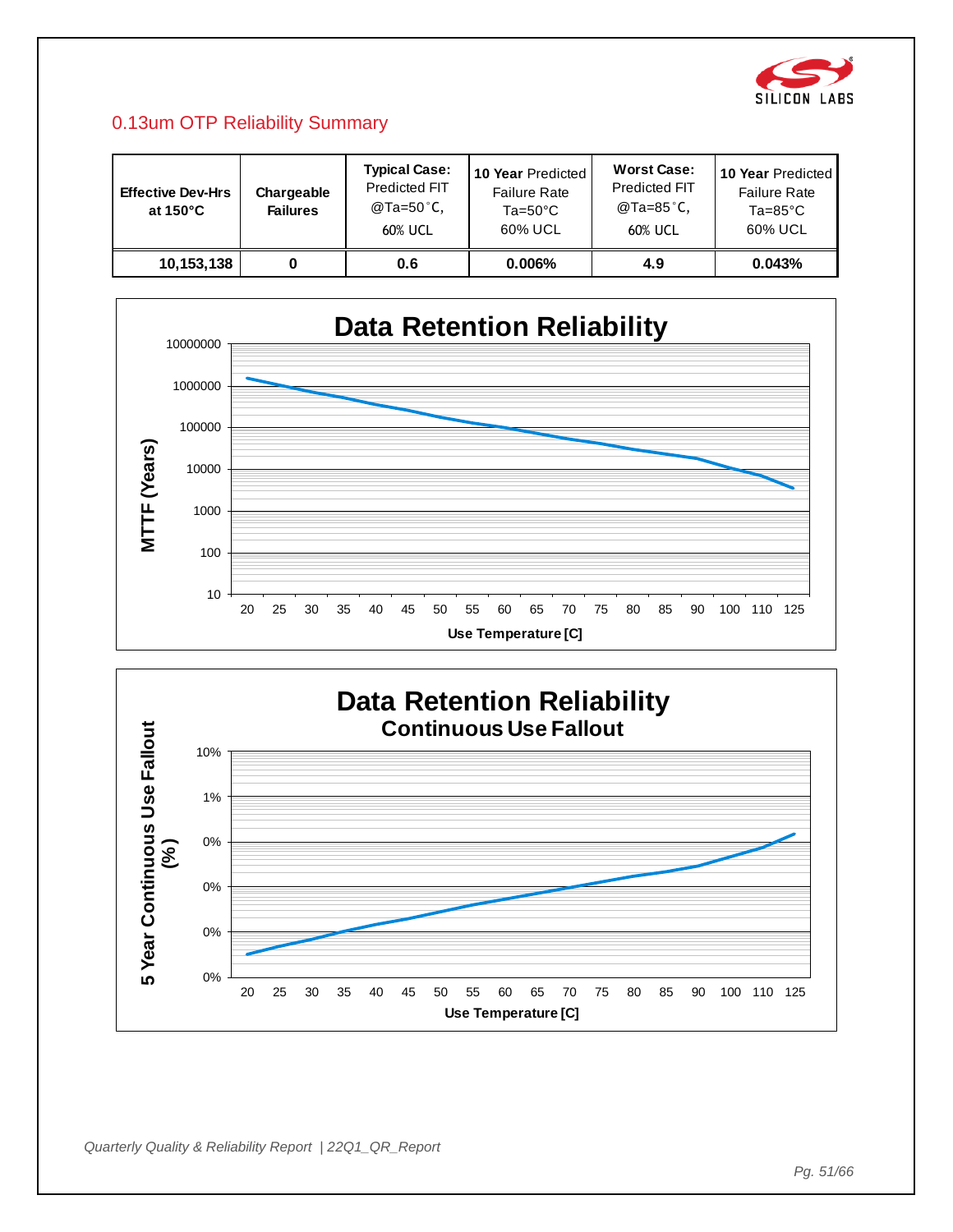![](_page_51_Picture_0.jpeg)

## 0.18um Flash Reliability Summary

| <b>Effective Dev-Hrs</b><br>at $150^{\circ}$ C | Chargeable<br><b>Failures</b> | <b>Typical Case:</b><br>Predicted FIT<br>@Ta=50°C,<br>60% UCL | 10 Year Predicted<br><b>Failure Rate</b><br>$Ta=50^{\circ}C$<br>60% UCL | <b>Worst Case:</b><br><b>Predicted FIT</b><br>@Ta=85°C,<br>60% UCL | <b>10 Year Predicted</b><br><b>Failure Rate</b><br>$Ta = 85^{\circ}C$<br>60% UCL |
|------------------------------------------------|-------------------------------|---------------------------------------------------------------|-------------------------------------------------------------------------|--------------------------------------------------------------------|----------------------------------------------------------------------------------|
| 27,558,808                                     |                               | 1.9                                                           | 0.016%                                                                  | 14.5                                                               | 0.127%                                                                           |

![](_page_51_Figure_3.jpeg)

![](_page_51_Figure_4.jpeg)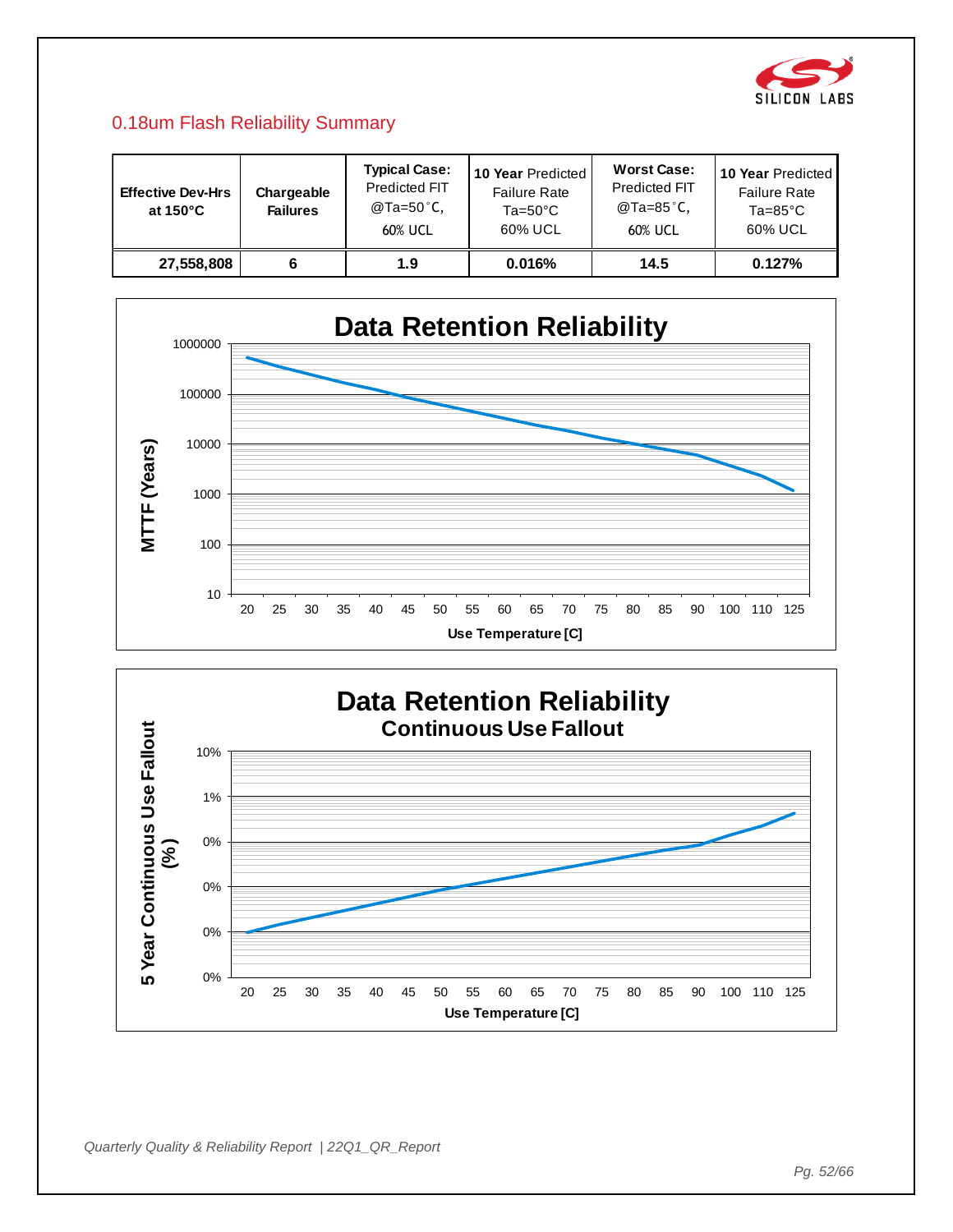![](_page_52_Picture_0.jpeg)

# 0.18um OTP Reliability Summary

| <b>Effective Dev-Hrs</b><br>at $150^{\circ}$ C | Chargeable<br><b>Failures</b> | <b>Typical Case:</b><br>Predicted FIT<br>@Ta=50°C,<br>60% UCL | 10 Year Predicted<br><b>Failure Rate</b><br>$Ta=50^{\circ}C$<br>60% UCL | <b>Worst Case:</b><br><b>Predicted FIT</b><br>@Ta=85°C,<br>60% UCL | <b>10 Year Predicted</b><br><b>Failure Rate</b><br>$Ta = 85^{\circ}C$<br>60% UCL |
|------------------------------------------------|-------------------------------|---------------------------------------------------------------|-------------------------------------------------------------------------|--------------------------------------------------------------------|----------------------------------------------------------------------------------|
| 14,125,798                                     |                               | 0.5                                                           | 0.004%                                                                  | $3.5\,$                                                            | 0.031%                                                                           |

![](_page_52_Figure_3.jpeg)

![](_page_52_Figure_4.jpeg)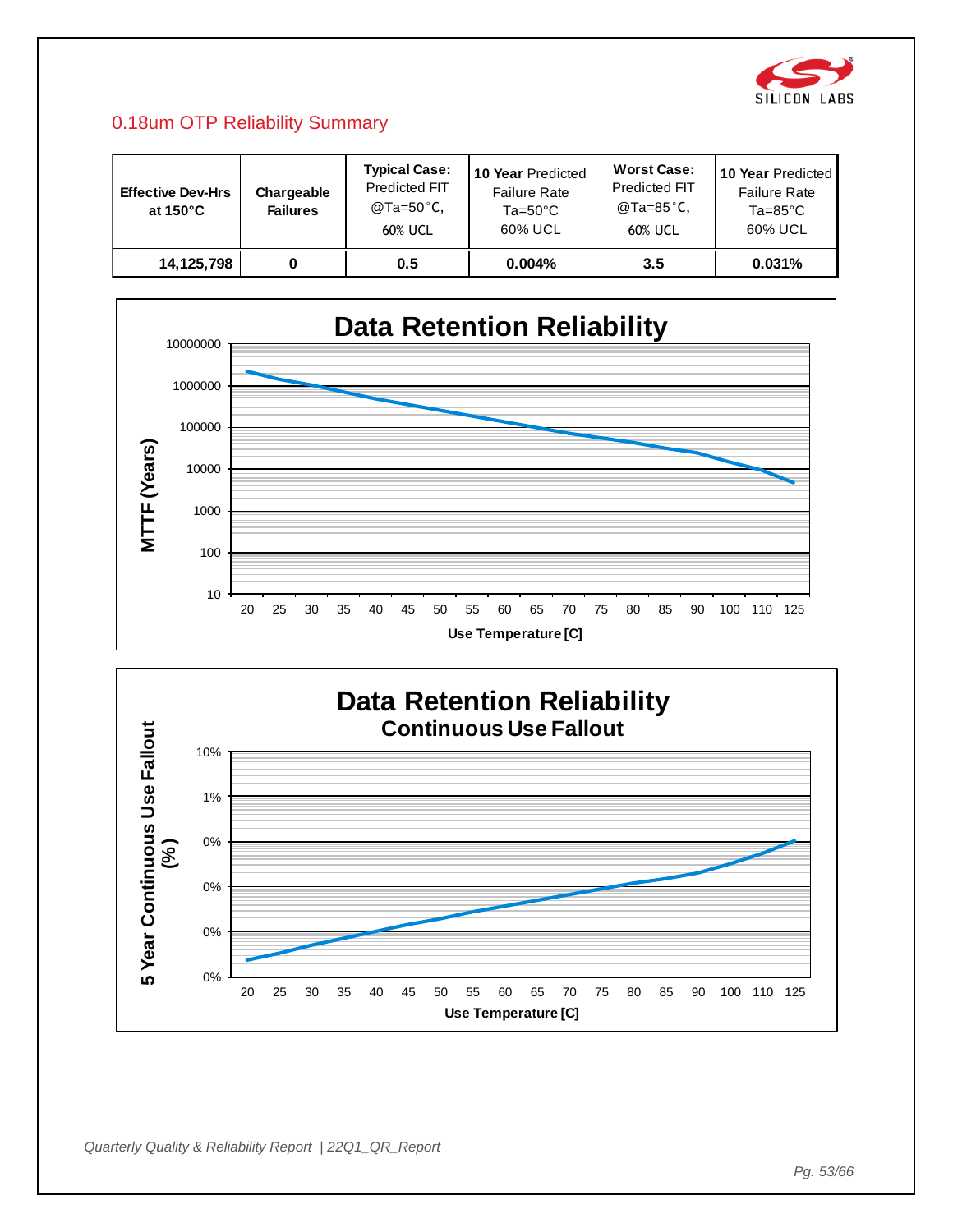![](_page_53_Picture_0.jpeg)

#### 0.25um HDR Flash Reliability Summary

| <b>Effective Dev-Hrs</b><br>at $150^{\circ}$ C | Chargeable<br><b>Failures</b> | <b>Typical Case:</b><br>Predicted FIT<br>@Ta=50°C,<br>60% UCL | 10 Year Predicted<br><b>Failure Rate</b><br>$Ta=50^{\circ}C$<br>60% UCL | <b>Worst Case:</b><br><b>Predicted FIT</b><br>@Ta=85°C,<br>60% UCL | 10 Year Predicted<br><b>Failure Rate</b><br>$Ta = 85^{\circ}C$<br>60% UCL |
|------------------------------------------------|-------------------------------|---------------------------------------------------------------|-------------------------------------------------------------------------|--------------------------------------------------------------------|---------------------------------------------------------------------------|
| 5,911,033                                      |                               | 1.1                                                           | 0.010%                                                                  | 8.4                                                                | 0.074%                                                                    |

![](_page_53_Figure_3.jpeg)

![](_page_53_Figure_4.jpeg)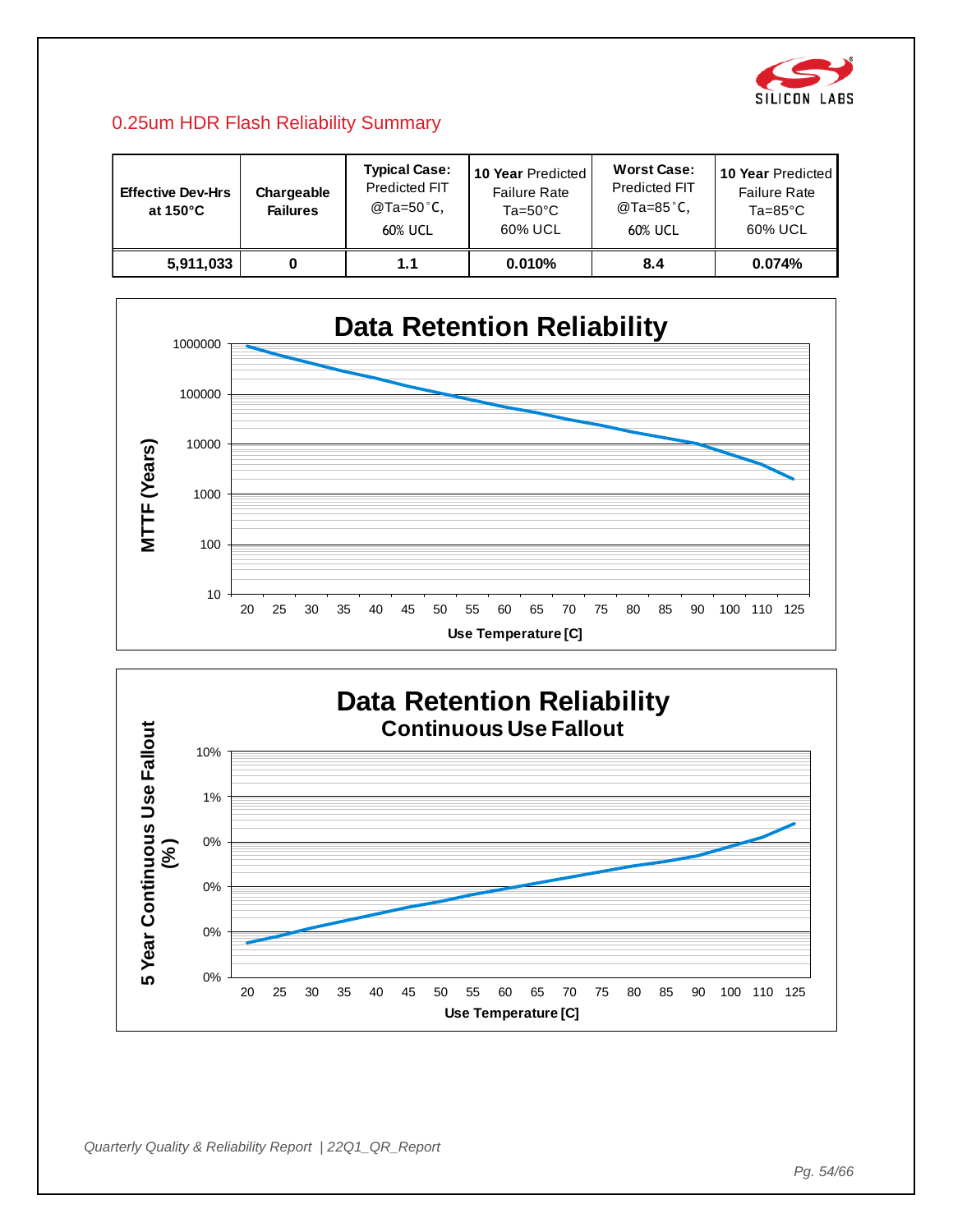![](_page_54_Picture_0.jpeg)

### 0.35um HE Flash Reliability Summary

| <b>Effective Dev-Hrs</b><br>at $150^{\circ}$ C | Chargeable<br><b>Failures</b> | <b>Typical Case:</b><br>Predicted FIT<br>@Ta=50°C,<br>60% UCL | 10 Year Predicted<br><b>Failure Rate</b><br>$Ta=50^{\circ}C$<br>60% UCL | <b>Worst Case:</b><br><b>Predicted FIT</b><br>@Ta=85°C,<br>60% UCL | <b>10 Year Predicted</b><br><b>Failure Rate</b><br>$Ta = 85^{\circ}C$<br>60% UCL |
|------------------------------------------------|-------------------------------|---------------------------------------------------------------|-------------------------------------------------------------------------|--------------------------------------------------------------------|----------------------------------------------------------------------------------|
| 2,371,053                                      |                               | 2.7                                                           | 0.024%                                                                  | 21.1                                                               | 0.184%                                                                           |

![](_page_54_Figure_3.jpeg)

![](_page_54_Figure_4.jpeg)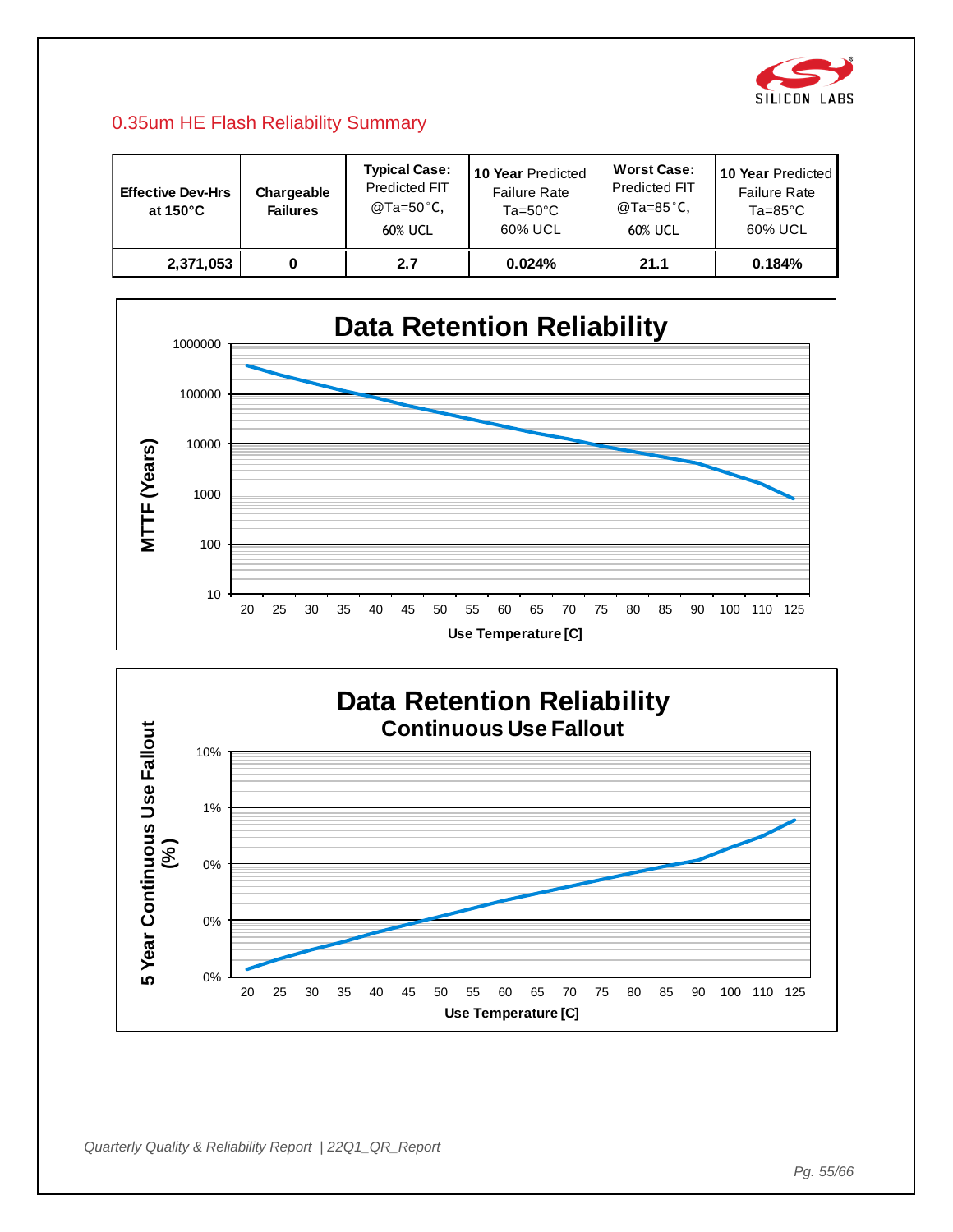![](_page_55_Picture_0.jpeg)

#### 0.35um Non-HE Flash Reliability Summary

| <b>Effective Dev-Hrs</b><br>at 150 $^{\circ}$ C | Chargeable<br><b>Failures</b> | <b>Typical Case:</b><br>Predicted FIT<br>@Ta=50°C,<br>60% UCL | 10 Year Predicted<br><b>Failure Rate</b><br>$Ta=50^{\circ}C$<br>60% UCL | <b>Worst Case:</b><br><b>Predicted FIT</b><br>@Ta=85°C,<br>60% UCL | 10 Year Predicted<br><b>Failure Rate</b><br>$Ta = 85^{\circ}C$<br>60% UCL |
|-------------------------------------------------|-------------------------------|---------------------------------------------------------------|-------------------------------------------------------------------------|--------------------------------------------------------------------|---------------------------------------------------------------------------|
| 8,750,366                                       |                               | 0.7                                                           | $0.006\%$                                                               | 5.7                                                                | $0.050\%$                                                                 |

![](_page_55_Figure_3.jpeg)

![](_page_55_Figure_4.jpeg)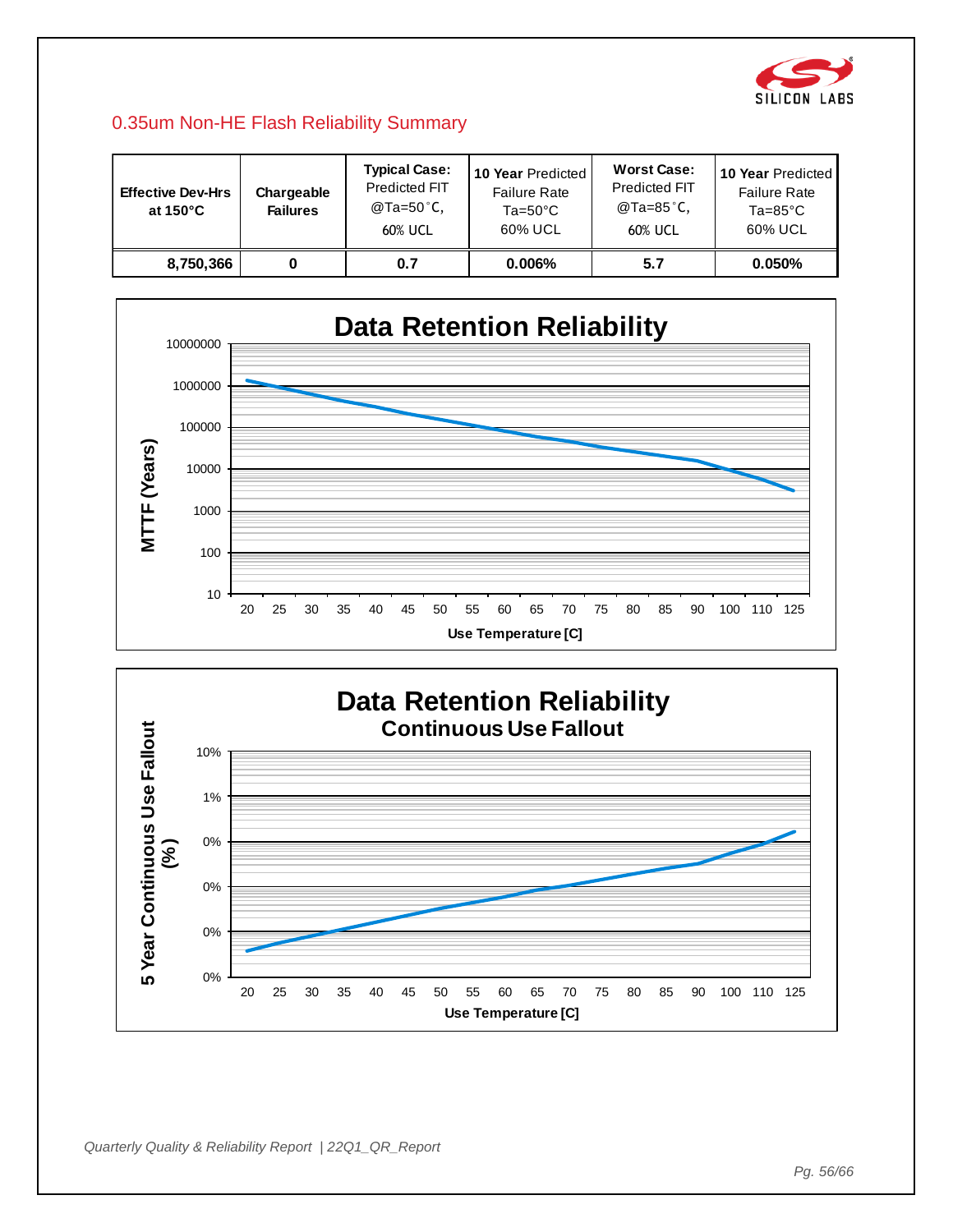![](_page_56_Picture_0.jpeg)

# <span id="page-56-0"></span>**Reliability Monitors**

#### **Overview**

Once a product is qualified, we verify continued product reliability with a reliability monitor program. The monitor program is scheduled to periodically sample wafer fab and package technologies. The results are published in this report. Any failures are used to drive corrective action and product and process improvement.

#### Stress Descriptions

Silicon Labs follows JEDEC as the preferred industry standard. The most common reliability tests and conditions are listed in the following table. The specific JEDEC documents are available on the Internet at www.jedec.org.

### Reliability Tests, Procedures and Conditions Table

|                                   | <b>Stress Name</b>                                                                         | <b>Stress Procedure</b> | <b>Standard Conditions</b>                                         |
|-----------------------------------|--------------------------------------------------------------------------------------------|-------------------------|--------------------------------------------------------------------|
| <b>DR</b>                         | Data Retention Bake                                                                        | AEC-Q100                | 150°C (pkg form); 250°C (wafer)                                    |
| <b>ELFR</b>                       | Early Life Failure Rate                                                                    | JEDEC JESD22-A108       | 125°C; Max operating voltage                                       |
| <b>HAST</b>                       | <b>Highly-Accelerated Temperature</b><br>and Humidity Stress Test                          | JEDEC JESD22-A110       | 130°C; 85%RH; 22.2 psia; biased                                    |
| <b>HTB</b>                        | High Temperature Bake                                                                      | JEDEC JESD22-A103       | $150^{\circ}$ C                                                    |
| <b>LTOL</b>                       | Low Temperature Operating Life                                                             | JEDEC JESD22-A108       | -10°C; Max operating voltage                                       |
| <b>HTOL</b>                       | High Temperature Operating Life                                                            | JEDEC JESD22-A108       | 125°C; Max operating voltage                                       |
| <b>PC</b>                         | Preconditioning                                                                            | JEDEC JESD22-A113       | According to MSL level prior to package<br>stresses (listed below) |
| <b>TC</b>                         | Temperature Cycle                                                                          | JEDEC JESD22-A104       | Condition C: -65 to 150°C                                          |
| <b>U-HAST</b>                     | <b>Unbiased HAST</b>                                                                       | JEDEC JESD22-A118       | 130°C; 85%RH                                                       |
| <b>THB</b>                        | <b>Temperature Humidity Bias</b>                                                           | JEDEC JESD22-A101       | 85°C; 85%RH; Max operating voltage                                 |
| Qualification<br><b>Guideline</b> | Stress Test Driven Qualification of Integrated Circuits; EIA / JEDEC EIA/JESD47 / AEC-Q100 |                         |                                                                    |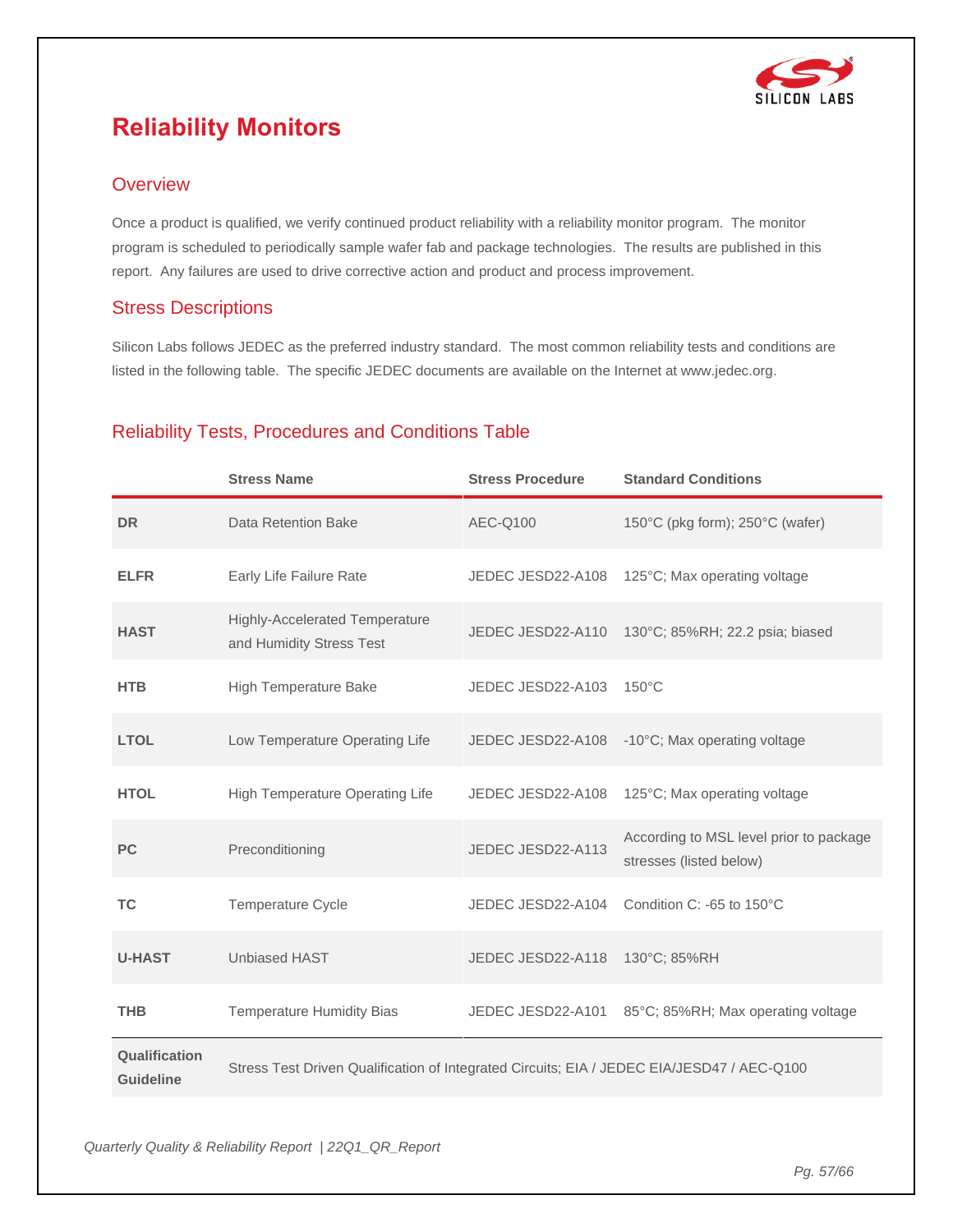![](_page_57_Picture_0.jpeg)

### Silicon Reliability Test Method and Conditions

#### **Early Life Failure Rate (ELFR)**

The purpose of this test is to simulate the user operation over the first portion of the product lifetime, also called early life. Silicon Labs typically uses dynamic conditions, meaning the device is powered up, and the inputs are toggled to exercise a maximum number of transistors and circuit area. Reliability acceleration is accomplished primarily by temperature and secondarily by voltage.

#### **High Temperature Operating Life (HTOL)**

The purpose of this test is to simulate the user part operation over the expected life of the product. We typically use dynamic conditions, meaning the device is powered up, and the inputs are toggled to exercise a maximum number of transistors and circuit area. Reliability acceleration is accomplished primarily by temperature and secondarily by voltage.

#### **High Temperature Storage Life (HTSL) / High Temperature Bake (HTB)**

The purpose of this test is to determine the effect of storage at elevated temperature. This is performed to assess the stability of semiconductor device materials and interfaces.

#### **Low Temperature Operating Life (LTOL)**

The purpose of this test is to simulate the user operation at low temperature. This is a specialized test to address specific fab failure mechanisms, such as hot-carrier injection. Wafer level reliability tests are more effective for this characterization and are the primary qualification method. Silicon Labs typically uses dynamic conditions, meaning the device is powered up, and the inputs are toggled to exercise a maximum number of transistors and circuit area.

#### **Nonvolatile Memory Data Retention (DR)**

The purpose of this test is to measure the ability of a nonvolatile memory cell to retain its charge state at elevated temperature in the absence of applied external bias. This test can be done either in wafer form or on packaged units.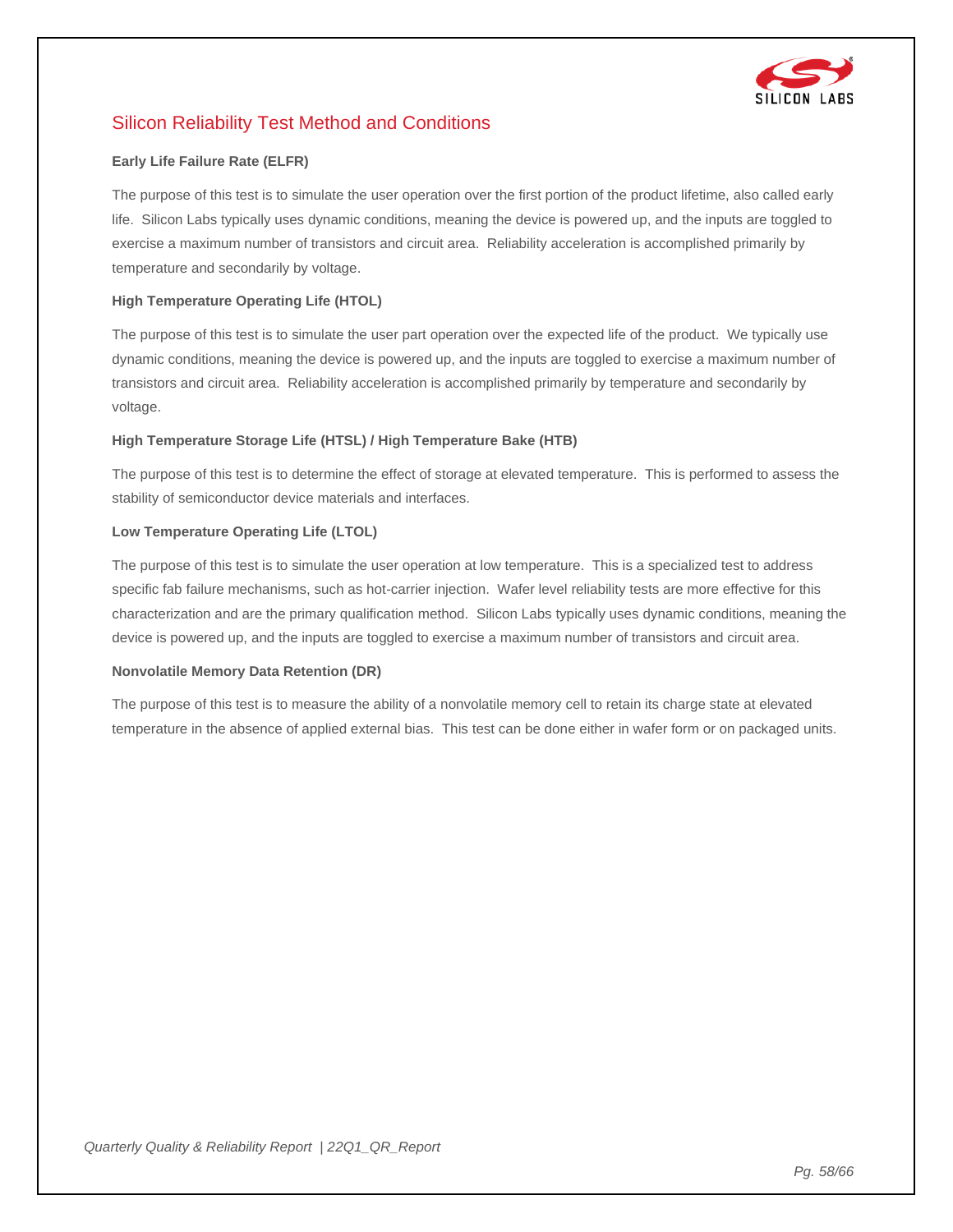![](_page_58_Picture_0.jpeg)

# Reliability Monitor Report – Silicon Stresses

| <b>QLotNum</b> | <b>Stress</b> | <b>Fab Process</b>    | <b>Read Date</b> | <b>Sample Size</b> | <b>Read Pt</b> | Fails               | °C    |
|----------------|---------------|-----------------------|------------------|--------------------|----------------|---------------------|-------|
| Q048582        | <b>HTSL</b>   | 0.13 um 12 IN         | 22-Nov-21        | 30                 | 1000           | $\overline{0}$      | 150   |
| Q048586        | <b>HTSL</b>   | 0.13 um 12 IN         | 22-Nov-21        | 30                 | 1000           | 0                   | 150   |
| Q048590        | <b>HTSL</b>   | 0.13 um 12 IN         | 22-Nov-21        | 30                 | 1000           | $\overline{0}$      | 150   |
| Q047858        | <b>HTOL</b>   | $0.18$ um             | 14-Jul-21        | 85                 | 1000           | 0                   | 97    |
| Q047523        | <b>HTOL</b>   | 40 nm                 | 19-Apr-21        | 82                 | 1000           | 0                   | 105   |
| Q047627        | <b>HTSL</b>   | 40 nm                 | 11-May-21        | 28                 | 1000           | 0                   | 150   |
| Q047628        | <b>HTSL</b>   | 40 nm                 | 11-May-21        | 28                 | 1000           | $\overline{0}$      | 150   |
| Q047629        | <b>HTSL</b>   | 40 nm                 | 11-May-21        | 28                 | 1000           | 0                   | 150   |
| Q047689        | <b>HTSL</b>   | 40 nm                 | 20-May-21        | 28                 | 1000           | $\mathbf 0$         | 150   |
| Q047690        | <b>HTSL</b>   | 40 nm                 | 20-May-21        | 28                 | 1000           | 0                   | 150   |
| Q047691        | <b>HTSL</b>   | 40 nm                 | 20-May-21        | 28                 | 1000           | $\mathbf{0}$        | 150   |
| Q047816        | <b>HTSL</b>   | 40 nm                 | 18-Jun-21        | 28                 | 1000           | 0                   | 150   |
| Q047817        | <b>HTSL</b>   | 40 nm                 | 18-Jun-21        | 28                 | 1000           | $\mathbf{0}$        | 150   |
| Q047818        | <b>HTSL</b>   | 40 nm                 | 18-Jun-21        | 28                 | 1000           | 0                   | 150   |
| Q047943        | LTOL          | 40 nm                 | 09-Aug-21        | $\overline{7}$     | 1000           | $\mathbf{0}$        | $-10$ |
| Q047874        | <b>ELFR</b>   | 40 nm, embedded flash | 26-May-21        | $\overline{2}$     | 48             | $\mathsf{O}\xspace$ | 125   |
| Q047859        | <b>ELFR</b>   | 40 nm, embedded flash | 08-Jun-21        | 503                | 48             | $\overline{0}$      | 125   |
| Q048537        | <b>ELFR</b>   | 40 nm, embedded flash | 07-Dec-21        | 493                | 48             | 0                   | 125   |
| Q048592        | <b>ELFR</b>   | 40 nm, embedded flash | 20-Dec-21        | 501                | 48             | $\mathsf{O}\xspace$ | 115   |
| Q048681        | <b>ELFR</b>   | 40 nm, embedded flash | 27-Jan-22        | 502                | 48             | 0                   | 110   |
| Q047499        | <b>HTDR</b>   | 40 nm, embedded flash | 21-Apr-21        | 40                 | 1000           | $\overline{0}$      | 150   |
| Q047787        | <b>HTDR</b>   | 40 nm, embedded flash | 28-May-21        | 40                 | 1000           | 0                   | 150   |
| Q048264        | <b>HTDR</b>   | 40 nm, embedded flash | 27-Oct-21        | 43                 | 1000           | $\overline{0}$      | 150   |
| Q048333        | <b>HTDR</b>   | 40 nm, embedded flash | 11-Nov-21        | 44                 | 1000           | 0                   | 150   |
| Q048510        | <b>HTDR</b>   | 40 nm, embedded flash | 07-Dec-21        | 45                 | 1000           | $\overline{0}$      | 150   |
| Q048623        | <b>HTDR</b>   | 40 nm, embedded flash | 07-Feb-22        | 44                 | 1000           | 0                   | 150   |
| Q047506        | <b>HTOL</b>   | 40 nm, embedded flash | 29-Apr-21        | 79                 | 1000           | 0                   | 125   |
| Q048111        | <b>HTOL</b>   | 40 nm, embedded flash | 20-Jul-21        | 85                 | 100            | 0                   | 110   |
| Q047998        | <b>HTOL</b>   | 40 nm, embedded flash | 20-Dec-21        | 78                 | 1000           | 0                   | 125   |
| Q048608        | <b>HTOL</b>   | 40 nm, embedded flash | 21-Dec-21        | 85                 | 100            | 0                   | 110   |
| Q048609        | <b>HTOL</b>   | 40 nm, embedded flash | 21-Dec-21        | 85                 | 100            | 0                   | 110   |
| Q048683        | <b>HTOL</b>   | 40 nm, embedded flash | 24-Jan-22        | 80                 | 100            | 0                   | 110   |
| Q047429        | <b>HTSL</b>   | 40 nm, embedded flash | 07-Apr-21        | 30                 | 1000           | 0                   | 150   |
| Q047583        | <b>HTSL</b>   | 40 nm, embedded flash | 26-Apr-21        | 30                 | 1000           | 0                   | 150   |
| Q047620        | <b>HTSL</b>   | 40 nm, embedded flash | 03-May-21        | 30                 | 1000           | 0                   | 150   |
| Q047655        | <b>HTSL</b>   | 40 nm, embedded flash | 10-May-21        | $30\,$             | 1000           | 0                   | 150   |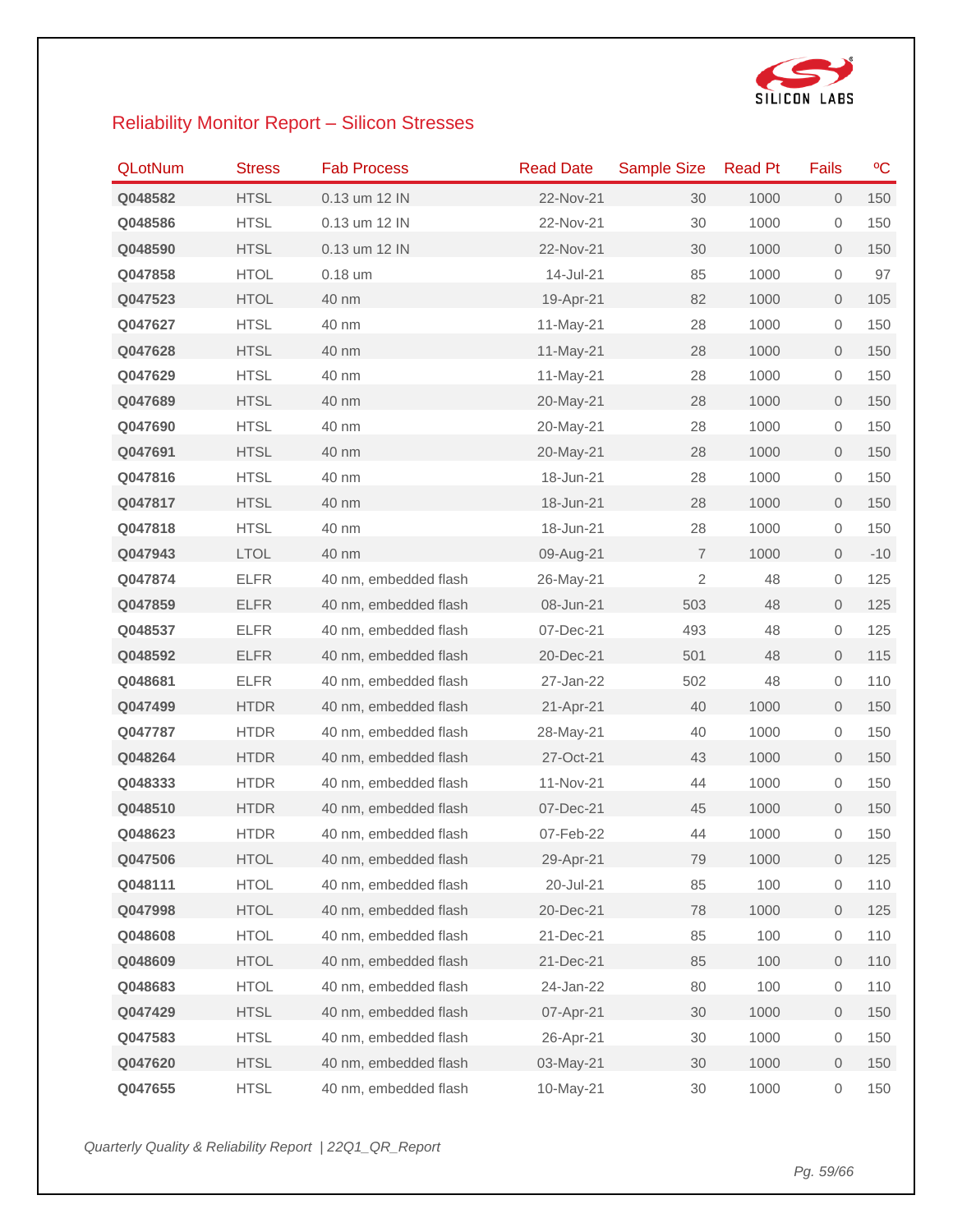![](_page_59_Picture_0.jpeg)

| <b>QLotNum</b> | <b>Stress</b> | <b>Fab Process</b>    | <b>Read Date</b> | <b>Sample Size</b> | <b>Read Pt</b> | <b>Fails</b> | ٥C  |
|----------------|---------------|-----------------------|------------------|--------------------|----------------|--------------|-----|
| Q047673        | <b>LTDR</b>   | 40 nm, embedded flash | 11-May-21        | 39                 | 500            | $\Omega$     | 25  |
| Q048263        | <b>LTDR</b>   | 40 nm. embedded flash | 08-Oct-21        | 44                 | 500            | 0            | 25  |
| Q048334        | <b>LTDR</b>   | 40 nm, embedded flash | 23-Oct-21        | 43                 | 500            | 0            | 25  |
| Q048622        | <b>LTDR</b>   | 40 nm, embedded flash | 08-Feb-22        | 43                 | 500            | 0            | 25  |
| Q047886        | <b>ELFR</b>   | 90 nm, embedded flash | 08-Jun-21        | 138                | 48             | $\Omega$     | 125 |
| Q047942        | <b>ELFR</b>   | 90 nm. embedded flash | 14-Jun-21        | 24                 | 48             | $\Omega$     | 125 |
| Q048225        | <b>ELFR</b>   | 90 nm. embedded flash | 11-Aug-21        | 156                | 48             | $\Omega$     | 125 |
| Q048227        | <b>ELFR</b>   | 90 nm, embedded flash | 11-Aug-21        | 80                 | 48             | $\Omega$     | 125 |
| Q048226        | <b>ELFR</b>   | 90 nm, embedded flash | 17-Aug-21        | 156                | 48             | $\Omega$     | 125 |
| Q048228        | <b>ELFR</b>   | 90 nm, embedded flash | 17-Aug-21        | 80                 | 48             | 0            | 125 |
| Q048229        | <b>ELFR</b>   | 90 nm, embedded flash | 17-Aug-21        | 80                 | 48             | $\Omega$     | 125 |
| Q047803        | <b>HTOL</b>   | 90 nm. embedded flash | 14-Jun-21        | 80                 | 1000           | $\Omega$     | 125 |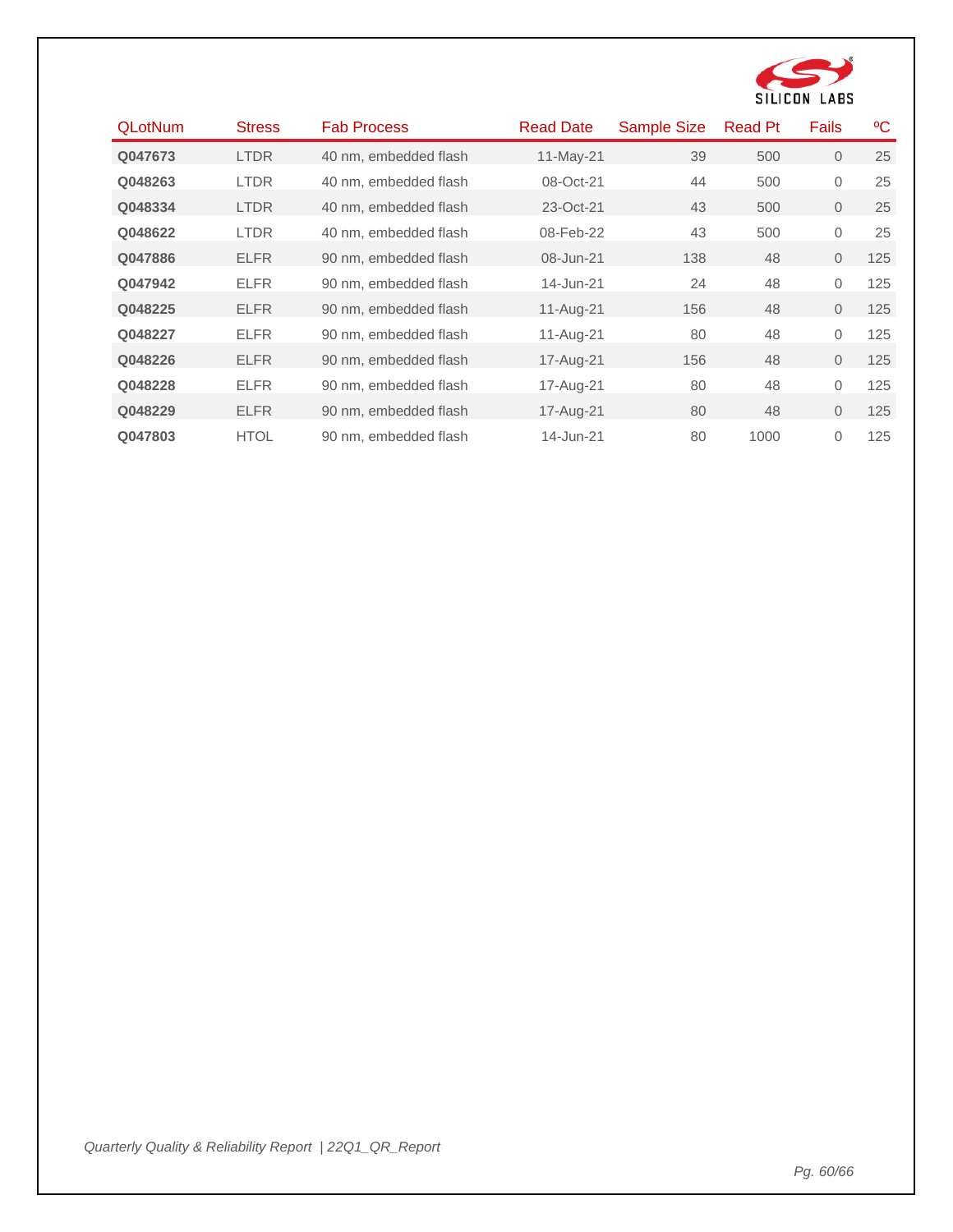![](_page_60_Picture_0.jpeg)

# Package Reliability Test Method and Conditions

#### **Preconditioning (PC)**

This test method is performed to simulate the various shipping conditions, the end use environment and customer board mounting process for a given packaging system. Preconditioning is an industry standard flow for non-hermetic (plastic) integrated circuit packages that is representative of a typical industry solder reflow operation. The test parts are subject to bake, moisture soak and three reflow cycles prior to being submitted to package reliability testing.

#### **Temperature Cycling (TC)**

This test evaluates potential reliability degradation due to thermal cycling effects. Devices are placed in a chamber using forced air to cycle devices between the specified temperature extremes. This test is conducted to determine the ability of components and solder interconnects to withstand mechanical stresses induced by alternating high and low temperature extremes. Permanent changes in electrical and/or physical characteristics can result from these mechanical stresses.

#### **Temperature Humidity and Bias (THB)**

This test evaluates the reliability of non-hermetic packaged integrated circuits in humid environments. It employs severe conditions of temperature, humidity and bias to accelerate the penetration of moisture through the external protective material (encapsulant) or along the interface between the external protective material and the metallic conductors passing through it. This test is less accelerated than autoclave and unbiased HAST and takes longer to complete. It provides more realistic results in line with actual field performance. The dominant failure mechanism is aluminum corrosion accelerated by moisture, bias and contamination.

#### **Highly-Accelerated Temperature and Humidity Stress Test (HAST)**

This test evaluates the reliability of non-hermetic packaged integrated circuits in humid environments. It employs severe conditions of temperature, humidity, and bias which accelerate the penetration of moisture through the external protective material (encapsulant or seal) or along the interface between the external protective material and the metallic conductors which pass through it. The stress usually activates the same failure mechanisms as the "85/85" Temperature Humidity and Bias (THB) test.

#### **Unbiased Highly-Accelerated Stress Test (U-HAST)**

This test is performed to evaluate the reliability of non-hermetic packaged integrated circuits in humid environments. It is an alternate to Autoclave and tests for the same failure mechanisms. It employs severe conditions of temperature, humidity, and pressure to accelerate the penetration of moisture through the external protective material (encapsulant) or along the interface between the external protective material and the metallic conductors passing through it. UHAST is preferred over the autoclave stress method due to the reduction in artifacts induced by the 100%rh environment of autoclave, such as lead corrosion or contamination transfer by liquid water. The dominant failure mechanism is corrosion of internal materials.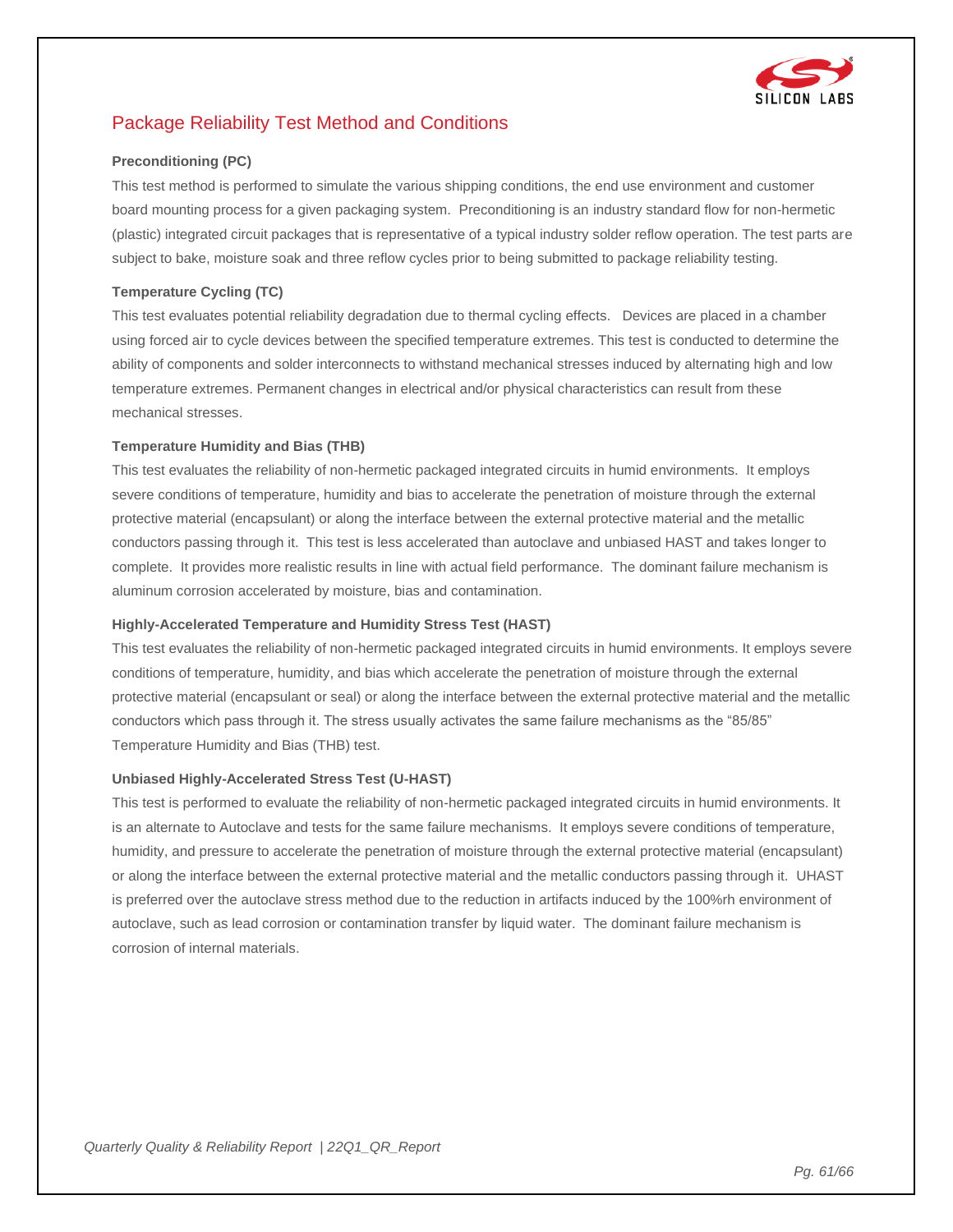![](_page_61_Picture_0.jpeg)

### Reflow Profile and Moisture Sensitivity Level

#### **Overview**

Non-hermetic (plastic) integrated circuit packages are classified by moisture sensitivity level per IPC/JEDEC J-Std-020. It is critical for final product quality that the board assembly process account for package moisture sensitivity, especially the peak reflow temperature and the maximum manufacturing expose time (MET).

#### Reflow Profile

Non-hermetic integrated circuit SMD (surface mount devices) are qualified in compliance to the applicable reflow profiles provided in IPC/JEDEC J-STD-020. The board assembler should not exceed the limits defined in the reflow profile tables of IPC/JEDEC J-STD-020.

#### Moisture Sensitivity Level

The Moisture Sensitivity Level (MSL) and peak reflow temperature are indicated on each product packing label.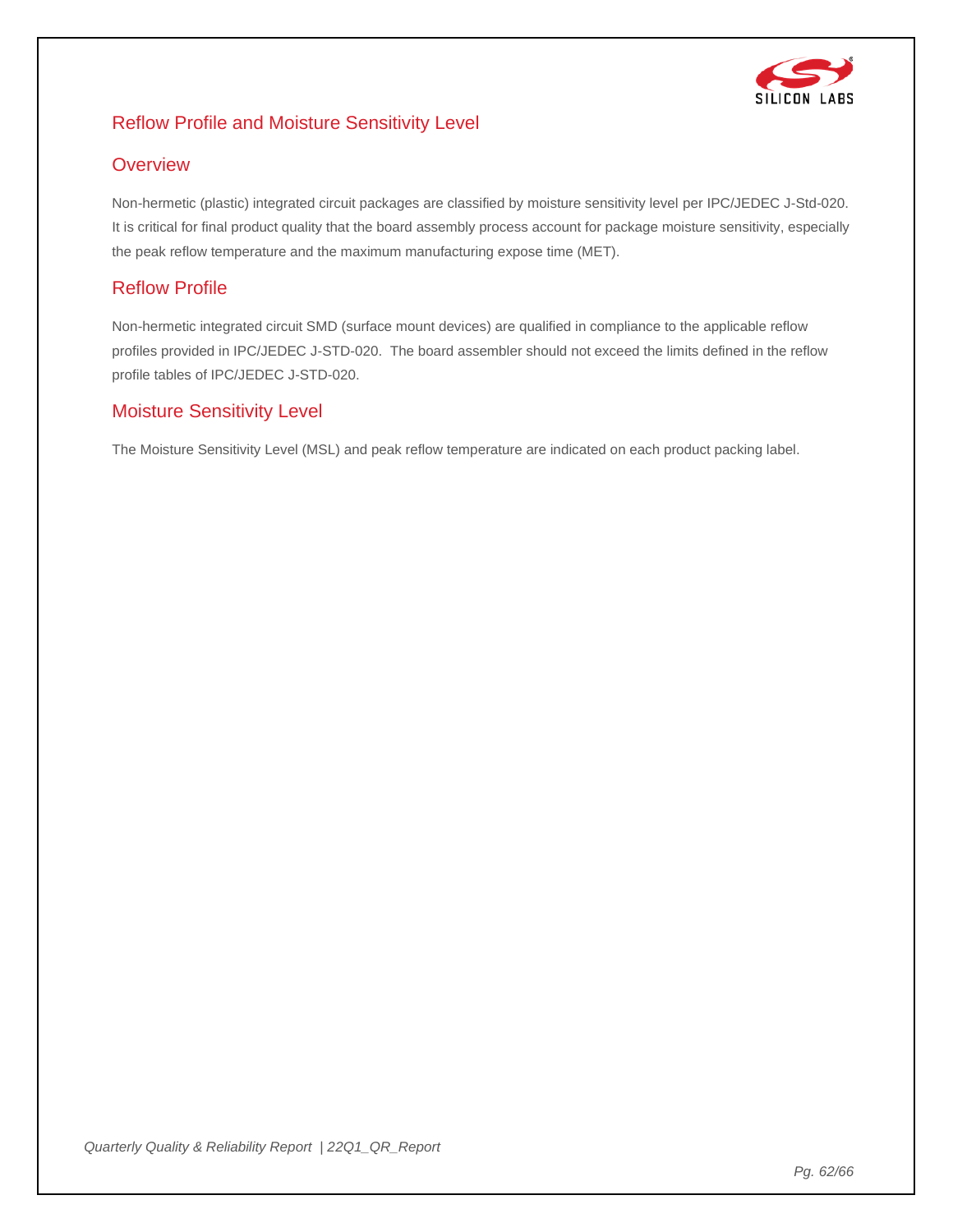![](_page_62_Picture_0.jpeg)

# Reliability Monitor Report – Package Stresses

| <b>QLotNum</b> | <b>Stress</b>     | Package Type   | <b>Read Date</b> | <b>Sample Size</b> | <b>Read Point</b> | Fails               |
|----------------|-------------------|----------------|------------------|--------------------|-------------------|---------------------|
| Q048180        | <b>Temp Cycle</b> | 20-MQFN-3x3    | 11-Aug-21        | 28                 | 500               | $\mathbf 0$         |
| Q048290        | <b>Temp Cycle</b> | 32-QFN-6x6     | 25-Aug-21        | 30                 | 500               | $\mathbf 0$         |
| Q048292        | <b>Temp Cycle</b> | 32-QFN-6x6     | 25-Aug-21        | 30                 | 500               | $\mathbf 0$         |
| Q048294        | <b>Temp Cycle</b> | 32-QFN-6x6     | 25-Aug-21        | 30                 | 500               | $\mathbf 0$         |
| Q047667        | <b>Temp Cycle</b> | 40-QFN-5x5     | 06-Apr-21        | 30                 | 500               | $\mathbf 0$         |
| Q047806        | <b>Temp Cycle</b> | 40-QFN-5x5     | 17-May-21        | 28                 | 500               | $\mathbf 0$         |
| Q048158        | <b>Temp Cycle</b> | 40-QFN-5x5     | 28-Jul-21        | 28                 | 500               | $\mathbf 0$         |
| Q048159        | Temp Cycle        | 40-QFN-5x5     | 28-Jul-21        | 28                 | 500               | $\mathbf 0$         |
| Q048160        | <b>Temp Cycle</b> | 40-QFN-5x5     | 05-Aug-21        | 27                 | 500               | $\mathbf 0$         |
| Q048278        | Temp Cycle        | 40-QFN-5x5     | 07-Sep-21        | 28                 | 500               | $\mathbf 0$         |
| Q048279        | <b>Temp Cycle</b> | 40-QFN-5x5     | 07-Sep-21        | 28                 | 500               | $\mathbf 0$         |
| Q048280        | <b>Temp Cycle</b> | 40-QFN-5x5     | 07-Sep-21        | 27                 | 500               | $\mathbf 0$         |
| Q048581        | <b>Temp Cycle</b> | 40-QFN-5x5     | 23-Oct-21        | 30                 | 500               | $\mathsf{O}\xspace$ |
| Q048585        | <b>Temp Cycle</b> | 40-QFN-5x5     | 23-Oct-21        | 30                 | 500               | $\mathbf 0$         |
| Q048589        | <b>Temp Cycle</b> | 40-QFN-5x5     | 23-Oct-21        | 30                 | 500               | $\mathbf 0$         |
| Q048161        | <b>UHAST</b>      | 40-QFN-5x5     | 26-Jul-21        | 28                 | 96                | $\mathbf 0$         |
| Q048162        | <b>UHAST</b>      | 40-QFN-5x5     | 26-Jul-21        | 28                 | 96                | $\mathbf 0$         |
| Q048163        | <b>UHAST</b>      | 40-QFN-5x5     | 26-Jul-21        | 28                 | 96                | $\mathbf 0$         |
| Q048282        | <b>UHAST</b>      | 40-QFN-5x5     | 07-Sep-21        | 28                 | 96                | $\mathbf 0$         |
| Q048580        | <b>UHAST</b>      | 40-QFN-5x5     | 15-Oct-21        | 30                 | 96                | $\mathbf 0$         |
| Q048584        | <b>UHAST</b>      | 40-QFN-5x5     | 15-Oct-21        | 30                 | 96                | $\mathbf 0$         |
| Q048588        | <b>UHAST</b>      | 40-QFN-5x5     | 15-Oct-21        | 30                 | 96                | $\mathbf 0$         |
| Q048430        | <b>Temp Cycle</b> | 44-SiP_LGA-6x6 | 11-Aug-21        | 30                 | 500               | $\mathbf 0$         |
| Q048432        | Temp Cycle        | 44-SiP_LGA-6x6 | 11-Aug-21        | 30                 | 500               | $\mathbf 0$         |
| Q048434        | <b>Temp Cycle</b> | 44-SiP_LGA-6x6 | 11-Aug-21        | 30                 | 500               | $\mathbf 0$         |
| Q047658        | <b>HAST</b>       | 48-QFN-6x6     | 07-Apr-21        | 28                 | 96                | 0                   |
| Q047622        | <b>Temp Cycle</b> | 48-QFN-6x6     | 01-Apr-21        | 30                 | 500               | $\mathbf 0$         |
| Q047657        | Temp Cycle        | 48-QFN-6x6     | 02-Apr-21        | 30                 | 500               | $\boldsymbol{0}$    |
| Q047699        | Temp Cycle        | 48-QFN-6x6     | 03-May-21        | 30                 | 500               | $\mathbf 0$         |
| Q048065        | <b>Temp Cycle</b> | 48-QFN-6x6     | 09-Jul-21        | 26                 | 500               | $\mathbf 0$         |
| Q048064        | Temp Cycle        | 48-QFN-6x6     | 15-Jul-21        | 26                 | 500               | $\overline{0}$      |
| Q048066        | Temp Cycle        | 48-QFN-6x6     | 27-Jul-21        | 26                 | 500               | $\boldsymbol{0}$    |
| Q048275        | <b>Temp Cycle</b> | 48-QFN-6x6     | 30-Aug-21        | 28                 | 500               | $\mathsf{O}\xspace$ |
| Q048276        | Temp Cycle        | 48-QFN-6x6     | 31-Aug-21        | 28                 | 500               | $\boldsymbol{0}$    |
| Q048277        | Temp Cycle        | 48-QFN-6x6     | 31-Aug-21        | 28                 | 500               | $\overline{0}$      |
| Q048421        | Temp Cycle        | 48-VFBGA-4x4   | 16-Sep-21        | $30\,$             | 500               | $\mathsf{O}\xspace$ |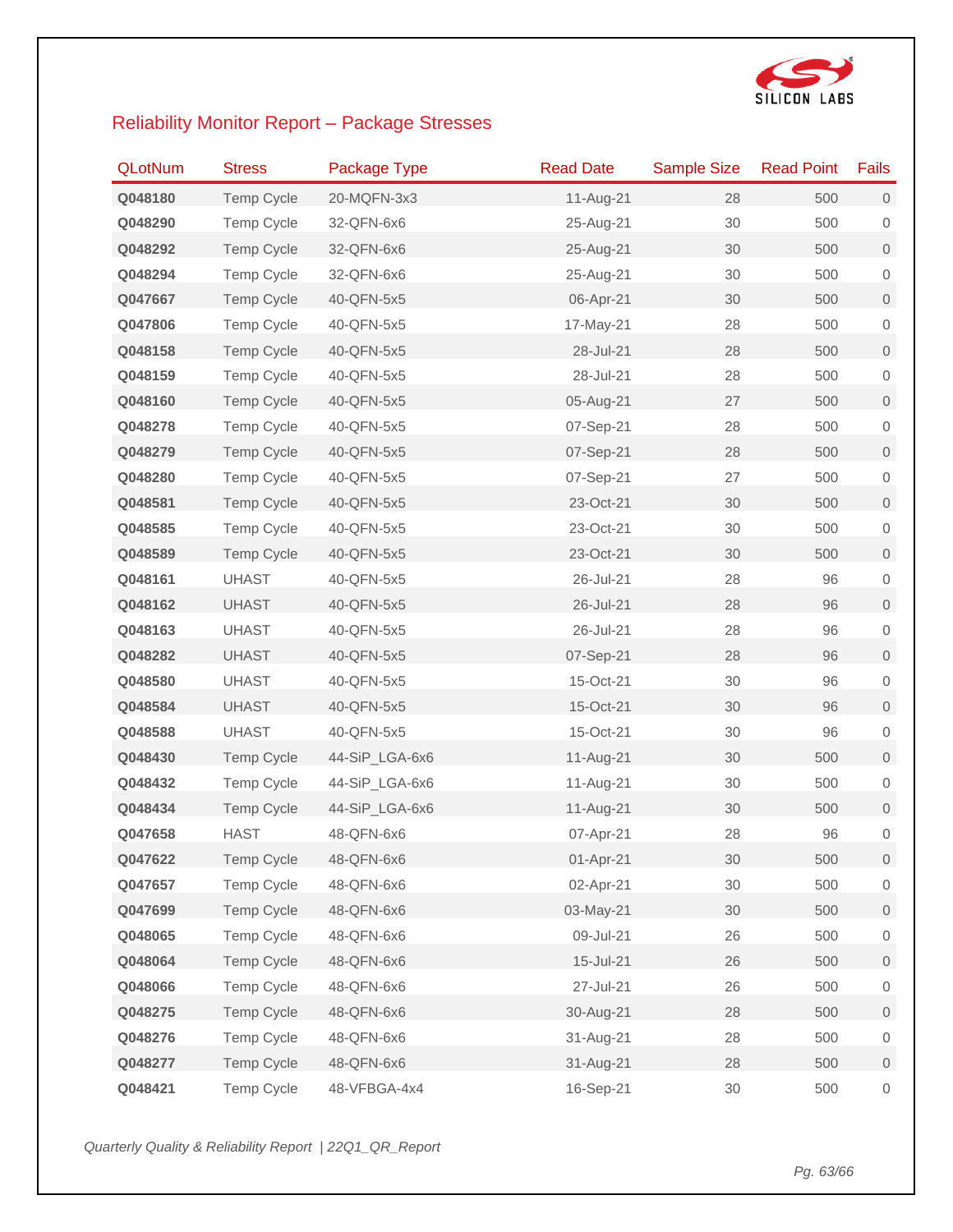![](_page_63_Picture_0.jpeg)

| <b>QLotNum</b> | <b>Stress</b>     | Package Type       | <b>Read Date</b> | Sample Size | <b>Read Point</b> | Fails               |
|----------------|-------------------|--------------------|------------------|-------------|-------------------|---------------------|
| Q047656        | <b>UHAST</b>      | 48-QFN-6x6         | 07-Apr-21        | 30          | 96                | $\overline{0}$      |
| Q048060        | <b>UHAST</b>      | 48-QFN-6x6         | 12-Jul-21        | 27          | 96                | $\mathbf 0$         |
| Q048062        | <b>UHAST</b>      | 48-QFN-6x6         | 12-Jul-21        | 27          | 96                | $\mathsf{O}\xspace$ |
| Q048063        | <b>UHAST</b>      | 48-QFN-6x6         | 12-Jul-21        | 27          | 96                | $\,0\,$             |
| Q048281        | <b>UHAST</b>      | 48-QFN-6x6         | 30-Aug-21        | 28          | 96                | $\mathsf{O}\xspace$ |
| Q048495        | <b>UHAST</b>      | 48-VFBGA-4x4       | 20-Oct-21        | 30          | 96                | $\,0\,$             |
| Q048470        | <b>HAST</b>       | 56-QFN-7x7         | 09-Nov-21        | 30          | 96                | $\mathsf{O}\xspace$ |
| Q048471        | <b>HAST</b>       | 56-QFN-7x7         | 15-Nov-21        | 30          | 96                | $\,0\,$             |
| Q048671        | <b>HAST</b>       | 56-QFN-7x7         | 14-Feb-22        | 30          | 96                | $\mathsf{O}\xspace$ |
| Q048251        | <b>Temp Cycle</b> | 56-SiP_LGA-6.5X6.5 | 11-Aug-21        | 30          | 500               | $\mathbf 0$         |
| Q048253        | <b>Temp Cycle</b> | 56-SiP_LGA-6.5X6.5 | 11-Aug-21        | 30          | 500               | $\mathsf{O}\xspace$ |
| Q048255        | Temp Cycle        | 56-SiP_LGA-6.5X6.5 | 11-Aug-21        | 30          | 500               | $\,0\,$             |
| Q048474        | <b>Temp Cycle</b> | 56-QFN-7x7         | 10-Nov-21        | 30          | 500               | $\mathsf{O}\xspace$ |
| Q048475        | Temp Cycle        | 56-QFN-7x7         | 12-Nov-21        | 30          | 500               | $\mathbf 0$         |
| Q048673        | <b>Temp Cycle</b> | 56-QFN-7x7         | 07-Feb-22        | 30          | 500               | $\mathsf{O}\xspace$ |
| Q048472        | <b>UHAST</b>      | 56-QFN-7x7         | 09-Nov-21        | 30          | 96                | $\mathbf 0$         |
| Q048473        | <b>UHAST</b>      | 56-QFN-7x7         | 09-Nov-21        | 30          | 96                | $\mathbf 0$         |
| Q048672        | <b>UHAST</b>      | 56-QFN-7x7         | 14-Feb-22        | 30          | 96                | $\mathbf 0$         |
| Q048436        | <b>Temp Cycle</b> | 76-LGA-6x6         | 02-Sep-21        | 38          | 500               | $\mathsf{O}\xspace$ |
| Q048438        | Temp Cycle        | 76-LGA-6x6         | 02-Sep-21        | 39          | 500               | $\mathbf 0$         |
| Q048440        | Temp Cycle        | 76-LGA-6x6         | 02-Sep-21        | 39          | 500               | $\mathsf{O}\xspace$ |
| Q047610        | <b>HAST</b>       | 84-QFN-7x7         | 07-Apr-21        | 27          | 96                | $\,0\,$             |
| Q047611        | <b>HAST</b>       | 84-QFN-7x7         | 12-Apr-21        | 27          | 96                | $\mathsf{O}\xspace$ |
| Q047615        | <b>HAST</b>       | 84-QFN-7x7         | 12-Apr-21        | 27          | 96                | $\mathbf 0$         |
| Q047693        | <b>HAST</b>       | 84-QFN-7x7         | 19-Apr-21        | 27          | 96                | $\mathsf{O}\xspace$ |
| Q047692        | <b>HAST</b>       | 84-QFN-7x7         | 20-Apr-21        | 27          | 96                | $\mathbf 0$         |
| Q047694        | <b>HAST</b>       | 84-QFN-7x7         | 27-Apr-21        | 27          | 96                | $\mathsf{O}\xspace$ |
| Q047813        | <b>HAST</b>       | 84-QFN-7x7         | 11-May-21        | 27          | 96                | $\mathbf 0$         |
| Q047814        | <b>HAST</b>       | 84-QFN-7x7         | 11-May-21        | 27          | 96                | $\mathsf{O}\xspace$ |
| Q047815        | <b>HAST</b>       | 84-QFN-7x7         | 17-May-21        | 27          | 96                | $\,0\,$             |
| Q047624        | Temp Cycle        | 84-QFN-7x7         | 06-Apr-21        | 30          | 500               | $\mathsf{O}\xspace$ |
| Q047625        | Temp Cycle        | 84-QFN-7x7         | 06-Apr-21        | 30          | 500               | $\,0\,$             |
| Q047626        | Temp Cycle        | 84-QFN-7x7         | 06-Apr-21        | 30          | 500               | $\mathsf{O}\xspace$ |
| Q047683        | Temp Cycle        | 84-QFN-7x7         | 15-Apr-21        | 30          | 500               | $\mathbf 0$         |
| Q047684        | Temp Cycle        | 84-QFN-7x7         | 15-Apr-21        | 30          | 500               | $\mathsf{O}\xspace$ |
| Q047685        | Temp Cycle        | 84-QFN-7x7         | 15-Apr-21        | 30          | 500               | $\,0\,$             |
| Q047822        | Temp Cycle        | 84-QFN-7x7         | 12-May-21        | 30          | 500               | $\mathsf{O}\xspace$ |
| Q047823        | Temp Cycle        | 84-QFN-7x7         | 13-May-21        | 30          | 500               | $\boldsymbol{0}$    |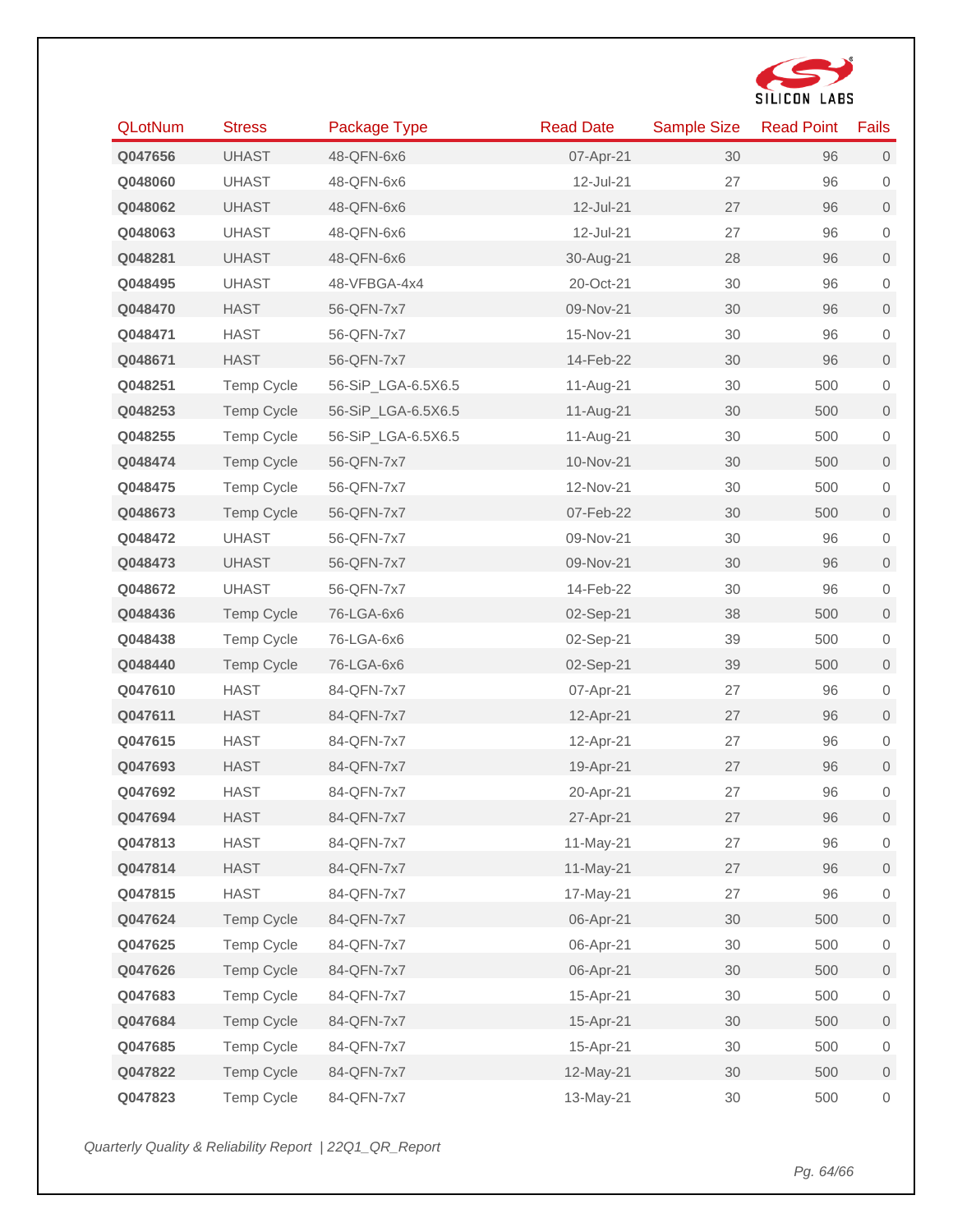![](_page_64_Picture_0.jpeg)

| <b>QLotNum</b> | <b>Stress</b>     | Package Type         | <b>Read Date</b> | <b>Sample Size</b> | <b>Read Point</b> | <b>Fails</b>        |
|----------------|-------------------|----------------------|------------------|--------------------|-------------------|---------------------|
| Q047824        | Temp Cycle        | 84-QFN-7x7           | 13-May-21        | 30                 | 500               | $\mathsf{O}\xspace$ |
| Q047612        | <b>UHAST</b>      | 84-QFN-7x7           | 07-Apr-21        | 28                 | 96                | $\mathbf 0$         |
| Q047613        | <b>UHAST</b>      | 84-QFN-7x7           | 07-Apr-21        | 28                 | 96                | $\mathsf{O}\xspace$ |
| Q047614        | <b>UHAST</b>      | 84-QFN-7x7           | 07-Apr-21        | 28                 | 96                | $\mathbf 0$         |
| Q047686        | <b>UHAST</b>      | 84-QFN-7x7           | 20-Apr-21        | 28                 | 96                | $\mathsf{O}\xspace$ |
| Q047687        | <b>UHAST</b>      | 84-QFN-7x7           | 20-Apr-21        | 28                 | 96                | $\mathbf 0$         |
| Q047688        | <b>UHAST</b>      | 84-QFN-7x7           | 20-Apr-21        | 28                 | 96                | $\mathsf{O}\xspace$ |
| Q047819        | <b>UHAST</b>      | 84-QFN-7x7           | 12-May-21        | 28                 | 96                | $\mathbf 0$         |
| Q047820        | <b>UHAST</b>      | 84-QFN-7x7           | 12-May-21        | 28                 | 96                | $\mathbf{0}$        |
| Q047821        | <b>UHAST</b>      | 84-QFN-7x7           | 12-May-21        | 28                 | 96                | $\mathbf 0$         |
| Q048134        | <b>Temp Cycle</b> | 112-LFBGA-10x10      | 07-Jul-21        | 30                 | 500               | $\mathsf{O}\xspace$ |
| Q048136        | Temp Cycle        | 112-LFBGA-10x10      | 07-Jul-21        | 30                 | 500               | $\mathbf 0$         |
| Q048138        | <b>Temp Cycle</b> | 112-LFBGA-10x10      | 07-Jul-21        | 30                 | 500               | $\mathbf{O}$        |
| Q048165        | <b>Temp Cycle</b> | 120-VFBGA-7x7        | 06-Jul-21        | 80                 | 700               | $\mathbf 0$         |
| Q048167        | Temp Cycle        | 120-VFBGA-7x7        | 06-Jul-21        | 80                 | 700               | $\mathsf{O}\xspace$ |
| Q048169        | <b>Temp Cycle</b> | 120-VFBGA-7x7        | 06-Jul-21        | 80                 | 700               | $\mathbf 0$         |
| Q048189        | Temp Cycle        | 120-VFBGA-7x7        | 07-Jul-21        | 30                 | 500               | $\mathsf{O}\xspace$ |
| Q048195        | <b>Temp Cycle</b> | 120-VFBGA-7x7        | 07-Jul-21        | 30                 | 500               | $\mathbf 0$         |
| Q048199        | <b>Temp Cycle</b> | 120-VFBGA-7x7        | 07-Jul-21        | 30                 | 500               | $\mathsf{O}\xspace$ |
| Q047999        | <b>Temp Cycle</b> | 126-SiP_LGA-7.9X4.63 | 07-Jul-21        | 30                 | 850               | $\mathbf 0$         |
| Q048000        | <b>Temp Cycle</b> | 126-SiP_LGA-7.9X4.63 | 07-Jul-21        | 30                 | 850               | $\mathsf{O}\xspace$ |
| Q048001        | <b>Temp Cycle</b> | 126-SiP_LGA-7.9X4.63 | 07-Jul-21        | 30                 | 850               | $\mathbf 0$         |
| Q048002        | <b>Temp Cycle</b> | 173-SiP_LGA-9.1X9.8  | 07-Jul-21        | 30                 | 850               | $\mathbf{1}$        |
| Q048003        | Temp Cycle        | 173-SiP_LGA-9.1X9.8  | 07-Jul-21        | 30                 | 850               | $\mathbf 0$         |
| Q048009        | Temp Cycle        | 173-SiP_LGA-9.1X9.8  | 25-Jul-21        | 30                 | 850               | $\mathsf{O}\xspace$ |
| Q048416        | Temp Cycle        | 173-SiP_LGA-9.1X9.8  | 29-Sep-21        | 30                 | 850               | $\mathbf 0$         |
| Q047408        | <b>THB</b>        | 173-SiP_LGA-9.1X9.8  | 22-Apr-21        | 27                 | 1000              | $\mathsf{O}\xspace$ |
| Q047846        | <b>THB</b>        | 173-SiP_LGA-9.1X9.8  | 24-Jun-21        | 51                 | 1000              | 0                   |